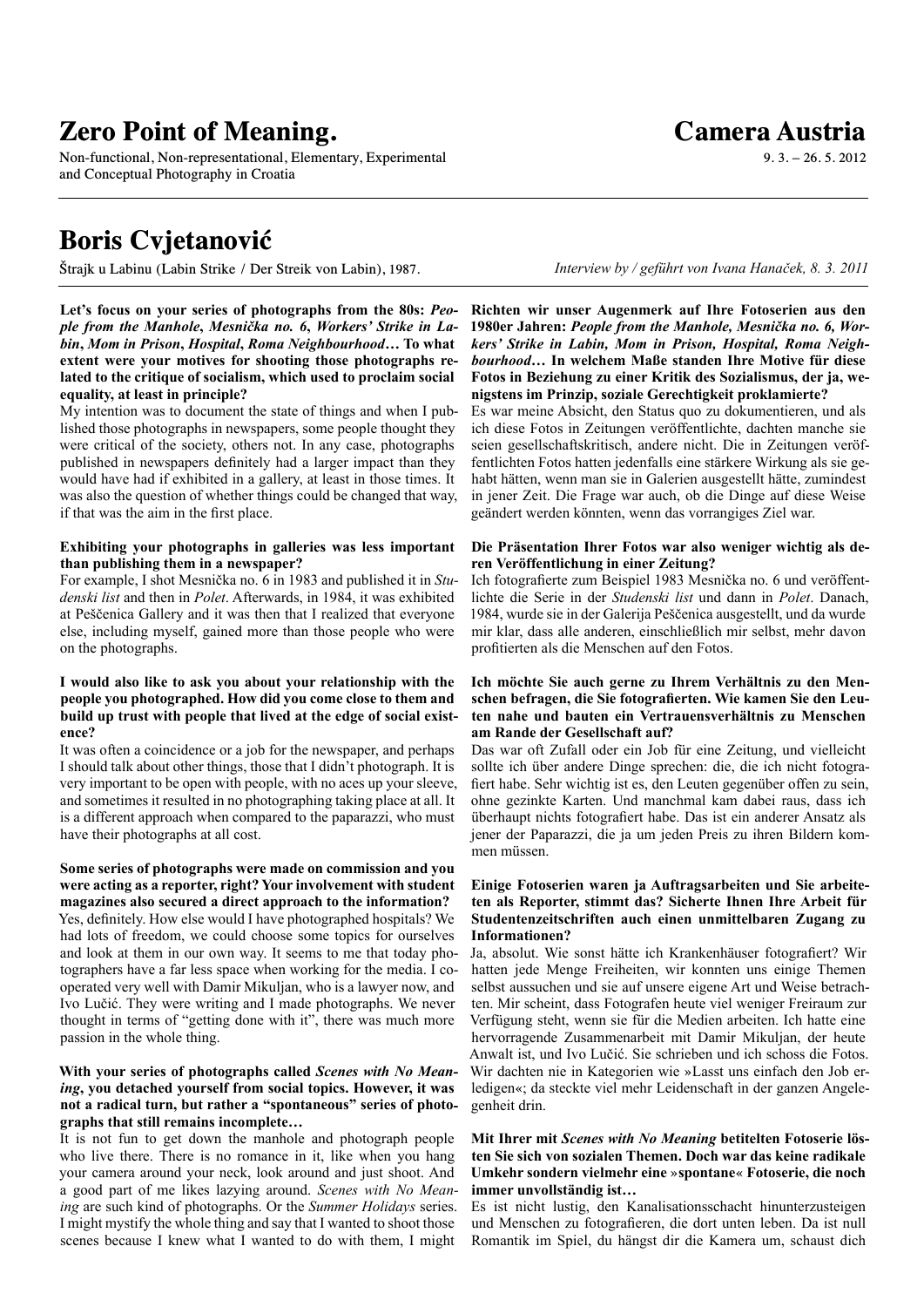develop a whole theory around it and call it a project. But I have always tried to avoid the word "project", or rather the awareness of something being a project, since then I feel stuck. These series of photographs should be interpreted in terms of interaction, or of what we call handwriting or style. As an artist, you are defined by a certain worldview, a vision that determines what you will shoot. Or you may be simply guided by a sensibility for something. A certain amount of photographs was there, and with time I "adopted" those scenes. And then at one point, sometime around 1989, Davor Matičević came to me and suggested I should exhibit those photographs in Slovenia. They had no title at the time. I presented them at KIC in 1992 and had to come up with a name. All sorts of things were going through my head and then at some point, I came to this idea of photographs with no meaning, no scenes. Maračić told me it sounded great. A similar thing happened with the short videos I was shooting with my camera, I never thought they could be used in some way. I thought they were rather useless. And now, here are those non-presentable photographs… But these scenes are by no means meaningless, the very fact that they are exhibited gives them meaning! They may have been meaningless until the moment of their exhibition.

um und drückst einfach ab. Darüber hinaus macht Faulenzen einen Gutteil meiner Persönlichkeit aus. *Scenes with No Meaning* manifestieren diese Art von Fotos. Oder die Serie *Summer Holidays*. Ich mystifiziere die ganze Sache vielleicht und sage, dass ich diese Szenen fotografieren wollte, weil ich wusste was ich mit ihnen machen wollte. Ich entwickle vielleicht eine ganze Theorie drumherum und nenne es ein Projekt. Doch habe ich immer versucht, den Begriff »Projekt« zu vermeiden, oder vielmehr das Bewusstsein für etwas, was ein Projekt ist, da ich ansonsten das Gefühl habe, festgefahren zu sein. Diese Fotoserie sollte im Sinne von Interaktion interpretiert werden, oder im Sinne von etwas, was wir Handschrift oder Stil nennen. Als Künstler wird man durch ein bestimmtes Weltbild definiert, einer Vision, die vorherbestimmt, was man fotografiert. Oder man wird vielleicht einfach von seiner Sensibilität für etwas geleitet. Eine bestimmte Anzahl von Fotos war da, und mit der Zeit »adoptierte« ich diese Szenen. Und dann kam zu einem bestimmten Zeitpunkt, irgendwann um 1989, Davor Matičević zu mir und schlug mir vor, dass ich diese Fotos in Slowenien ausstellen sollte. Sie waren zu dieser Zeit noch unbetitelt. Ich präsentierte sie 1992 im KIC und musste mir einen Titel ausdenken. Alles Mögliche ging mir durch den Kopf, und dann kam ich irgendwann auf diese Idee mit den Fotos ohne Bedeutung, ohne Szenen. Maračić hat mir gesagt, dass das toll klingt. Ähnliches passierte mit den Kurzvideos, die ich mit meiner Kamera drehte. Ich hatte nie daran gedacht, dass sie für irgendetwas verwendet werden könnten. Ich dachte, sie wären eher nutzlos. Und jetzt sind sie da, diese nicht präsentierbaren Fotos… Doch sind diese Szenen auf keinen Fall bedeutungslos: Allein die Tatsache, dass sie ausgestellt werden, verleiht ihnen Bedeutung. Bis zum Zeitpunkt ihrer Ausstellung waren sie aber vielleicht bedeutungslos.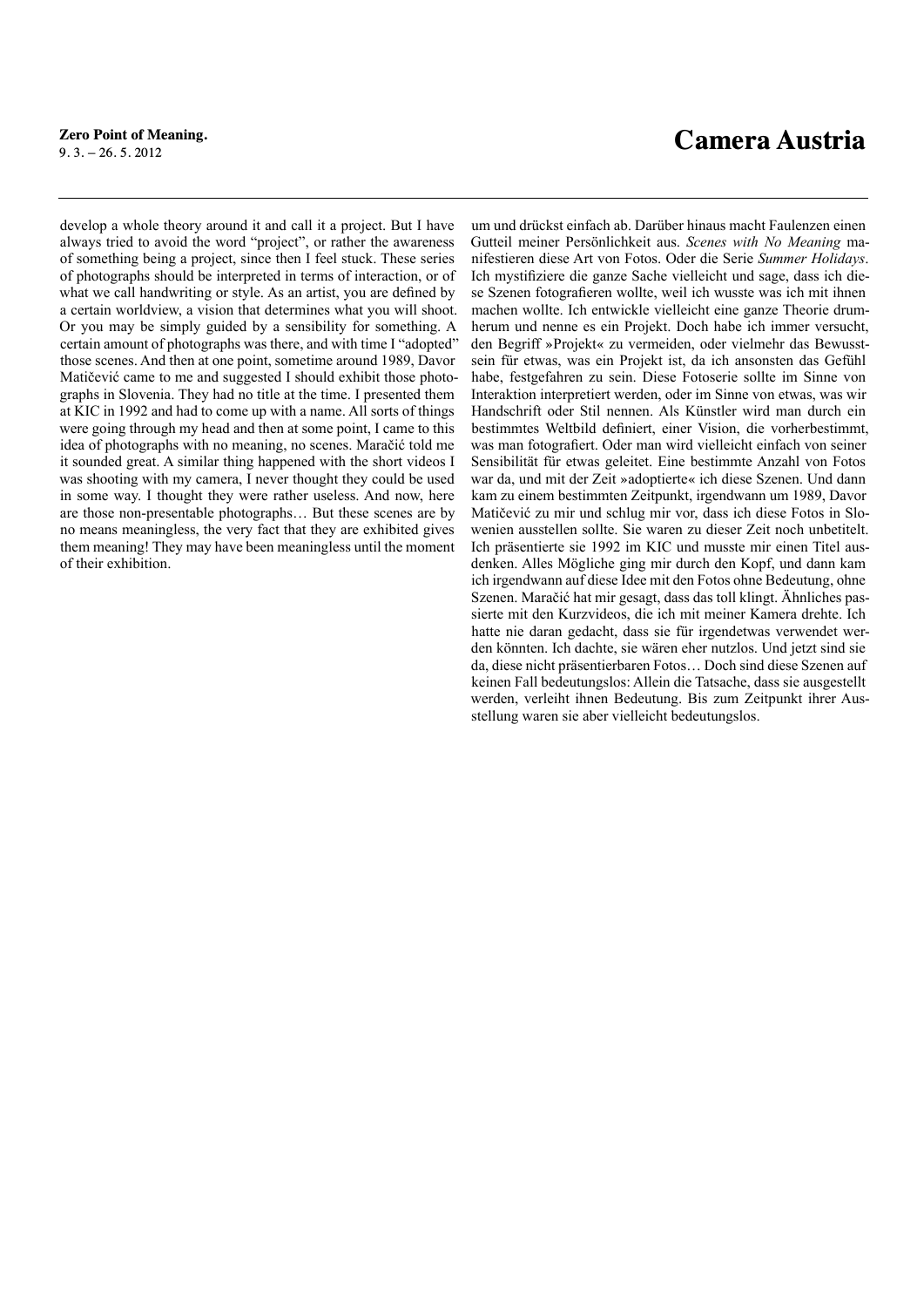Non-functional, Non-representational, Elementary, Experimental and Conceptual Photography in Croatia

### **Petar Dabac**

Fotogram (Photogram), 1975–77.

#### **Your work reveals a number of different experiments. Could you describe some of them, how did they come about, what were your motives behind them?**

*End of the Film* was a series of photographs in which I dealt with the end of the film in a physical sense. There is an end that gets inserted into the mechanism of the camera, followed by a section that is always exposed. I accidentally noticed those ends while going through my materials. I brought them to the lab and asked them to be printed. They told me it simply wouldn't work because it's too blurry and the computer would just skip such photographs. So I had to let them be made by hand, but afterwards we also found a better solution: we let them be scanned and then printed.

I recall another interesting situation. In 2002, there was a man at my door who gave me a package of photo paper, since he no longer needed it. The box was almost full and I soon forgot about it. In 2003, I came across the box again. I didn't know whether the papers had been exposed, but I had to check because they were coming from an amateur. I decided to develop them because I wanted to obtain paper that would be completely white. There were some ninety papers in that box. I marked and develop them without exposing them, in the same order in which they had been packed. I remembered the box with papers again in 2009 and let them be glued onto a board, in the same order as they had been developed. The series is called *A Box of Exposed Photo Paper*.

#### **I am interested in elements of non-functional photography in your work. The term was used by Annie Le Brun in connection with your photographs in her text published in** *Camera Austria***. What does the term mean to you today?**

Much of what she wrote was actually my own thoughts. We had talked a lot and she based her text on those conversations.

**We relate photogram and other types of photographs made without using a camera to the term o non-functional photography, but she also mentioned it in relation to photographs from the series** *The Sense of Nature at the End of the 20th Century***. That means introducing a serious new term into the photographic discourse. What is behind that idea? That the photographs you produced in that series had no particular function?** Until that point, I'd been engaged in various experiments which I pursued during the 90s. I experimented with fixers, photo paper, and light. All wrong! Photography has its function. I merely wanted to explain that I didn't like photography to be abused in various aspects of human life (such as fashion, design, marketing, politics, and so on). Even the title of the project, *The Sense of Nature at the End of the*  $20<sup>th</sup>$  *Century*, was created at the time when I collaborated with Annie le Brun. Some of my closest friends participated as well. My original title for the project was *A Portrait of Nature*, from the moment I started working on it.

#### **What was it that interested you in particular? Was it experimenting with the medium, deconstruction, testing the limits of the medium? Or just chance?**

I was interested in chance and play.

**What is the difference between those experiments that came** 

*Interview by / geführt von Sandra Križić Roban and / und Ivana Hanaček, February / Februar 2011*

**Ihre Arbeiten offenbaren eine Reihe von unterschiedlichen Experimenten. Könnten Sie einige davon beschreiben? Wie kamen sie zustande, und was waren Ihre Beweggründe dafür?** *End of the Film* war eine Fotoserie, in der ich mich mit dem Ende des Films im physikalischen Sinne beschäftigte. Es gibt da ein Ende, das in den Mechanismus der Kamera eingeführt wird, gefolgt von einem Abschnitt, der immer belichtet wird. Beim Durchforsten meiner Materialien fielen mir durch Zufall diese Enden auf. Ich brachte sie ins Labor und fragte, ob ich sie ausarbeiten lassen könnte. Man sagte mir, dass das einfach nicht funktionieren würde, weil sie zu verschwommen seien und der Computer solche Fotos einfach auslassen würde. So musste ich sie mir händisch ausarbeiten lassen, doch danach fanden wir auch eine bessere Lösung: Wir ließen sie einscannen und dann ausdrucken.

Ich erinnere mich an eine andere interessante Situation. 2002 stand ein Mann vor meiner Tür, der mir einen Stapel Fotopapier schenkte, weil er es nicht mehr benötigte. Die Schachtel war fast voll, und bald darauf habe ich sie vergessen. 2003 kam mir die Schachtel erneut unter. Ich wusste nicht ob das Fotopapier belichtet worden war doch ich musste das überprüfen, weil es von einem Amateur stammte. Ich beschloss es zu entwickeln, weil ich völlig weißes Papier erhalten wollte. In dieser Schachtel waren neunzig Stück. Ich markierte und entwickelte sie ohne sie zu belichten, in derselben Reihenfolge, in der sie verpackt waren. 2009 habe ich mich wieder an die Schachtel mit Fotopapier erinnert und ließ sie auf ein Brett kleben, in derselben Reihenfolge, in der sie entwickelt worden waren. Die Serie trägt den Titel *A Box of Exposed Photo Paper*.

#### **Mich interessieren Elemente der nicht funktionsbezogenen Fotografie in Ihrer Arbeit. Dieser Begriff wurde von Annie Le Brun im Zusammenhang mit Ihren Fotos in einem in der**  *Camera Austria* **veröffentlichen Text verwendet. Was bedeutet dieser Begriff heute für Sie?**

Vieles von dem was sie schrieb, spiegelte tatsächlich meine eigenen Gedanken. Wir haben viel geredet und ihr Text beruht auf diesen Gesprächen.

**Wir bringen Fotogramme und andere Formen von ohne Kamera gemachten Fotografien mit dem Begriff der nicht funktionsbezogenen Fotografie in Verbindung, doch sie erwähnte ihn auch im Zusammenhang mit Fotos aus der Serie** *The Sense of Nature at the End of the 20th Century***. Dies bedeutet die Einführung eines ernsthaften neuen Begriffs in den Fotografiediskurs. Was steckt hinter dieser Idee? Dass die Fotos, die Sie in dieser Serie gemacht haben, keine bestimmte Funktion hatten?**

Bis zu diesem Punkt hatte ich mich in den 1990er Jahren mit den verschiedensten Experimenten befasst. Ich experimentierte mit Fixiermitteln, Fotopapier und Licht. Alles falsch! Die Fotografie hat ihre Funktion. Ich wollte bloß erklären, dass es mir nicht gefällt, wenn die Fotografie in den verschiedensten Aspekten des menschlichen Lebens missbraucht wird (wie Mode, Design, Marketing, Politik und so weiter). Sogar der Titel des Projekts, *The Sense of Nature at the End of the 20th Century*, entstand zum Zeitpunkt meiner Zusammenarbeit mit Annie Le Brun. Auch einige meiner engsten Freunde nahmen teil. Der ursprüngliche Titel des Projekts,

### **Camera Austria**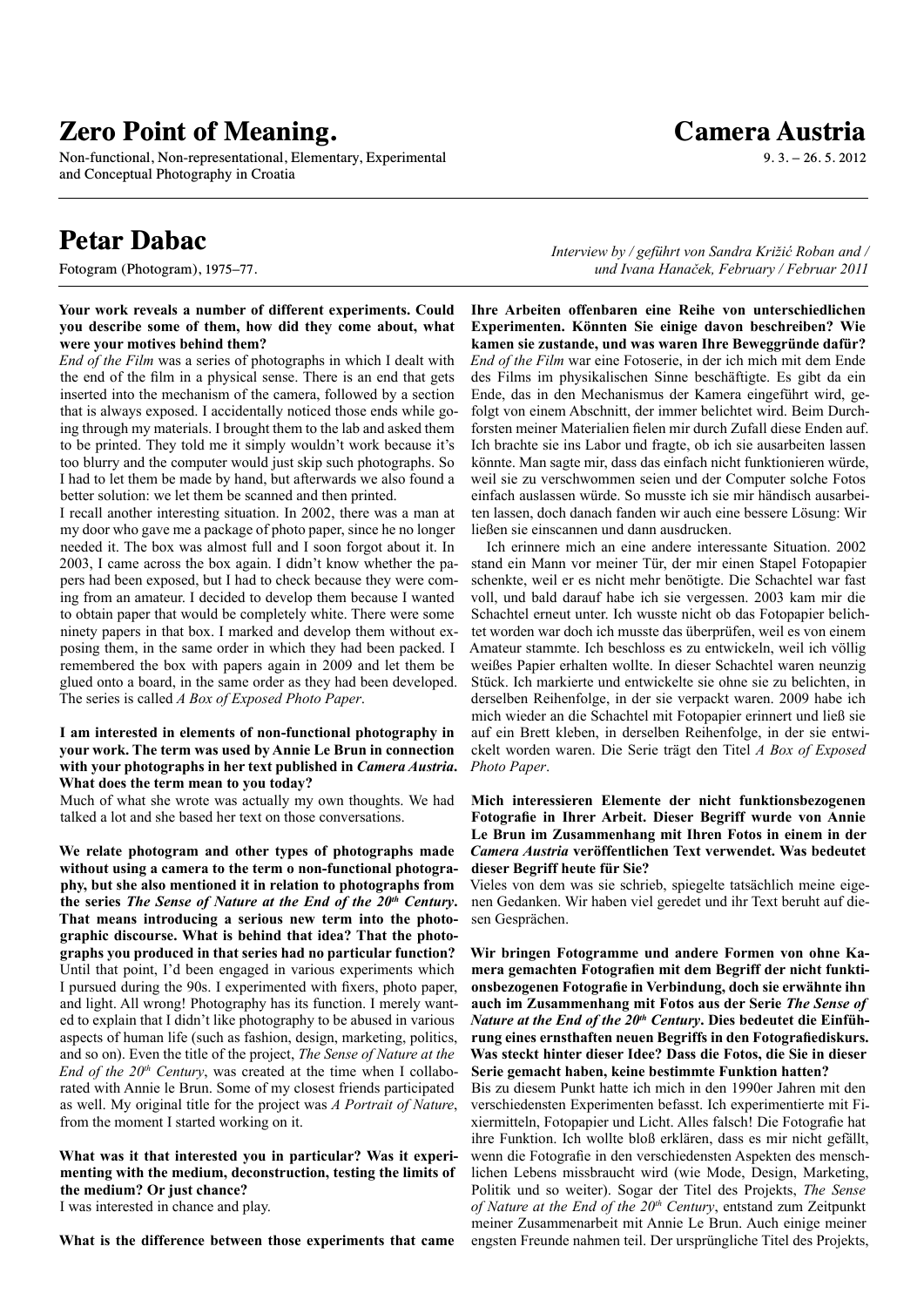#### **about accidentally, while you were processing the photographs in your darkroom, and those that were intentional, a result of reflection?**

Everything happens for a reason. You know what kind of effects you will get if you turn the light off or on for a moment. There are chemists who know all that very precisely. Some things I did intentionally, others came about incidentally. I was doing it continuously. I preserved various paper rests from the darkroom. Some of my experiments clearly show that I did them on purpose. I would turn the photo paper and let the developer slide along the surface. I would turn the light on and off. I would use the developer to write on the paper. I was interested in seeing what I could achieve with all those experiments.

**It is interesting how you applied the "reverse" method in processing a photograph. Usually it is done in a horizontal position and you placed it vertically in your experiments. It reminds me of Pollock, who was also reversing the whole story, only in painting. Instead of placing the canvas vertically, he would lay it horizontally and much of the effects were produced by the trickling, dripping, and spilling of paint. With you, that gesture is controlled rather than left to chance. When did you first start experimenting or exploring in that way?**

I am interested in stains and produced those photographs "with stains" from 1970 until recently, as long as I had free time. I think I started experimenting in the very early 70s. The first photograms were made sometime in the mid-70s, perhaps as early as 1973. This is the first time I will admit that the starting point was a negative that remained in the enlarger by accident. The negative was a copy of the rectangular raster that was brought to me by Mihajlo Arsovski, who asked me to copy it because he needed it for a catalogue.

ab dem Zeitpunkt als ich mit der Arbeit daran begann, lautete *A Portrait of Nature*.

**War es das, was Sie ganz besonders interessiert hat? War es das Experimentieren mit dem Medium, die Dekonstruktion, das Ausreizen der Grenzen des Mediums? Oder bloß der Zufall?** Zufall und Spiel interessierten mich.

**Was ist der Unterschied zwischen den Experimenten, die sich zufällig ergaben, bei der Ausarbeitung der Fotos in Ihrer Dunkelkammer, und jenen, die beabsichtigt waren, als Ergebnis eines Nachdenkprozesses?**

Alles passiert aus einem bestimmten Grund. Man weiß, welche Art von Effekt man erzielt, wenn man das Licht für einen Augenblick aus- oder einschaltet. Es gibt Chemiker, die das alles ganz genau wissen. Manches machte ich absichtlich, andere Dinge ergaben sich zufällig. Ich machte es fortwährend. Ich habe verschiedenste Papierreste aus der Dunkelkammer aufgehoben. Einige meiner Experimente zeigen ganz deutlich, dass ich sie mit Absicht durchgeführt habe. Ich drehte das Fotopapier um und ließ den Entwickler die Oberfläche entlang gleiten. Ich schaltete das Licht ein und aus. Ich verwendete den Entwickler, um auf das Papier zu schreiben. Mich hat mich interessiert zu sehen, was ich mit diesen Experimenten erreichen konnte.

**Es ist interessant, wie Sie die »Rückwärts«-Methode bei der Fotoausarbeitung angewendet haben. Normalerweise wird dies in einer waagrechten Position durchgeführt, und Sie haben es in Ihren Experimenten senkrecht platziert. Das erinnert mich an Pollock, der ja auch die ganze Geschichte umgedreht hat, nur eben in der Malerei. Anstatt die Leinwand senkrecht aufzustellen, stellte er sie waagrecht auf, und erzielte einen Gutteil seiner Effekte durch das Rinnen, Tropfen und Überlaufen der Farbe. Bei Ihnen ist diese Geste kontrolliert anstatt dem Zufall überlassen. Wann haben Sie erstmals auf diese Art und Weise zu experimentieren oder zu forschen begonnen?** Flecken interessieren mich und ich produzierte diese Fotos »mit Flecken« ab 1970 bis erst vor kurzem, solange ich Zeit dafür fand. Ich glaube ich habe mit dem Experimentieren in den ganz frühen 1970er Jahren begonnen. Die ersten Fotogramme entstanden

irgendwann Mitte der 1970er Jahre, möglicherweise schon 1973. Das ist das erste Mal, dass ich zugebe dass der Ausgangspunkt ein Negativ war, das zufällig im Vergrößerungsgerät geblieben ist. Das Negativ war eine Kopie des rechteckigen Rasters, den mir Mihajlo Arsovski mitgebracht hatte. Er hat mich gebeten, ihn zu kopieren, weil er ihn für einen Katalog benötigte.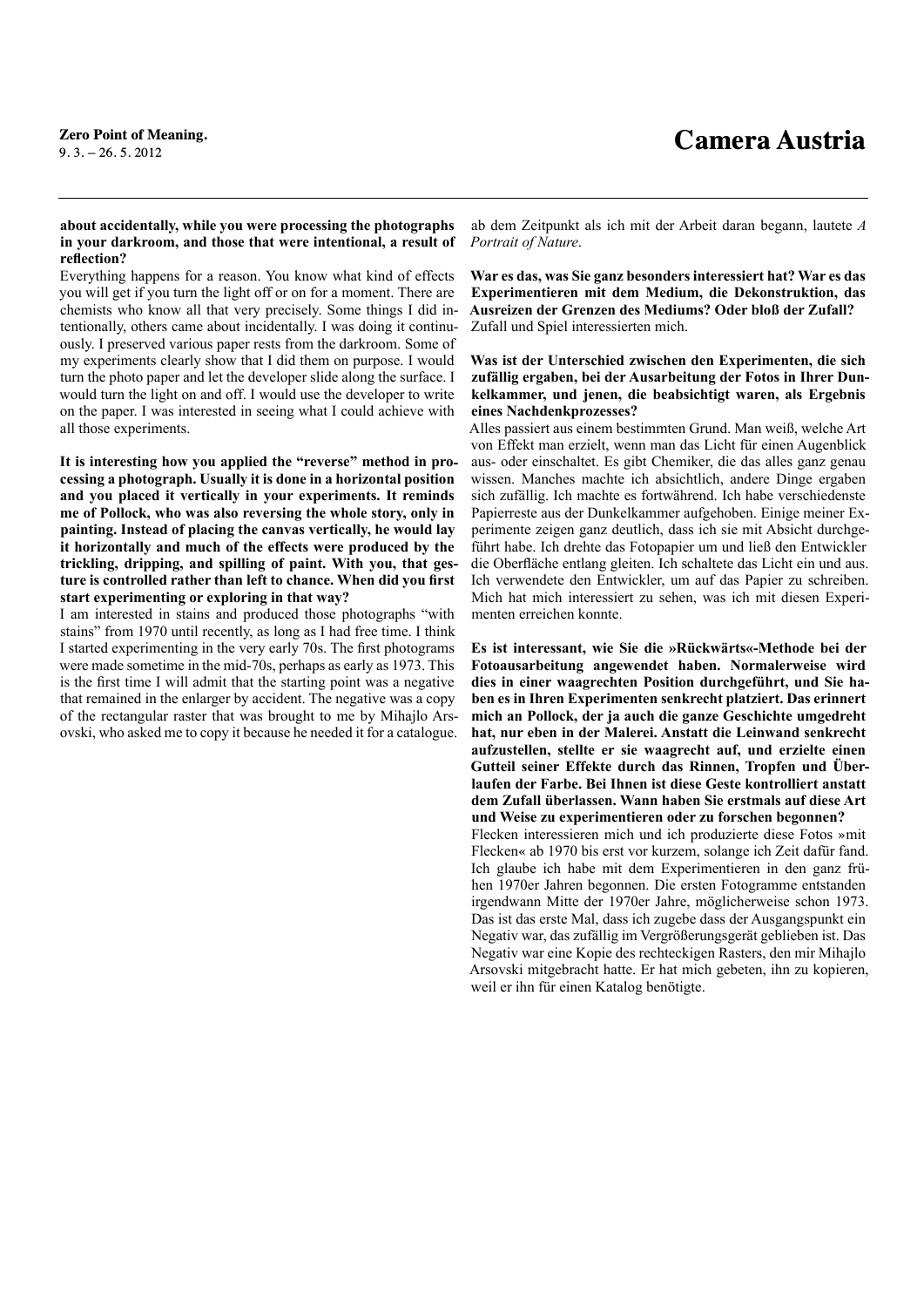Non-functional, Non-representational, Elementary, Experimental and Conceptual Photography in Croatia

### **Sandro Đukić**

005\_018\_VANISHING BOOK\_2001, 1977.

#### **What is the story behind** *The Reality of Image – The Image of Reality***? Could you explain the process of its creation and its characters?**

In the early 90s, I made a series of brief, diary-like video recordings in the technique of in-camera editing, in which I documented situations that I found myself in at a particular moment, whenever I found them relevant for my personal reality. At the same time, I had the feeling that they were images of time in which we lived and therefore had a significance that was more than just purely personal.

#### **Do you appear in these videos?**

It is mostly my friends, places, and situations that I've encountered, but in many videos you can see me as well. Most of these films, and I've produced 38 of them in total, lasting from 30 seconds to 10 minutes, were shot during various trips. It is the route that I've travelled many times: Zagreb—Dusseldorf—Amsterdam—Berlin—Prague—Zagreb. They were not shot with a particular intention. One of the recordings was made at Dante – Marino Cettina Gallery after the funeral of a prematurely deceased friend. Marino Cettina was a pioneer of gallery business in this region. I was stupefied by his funeral—of all the people that moved around, and there were many, only nine were artists. All of them can be seen in the video: Boris Cvjetanović, Vlasta Delimar, Vlado Martek, Mladen Stilinović, Miran Mohar, and Borut Vogelnik, Roman Uranjek from Irwin, Aina Šmit, Sabina Salomon, who was Cettina's personal assistant at the time, and me. I was reflecting on the situation and realized that something was missing. I've always experienced the world of art as something very personal, as a way of life, something more than production—more than coming up with a product—for me, it has always meant primarily creating a spiritual space.

Soon after the event, I agreed with Dezi Cettina that we would make an exhibition at the Gallery, which was at that time still at its old location. I wanted to recreate the situation in order to be able to understand what had actually happened. I considered it relevant for our situation in general, for what art was actually all about, and I was also interested in the relationship between the protagonists of the story. The idea behind it was that, by transferring the material into a different medium, I might eventually obtain some additional information and reach a new understanding of the whole event.

I processed the video from Dante Gallery by transforming it into frames, speculatively calling these frames photographs, and printed them in a book form. Unlike the video, the book as a medium is far slower and more contemplative. Apart from the book, I also made some large-format photographs, extracted from the video frames, and used them to cover the walls of the gallery. In this way, I recreated the situation in its original proportions, which could be grasped in a single view.

In the same line of research, I later produced 38 films and turned them into books, which is how my first archive was created. The project was called *Library* and it was presented at the first exhibition of WHW, at the anniversary of the *Communist Manifesto*, which was published in reprint with a preface by Slavoj Žižek. I put the books on shelves so that the visitors could go through the materials. I am speaking of the shots from Dante Gallery, interviews

*Interview by / geführt von Sandra Križić Roban and / und Irena Gessner, 8. 4. 2011*

#### **Welche Geschichte steckt hinter** *The Reality of Image – The Image of Reality***? Könnten Sie deren Entstehungsprozess und deren Figuren erläutern?**

Anfang der 1990er Jahre machte ich eine Reihe von kurzen tagebuchartigen und unmittelbar in der Kamera bearbeiteten Videoaufnahmen in denen ich Situationen dokumentierte, in denen ich mich zu einem bestimmten Zeitpunkt befand, wann immer ich sie für relevant für meine persönliche Wirklichkeit hielt. Gleichzeitig hatte ich das Gefühl, dass sie Bilder der Zeit in der wir lebten waren und deshalb eine Bedeutung hatten, die über das rein Persönliche hinausging.

#### **Treten Sie in diesen Videos selbst auf?**

Zumeist handelt es sich um meine Freunde, Orte und Situationen, denen ich begegnet bin. Doch in vielen Videos bin ich auch selbst zu sehen. Die meisten dieser Filme, und ich habe davon insgesamt 38 produziert, mit einer Dauer von 30 Sekunden bis 10 Minuten, wurden auf verschiedenen Reisen gedreht. Es handelt sich um die Route, auf der ich viele Male gereist bin: Zagreb − Düsseldorf − Amsterdam – Berlin – Prag − Zagreb. Sie wurden ohne bestimmte Absicht gedreht. Eine der Aufnahmen wurde in der Galerija Dante – Marino Cettina nach dem vorzeitigen Ableben eines Freundes gemacht. Marino Cettina war ein Pionier des Galeriebetriebs in dieser Region. Ich war wie betäubt von seinem Begräbnis – von all den Menschen die herumgingen, und es waren viele. Nur neun waren Künstler. Sie sind alle diesem Video zu sehen: Boris Cvjetanović, Vlasta Delimar, Vlado Martek, Mladen Stilinović und Miran Mohar; Borut Vogelnik und Roman Uranjek von Irwin; Aina Šmit, Sabina Salomon, Cettinas persönliche Assistentin zu jener Zeit, und ich. Ich dachte über die Situation nach und erkannte, dass etwas fehlte. Ich habe die Kunstwelt immer als etwas sehr Persönliches erlebt, als Lebensform, etwas, das mehr ist als Produktion – mehr als sich ein Produkt ausdenken – für mich bedeutete sie in erster Linie immer die Schaffung eines spirituellen Raumes.

Schon bald nach dem Begräbnis vereinbarte ich mit Dezi Cettina, dass wir gemeinsam eine Ausstellung in der Galerie ausrichten würden, die sich zu jener Zeit noch an ihrer alten Adresse befand. Ich wollte die Situation nachstellen, um verstehen zu können, was eigentlich passiert war. Ich hielt das für unsere Situation im Allgemeinen für relevant, für das worum es bei der Kunst eigentlich ging, und ich interessierte mich für die Beziehung zwischen den Protagonisten der Geschichte. Dahinter stand der Gedanke, ich könnte vielleicht am Ende zusätzliche Informationen erhalten und ein neues Verständnis des ganzen Ereignisses erlangen, wenn ich das Material auf ein anderes Medium übertrug.

Ich bearbeitete das Video aus der Galerija Dante, indem ich es in Standbilder umwandelte, diese Standbilder spekulativ Fotos nannte und in Buchform drucken ließ. Im Gegensatz zum Video ist das Buch als Medium viel langsamer und auch kontemplativer. Abgesehen vom Buch erstellte ich auch einige großformatige Fotos, die ich aus den Einzelbildern des Videos extrahiert hatte, und bedeckte mit ihnen die Wände der Galerie. Auf diese Art und Weise stellte ich die Situation in ihren ursprünglichen Proportionen nach, die sich mit einem einzigen Blick erfassen ließen.

In derselben Forschungsrichtung produzierte ich später 38 Filme und verwandelte diese in Bücher. So entstand mein erstes

### **Camera Austria**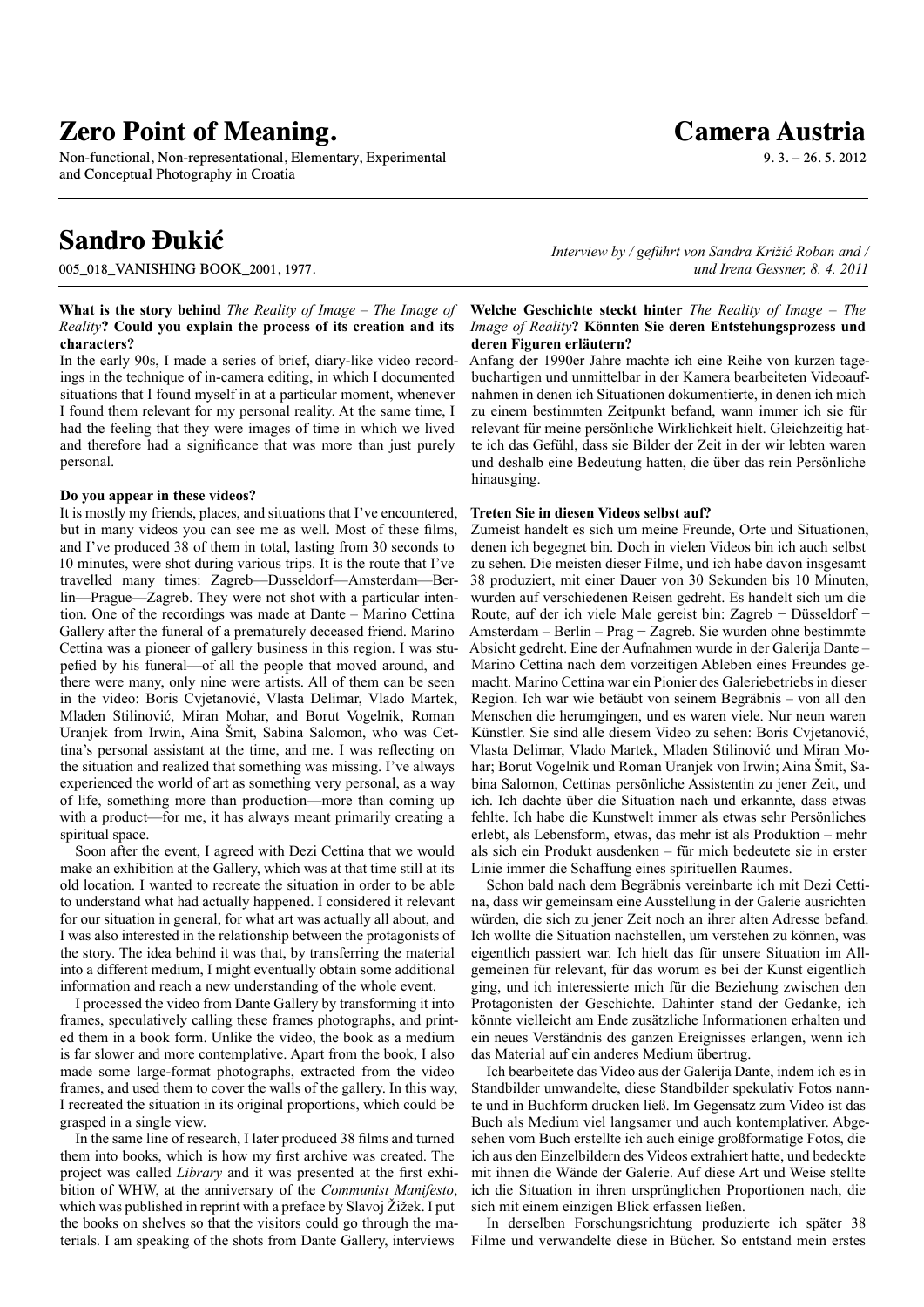with Nan Hoover, my journey through East Germany, through Potsdamer Platz in creation, a video that I made with my friend Anton Laika (a Russian artist who came to Germany in search of freedom and was then, paradoxically, censored and expelled from the Academy because his political ideas were considered inappropriate), and some materials shot at the Adriatic…

I was interested in private space, in my personal stories and their link to the reality in which we live. But then again, I was also interested in the medium as such—what happened if a particular material were transferred into a different medium.

#### **And what was it that happened? Some sort of shift, a different image or experience perhaps—what did you achieve with these transfers?**

The key element is time, or rather expansion in time; it seems to me that the material tends to become more contemplative. It is like a mirror that helps the observer to turn towards an inner sensation, like a trigger for thoughts. It means observing the intimate space of an inner world.

#### **You have mentioned that one must know all that you've just said in order to understand it. That means that narration may actually not be a narration, but rather the author's explanation, since it is important in order to understand the artwork. But does the artwork function without it?**

Deep within I felt very frustrated about those times, which were the times of war and turbulent changes. I was frustrated and didn't know how to overcome and formulate that frustration. When talking about the "Library", for years I avoided speaking about the subject of my films, interpreting them exclusively in terms of what was happening with the medium. I was not telling the stories that I had been through and why I had documented them. It was only after a considerable time that I began to speak more openly about what was documented there and why it mattered to me. But I think that this artwork functions on various levels; it has layers which are still readable, which doesn't mean that the observer will be able to reach all its elements. Today, when we look at Marino Cettina's collection, its profile is transparent to us, we can see that Marino had a clear idea of what he was doing, what space he was moving in, and that significantly represents the idea of the artistic scene of this region, the ideology and the time in which it had all emerged.

Archiv. Das Projekt nannte sich *Library* und wurde in der ersten Ausstellung von WHW präsentiert, am Jahrestag des Erscheinens des *Kommunistischen Manifests*, das versehen mit einem Vorwort von Slavoj Žižek neu aufgelegt wurde. Ich stellte die Bücher in die Regale, damit die Besucher das Material durchforsten konnten. Ich spreche jetzt von den Aufnahmen aus der Galerie Dante, Interviews mit Nan Hoover, meine Reise durch Ostdeutschland, über den Potsdamer Platz während seines Wiederaufbaus, ein Video, das ich zusammen mit meinem Freund Anton Laika gemacht habe (einem russischen Künstler der auf der Suche nach Freiheit nach Deutschland kam und dann paradoxerweise zensiert und aus der Akademie hinausgeworfen wurde, weil seine politischen Ideen als unangemessen erachtet wurden), und Material, das an der Adria gedreht wurde…

Ich interessierte mich für den Raum des Privaten, meine persönlichen Geschichten und deren Verknüpfung mit der Wirklichkeit, in der wir leben. Doch dann interessierte mich auch wieder das Medium an sich – was passierte, wenn bestimmtes Material auf ein anderes Medium übertragen wurde.

#### **Und was war das, was passierte? Eine Art Verschiebung, ein anderes Bild oder vielleicht eine andere Erfahrung – was erreichten Sie mit diesen Übertragungen?**

Das Schlüsselelement ist die Zeit, oder vielmehr die zeitliche Ausdehnung; mir scheint, das Material neigt dazu kontemplativer zu werden. Es ist wie ein Spiegel, der den Betrachter auf ein inneres Gefühl hinführt, wie ein Gedankenauslöser. Es bedeutet die Beobachtung des intimen Raumes einer inneren Welt.

#### **Sie haben erwähnt, dass man alles was Sie gerade gesagt haben verstehen müsse, um das zu verstehen. Das heißt, die Erzählung sei vielleicht keine Erzählung sondern vielmehr die Erläuterung des Autors, da sie zum Verständnis des Kunstwerks wichtig ist. Doch funktioniert das Kunstwerk ohne sie?**

Ganz tief in mir drin war ich sehr frustriert über jene Zeiten, Zeiten des Krieges und der turbulenten Veränderungen. Ich war frustriert und wusste nicht, wie ich diese Frustration überwinden und in Worte fassen sollte. Wenn ich über "Library" redete, vermied ich es jahrelang das Thema meiner Filme anzuschneiden und interpretierte sie ausschließlich unter dem Aspekt dessen, was mit dem Medium passiert. Die Geschichten, die ich erlebt hatte und warum ich sie dokumentiert hatte, erzählte ich nicht. Erst nachdem ziemlich viel Zeit vergangen war, fing ich an offener über die darin dokumentierten Dinge zu sprechen und warum sie für mich wichtig waren. Doch ich glaube, dass dieses Kunstwerk auf mehreren Ebenen funktioniert; es hat Schichten, die noch immer lesbar sind, was aber nicht bedeutet, dass der Betrachter alle Elemente darin erfassen kann. Wenn wir heute einen Blick auf Marino Cettinas Sammlung werfen, ist ihr Profil glasklar. Wir sehen, dass Marino eine klare Vorstellung hatte von dem was er tat, welchen Raum er bezog, und das steht in ganz bezeichnendem Maße für die Kunstszene dieser Region, die Ideologie, und die Zeit, in der das alles aufgekommen war.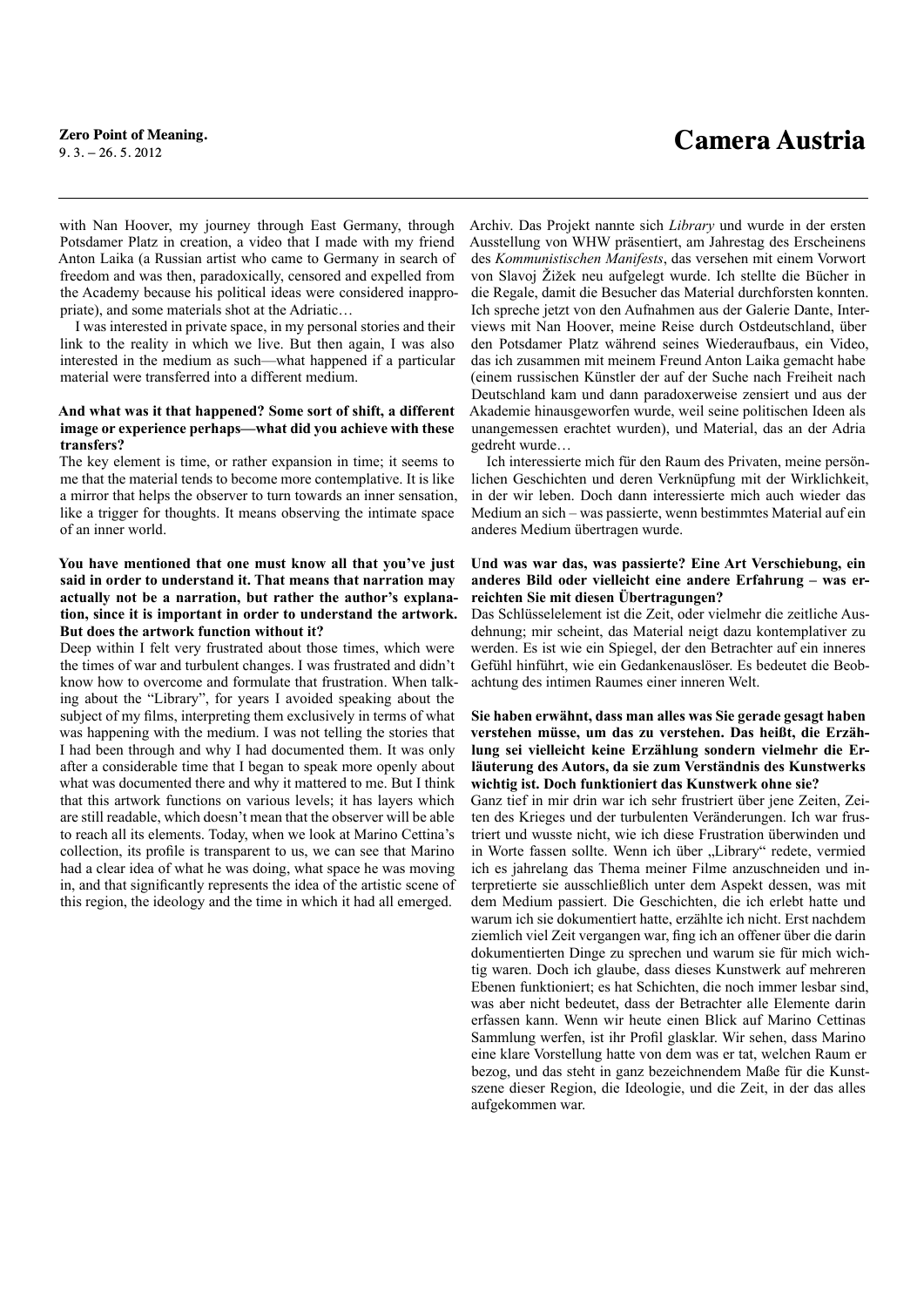Non-functional, Non-representational, Elementary, Experimental and Conceptual Photography in Croatia

### **Igor Eškinja**

Imagineering, 2006. Made In:side, 2007.

#### **How would you describe the process that you undergo when creating your photo-installations?**

In installations, that is, interventions in space, I base my work on the space itself and the visitor's experience in that space. However, photographs or photo-installations are something completely different—photographs start from a similar attitude towards space, but end up as documents and deprive the spectator of experiencing the artwork. That fact has become an important element of my work. The photograph shows what is really standing in front of the camera. It shows space, intervention, materials, transformation, the trick. But the work itself remains evasive. In an exhibition that shows only photographs, that particular moment is missing. Frustration emerges because what we see is double space—exhibition space within an exhibition space. There we touch upon the element of perspective, which I don't find too important as a subject of research, yet it is a tool that enables me to work in real space. At the same time, it is an impossible space, or rather, it can be known only from a single point of view – that of the camera lens.

#### **Does that mean that the spectators—and you can be considered one of them, actually—are eventually deprived of the "real" experience of space, as well as the real experience of spectatorship?**

It is paradoxical that, with photographs, what we perceive as artwork is actually an intervention or installation that was created for a machine, a technical tool, rather than a human being. I consider that significant. An image lives in order to be reproduced and I find that paradox important—we are situated in a real space, yet only the camera sees it as it should be seen, while we are merely looking at its result.

#### **Why have you decided to present space in such a way that only the camera can see it? Although, it is still you who sees it through the lens and you are the main spectator, transposing the image into what the spectator will see afterwards. Why that sort of experience? What has motivated you to start that sort of research?**

It was a process that took some time. The beginning is always in installations, in coming to terms with space and transformation of the material. Once it occurred to me that I might set up an exhibition, photograph it, make a catalogue, and then remove all the exhibits at the opening and exhibit the catalogue of that very space instead, showing the artworks and telling the story about their creation, exhibition, and presentation, questioning the art within them. I didn't do it at the time, but the whole idea was later transformed into a series of photographs. I am trying to be an active observer who overviews the entire system of art—what happens to space, to the artwork and the artist, how the artwork lives on in books, magazines, and presentation, what is our attitude towards it, to what extent it is reality and to what extent just what we impress into an image or a piece of information. The whole series was important to me in order to understand the system.

#### **Spaces that you photograph are all exhibition venues?**

Always, and that must be emphasized. So far, I've made all my photographs in galleries, exhibition venues, except for one—it is a *Interview by / geführt von Sandra Križić Roban and / und Irena Gessner, 11. 4. 2011*

#### **Wie würden Sie den Arbeitsprozess beschreiben, dem Sie sich bei der Schaffung Ihrer Fotoinstallationen unterziehen?**

Bei Installationen, d.h. räumlichen Interventionen, beruht meine Arbeit auf dem Raum selbst bzw. auf der Erfahrung des Besuchers in diesem Raum. Doch Fotos oder Fotoinstallationen sind etwas völlig Anderes – Fotos gehen von einer ähnlichen Haltung gegenüber dem Raum aus doch sind schließlich doch nur Dokumente, die den Betrachter seiner Erfahrung des Kunstwerks berauben. Diese Tatsache ist in meiner Arbeit zu einem wichtigen Element geworden. Das Foto zeigt, was in Wirklichkeit vor der Kamera steht. Es zeigt Raum, Intervention, Materialien, Wandel, den Kunstgriff. Doch das Werk selbst bleibt ausweichend. Einer Ausstellung, in der nur Fotos gezeigt werden, fehlt dieser ganz besondere Augenblick. Frustration beschleicht uns, denn was wir sehen ist ein verdoppelter Raum – ein Ausstellungsraum innerhalb eines anderen Ausstellungsraums. Hier sprechen wir das Element der Perspektive an, das ich als Forschungsgegenstand nicht für allzu wichtig halte, doch mir als Werkzeug die Arbeit im realen Raum ermöglicht. Gleichzeitig ist dies ein unmöglicher Raum, oder vielmehr lässt er sich nur aus einem einzigen Blickwinkel erfahren — dem des Kameraobjektivs.

#### **Heißt das die Betrachter – und Sie können ja eigentlich auch als einer von ihnen betrachtet werden – werden letztendlich ihrer »wirklichen« Raumerfahrung beraubt, sowie auch ihrer wirklichen Betrachtungserfahrung?**

Es ist paradox: Bei Fotos ist das, was wir als Kunstwerk wahrnehmen in Wirklichkeit eine Intervention oder Installation, die für eine Maschine geschaffen wurde, ein technisches Instrument, anstatt für ein menschliches Wesen. Ich halte das für bezeichnend. Ein Bild lebt, damit es reproduziert wird, und ich halte dieses Paradoxon für wichtig – wir befinden uns im wirklichen Raum, doch nur die Kamera sieht es so, wie es gesehen werden sollte, während wir uns bloß ihr Ergebnis ansehen.

**Warum haben Sie sich dazu entschlossen, den Raum so zu präsentieren, dass nur die Kamera ihn sehen kann? Obwohl es noch immer Sie sind, der es durch das Objektiv sieht und Sie der Hauptbetrachter sind, der das Bild in das transponiert, was der Betrachter dann sehen wird. Warum diese Art der Erfahrung? Was hat Sie zu dieser Art von Forschung angeregt?**

Das war ein Prozess, der einige Zeit in Anspruch genommen hat. Am Anfang stehen immer Installationen, die Bewältigung des Raumes und der Umwandlung des Materials. Einmal kam mir, dass ich vielleicht eine Ausstellung zusammenstellen könnte, sie fotografiere und einen Katalog mache, und dann bei der Eröffnung alle Exponate entferne und stattdessen nur den Katalog über genau diesen Raum ausstelle, der die Kunstwerke zeigt, deren Entstehungsgeschichte, deren Präsentation, und damit die ihnen zugrunde liegende Kunst hinterfrage. Ich habe das damals nicht gemacht doch habe ich diese Idee später in eine Fotoserie umgewandelt. Ich versuche ein aktiver Beobachter zu sein, der das gesamte Kunstsystem überblickt – was mit dem Raum passiert, mit dem Kunstwerk und dem Künstler, wie das Kunstwerk in Büchern, Zeitschriften und seiner Präsentation weiterlebt, welche Haltung wir ihm gegenüber einnehmen, in welchem Maße es Wirklichkeit ist, und in welchem

### **Camera Austria**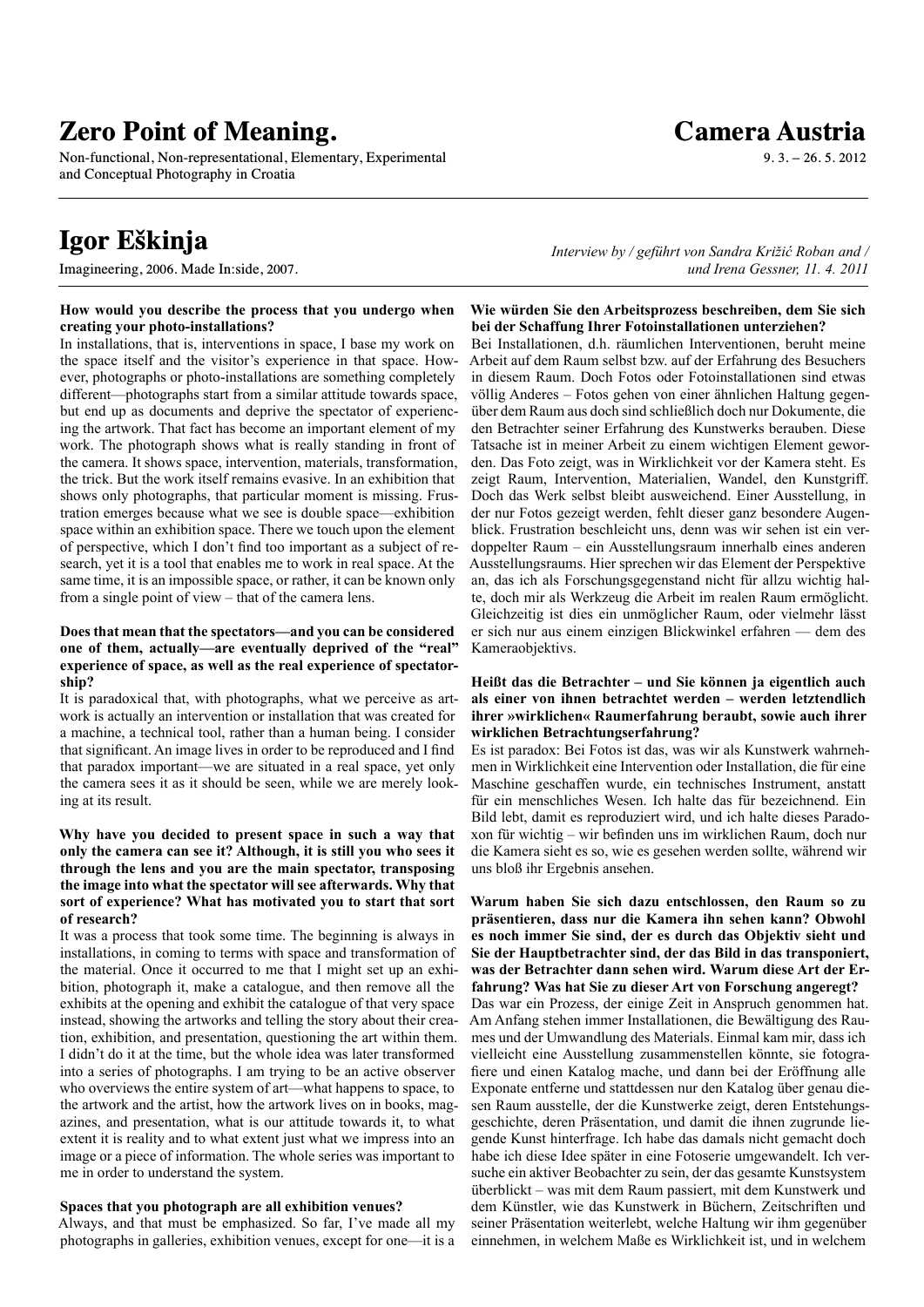studio shot with homogeneous background. In all the others, you can recognize the stereotypical exhibition space—white walls and grey floor, which is the type of space characteristic of art, and yet, it could be anywhere. It is a sort of laboratory, something where the reality has been extracted, drawn out of the context.

#### **It seems to me that, to some extent, you symbolically define space by adding an inscription, a demarcation, a three-dimensional shape, by using duct tape or a decorative pattern, for example made out of dust.**

The choice of materials in gallery space is something that is usually available there. I may notice a material while creating the set, when there are various things at the gallery which disappear later—such as sugar, coffee, duct tape, or dust. These things could belong to any space and I transform them into an image. Images are the product. They can have a purely subjective element or even acquire a meaning only at the end, a meaning that I assign to them in the process.

#### **We shouldn't neglect the fact that you simulate perspective in three-dimensional space (with the help of duct tape), that is, you simulate a 3D object in a two-dimensional one, taking photographs in the process in order to make both of them objects and photographs at the same time. What are the rules of perspective that interest you most and how do you use them in your art?**

It's inversion. I am using perspective in a way in which it is conceived. There is a vantage point, a vanishing point, a reduction point, etc… I use all these basic rules of perspective, which were used throughout art history in order to render space in painting accurately. But then came the photography, which recorded the perspective "in itself", with its very construction of the lens. Physically, the lens was shaped in such a way that one could "stop thinking" about the perspective. In my projects, it has sometimes happened that I introduce the idea of perspective into the very medium of photography, but as inversion —not in order to simulate space, but in order to simulate an image. Space has remained impossible, in a way—existing and not existing at the same time. There is space and there is the artwork, but the image of space is simulated in the lens. In that way, the photograph as a final result—the artwork becomes again an image in which perspective can be interpreted in terms of classical painting.

Maße bloß das, was wir einem Bildern oder jedweder Information aufdrücken. Die ganze Serie war wichtig für mich, um das System verstehen zu können.

#### **Die von Ihnen fotografierten Räume sind ausschließlich Ausstellungsorte?**

Immer, und das muss man betonen. Bisher habe ich alle meine Fotos in Galerien und anderen Ausstellungsorten geschossen, bis auf eines – es handelt sich um eine Studioaufnahme mit einem homogenen Hintergrund. Auf allen anderen erkennt man den stereotypen Ausstellungsraum – weiße Wände und grauer Fußboden, ein für die Kunst typischer Raum, und doch könnte er überall sein. Es handelt sich um eine Art Labor, etwas dessen Wirklichkeit extrahiert oder aus dem Zusammenhang herausgezogen worden ist.

#### **Mir scheint, dass Sie den Raum zu einem gewissen Maße symbolisch definieren, indem Sie eine Inschrift, eine Abgrenzung oder eine dreidimensionale Form hinzufügen —mit Klebeband oder einem dekorativen Muster aus, z. B. Staub.**

Was Materialien im Galerieraum betrifft, nehme ich einfach das, was dort normalerweise zur Verfügung steht. Ein Material fällt mir etwa beim Ausstellungsaufbau auf, wenn verschiedenste Dinge in der Galerie herumliegen, die dann später wieder verschwinden – wie Zucker, Kaffee, Klebeband oder Staub. Diese Dinge könnten in jeden x-beliebigen Raum gehören und ich verwandle sie in ein Bild. Die Bilder sind das Produkt. Sie können ein völlig subjektives Element in sich tragen oder sogar erst am Ende Bedeutung erhalten, eine Bedeutung, die ich ihnen erst irgendwann im Arbeitsprozess zuweise.

#### **Wir sollten die Tatsache nicht unter den Tisch fallen lassen, dass Sie Perspektive im dreidimensionalen Raum simulieren (mithilfe von Klebeband), das heißt, Sie simulieren ein 3D-Objekt mit einem zweidimensionalen, indem Sie in Ihrem Arbeitsprozess Fotos machen um aus beiden gleichzeitig Objekte und Fotos zu machen. Welche Gesetze der Perspektive interessieren Sie am meisten und auf welche Art und Weise nutzen Sie diese in Ihrer Kunst?**

Es handelt sich um die Umkehrung. Ich nutze die Perspektive gewissermaßen so wie sie erdacht wurde. Es gibt den Blickpunkt, den Fluchtpunkt, den Reduktionspunkt usw… Ich nutze alle diese Grundregeln der Perspektive, die in der Kunstgeschichte seit jeher zur Anwendung gekommen sind, um in der Malerei den Raum akkurat widerzugeben. Doch dann kam die Fotografie, die die Perspektive »selbst« aufzeichnete, durch die Konstruktion des Objektivs. Im physikalischen Sinne wurde das Objektiv so geformt, dass man sich über die Perspektive »keine Gedanken mehr machen musste«. In meinen Projekten ist es manchmal passiert, dass ich den Gedanken der Perspektive genau in das Medium Fotografie eingeführt habe, doch als Umkehrung – nicht um den Raum zu simulieren, sondern um ein Bild zu simulieren. Der Raum ist gewissermaßen unmöglich geblieben – er existiert und gleichzeitig existiert er nicht. Es gibt den Raum und es gibt das Kunstwerk, doch das Bild des Raumes wird im Objektiv simuliert. Auf diese Art und Weise wird das Foto als Endergebnis – das Kunstwerk – wieder zum Bild, bei dem sich die Perspektive wiederum unter dem Aspekt der klassischen Malerei interpretieren lässt.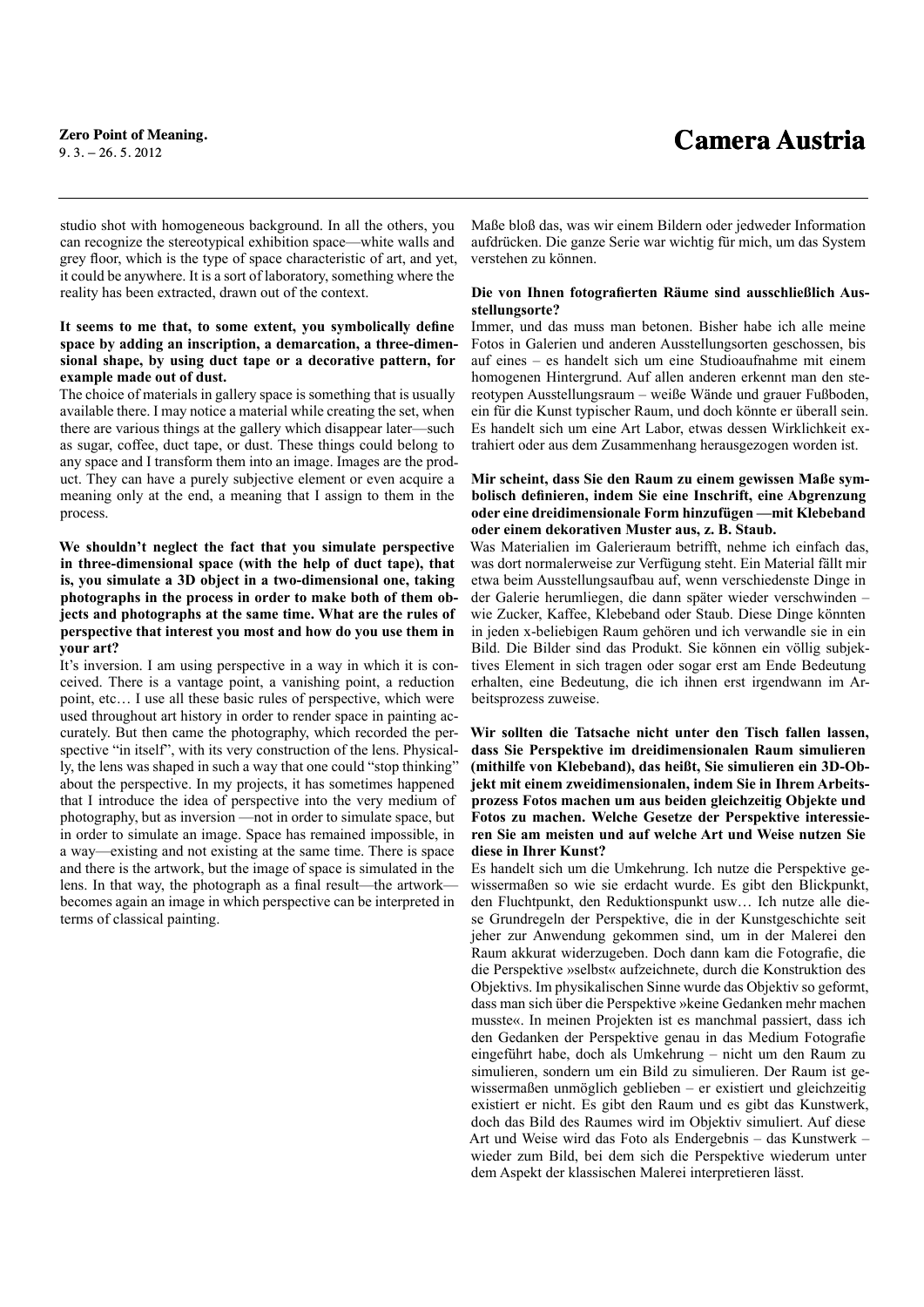Non-functional, Non-representational, Elementary, Experimental and Conceptual Photography in Croatia

### **Camera Austria**

 $9.3 - 26.5$ , 2012

### **Ivan Faktor**

Prvi program (Channel One /Erstes Programm), 1980.

#### **Our research focuses on several terms: experimental, conceptual, non-presentational, non-functional photography. Which of these terms comes closest to your work?**

What first comes to my mind is primary photography. I remember those times of primary and analytical painting, although with me it was in the early 80s. These are the terms that refer to my art, but also those that you have mentioned.

**Let us talk about the context of non-presentational photography. What is it that your photographs show? What is the reality behind them and is there any, are some of them "merely" about the procedure of analyzing the medium back to its elementary segments? In other photographs you elaborate something else, let's say the continuity of time, changes in frames, your relationship with cinema.** 

In fact, my original medium was cinema. In cinema, there are also various terms, experimental cinema and alike. I prefer to call it simply cinema. If you say that the so-called narrative film, which some theoreticians and authors of early experimental film have termed *applied*, has a long history, then everything else is *real* cinema, which has the same history. After all—the first film was experimental. *Arrival of the Train at La Ciotat* was shot in a single frame. One could say that what I was doing was elementary and that it was telling mostly about the medium as such. What I initiated or even solved in the medium of cinema, I tried to achieve in another medium as well. Since I was interested in photography, I decided to do the same thing there.

#### **What was it that you solved in the medium of cinema and then wanted to explore in photography?**

Let's say that my so-called manifesto film was *The First Programme* from 1978, where I shot an empty television screen at the normal speed with a 16-mm camera. It means that 24 film images per second recorded 25 television images and the result of that difference, the borderline between the two media, was a horizontal line travelling across the screen. Then I wanted to see what would happen in photography. The result was a diagonal line, which was not easy to explain. Screens have been a permanent thread running through my work. I might sound like a textbook or McLuhan when I say that the content of one medium is another medium, but that is so. In the 90s, I made the *Aperture Exposure*, thinking that I finally resolved the so-called problem of *The First Programme*. At one point, I wanted the project to have a visual title rather than a textual one, I wanted the very raster of photographs to be the title. I should also say something about the 80s—namely that what I was doing was partly a reaction to the phenomenon of the so-called *new image*, which was going on my nerves so much that I barely survived that period.

#### **Why was it going on your nerves?**

I don't know, I simply thought that it broke the continuity, the programmatic continuity with the 70s.

#### **You mean the processual, elementary, and analytical strategies?**

Yes, and the post-conceptual ones. Everything could evolve further, **Warum ging Ihnen das auf die Nerven?**

*Interview by / geführt von Sandra Križić Roban, 6. 4. 2011*

#### **Das Augenmerk unserer Forschung liegt auf mehreren Begriffen: experimentelle, konzeptuelle, nicht darstellende, nicht funktionale Fotografie. Welcher dieser Begriffe kommt Ihrer Arbeit am nächsten?**

Was mir zu allererst einfällt, ist elementare Fotografie. Ich erinnere mich an die Zeiten der elementaren und analytischen Malerei, obwohl das bei mir Anfang der 1980er Jahre war. Das sind die Begriffe, die auf meine Kunst verweisen, aber auch jene, die Sie erwähnt haben.

**Reden wir über den Kontext der nicht darstellenden Fotografie. Was wird auf Ihren Fotos gezeigt? Welche Wirklichkeit steckt dahinter bzw. gibt es überhaupt eine, geht es in einigen von ihnen »bloß« um das Verfahren der Analyse des Mediums bis hin zu seinen elementaren Segmenten? In anderen Fotos arbeiten Sie etwas anderes heraus, sagen wir die Kontinuität der Zeit, Veränderungen in Einzelbildern, Ihr Verhältnis zum Kino.**

Mein ursprüngliches Medium war tatsächlich der Film. Beim Film gibt es auch verschiedenste Begriffe, Experimentalfilm und dergleichen. Ich nenne es lieber einfach Film. Wenn Sie sagen, der narrative Film, den einige Theoretiker und Autoren des frühen Experimentallfilms *angewandt* nannten, habe eine lange Geschichte, dann ist alles andere wirklicher Film, der dieselbe Geschichte hat. Immerhin war der erste Film experimentell. *Die Ankunft eines Zuges auf dem Bahnhof in La Ciotat* wurde in einer einzigen Einstellung gefilmt. Man könnte sagen, alles was ich gemacht habe sei elementar gewesen und es habe zumeist etwas über das Medium an sich ausgesagt. Was ich im Medium Film eingeleitet oder sogar gelöst habe, versuchte ich auch in einem anderen Medium zu erreichen. Da mich die Fotografie interessiert hat, beschloss ich dort dasselbe zu machen.

#### **Was war das genau, was Sie im Medium Film gelöst haben und dann in der Fotografie erforschen wollten?**

Sagen wir, mein so genanntes Filmmanifest war *First Programme* aus dem Jahr 1978, wo ich mit einer 16-mm-Kamera einen leeren TV-Bildschirm in Normalgeschwindigkeit gefilmt habe. Das heißt, dass 24 Filmbilder pro Sekunde 25 Fernsehbilder aufgezeichnet haben. Das Ergebnis dieses Unterschieds, die Grenzlinie zwischen den beiden Medien, war dann eine über die Leinwand wandernde horizontale Linie. Dann wollte ich sehen, was in der Fotografie passieren würde. Das Ergebnis war eine diagonale Linie, was sich nicht so einfach erklären ließ. Leinwände ziehen sich wie ein roter Faden durch meine Arbeit. Ich klinge jetzt vielleicht wie ein Lehrbuch oder McLuhan, wenn ich sage, der Inhalt eines Mediums sei ein anderes Medium, aber es ist so. In den 1990ern machte ich *Aperture Exposure* und glaubte ich hätte das so genannte Problem von *The First Programme* gelöst. An einem Punkt wollte ich, dass das Projekt ein Bild als Titel trägt anstelle eines Texts. Ich wollte, dass genau der Raster der Fotos der Titel ist. Ich sollte auch etwas über die 1980er Jahre sagen – nämlich dass das was ich tat teilweise eine Reaktion auf das Phänomen des so genannten *neuen Bildes* war, das mir so sehr auf die Nerven ging, dass ich jene Zeit nur mit Müh und Not überlebte.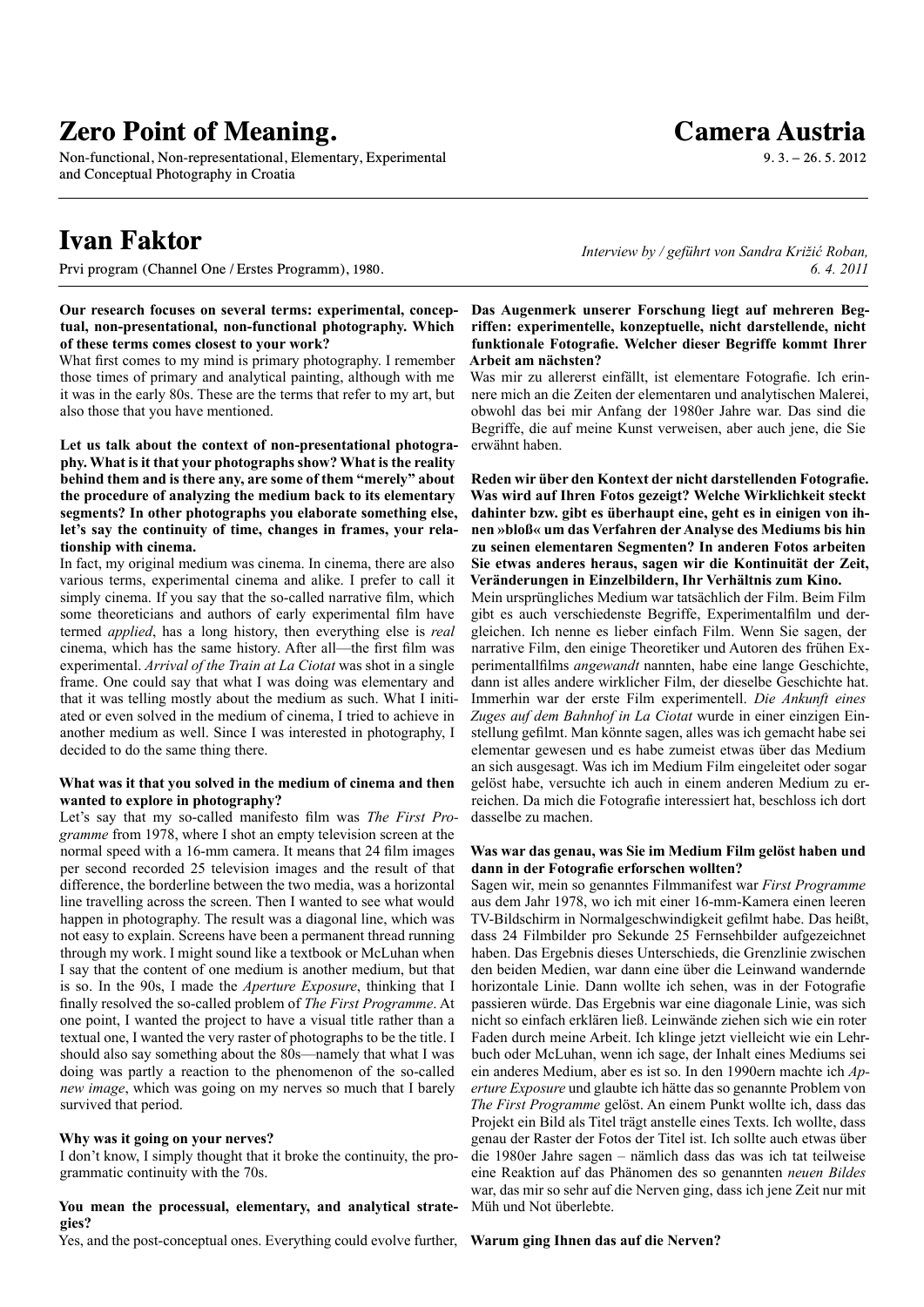9. 3. – 26. 5. 2012

and it did evolve, but in some sort of underground, since suddenly there was the *new image*, everything was colourful, the world became so pretty that it freaked me out. Fortunately, the war came and put a stop to all that. I think that 1990 is a terribly important year for me, although we are talking about my early photography at the moment. In 1990, I was at the Venice Biennial and they made a retrospective of Warhol's work at Palazzo Grassi. I finally had the opportunity to see all his films, all his work, those huge Polaroid self-portraits where you see every detail, perfect. Besides, there was a retrospective exhibition of Fluxus and that's where I saw an artist that I had been appreciating for some time—Wolf Vostell. His fascinating artwork was called *Requiem* and consisted of large-formatted rectangular photographs in a sequence. These black and white photographs showed devastated Berlin after the bombing raids of 1945, and there were bricks with mortar coarsely glued onto them. I found that object fascinating.

**Your original medium is primarily cinema. How did you become interested in photography? In cinema, there are a number of aspects that resemble photography, but at the same time they are completely different. Isolating frames, understanding time and the reality, narration, and many other aspects—they are all different. What did you want to achieve with photography?**

If you look at my photographic work, you will see that these are all sequences, there is not a single isolated photograph. Just as in cinema, the speed of the super eight is 18 images per second, with 16 mm it is 24, and with 35 mm 24; I am also achieving some sort of relationship between images in that sequential part and almost all my projects are sequences. You can feel the movement, which has been inherited and merely transposed into a different medium.

#### **Occasionally you've produced minor series like** *The First Programme***. How do you determine the number of sequences? What does it depend on?**

*Aperture Exposure* is one of these conceptual pieces. First I made a raster and then I used and exploited all marks on the camera. That is a complete entity. You can see the same thing with John Ford and his *Stagecoach—*just as I used a 122 m role of 16 mm film, which amounts to 10 minutes in one frame, he used a film tape with 36 shots for the time of watching the film. What I shot before the film tape ran out – that was it. And *The First Programme*—I think that it was the diagonal line that mattered and that the four photographs showing that line were enough.

Ich weiß es nicht, ich dachte einfach, dass es die Kontinuität brach, die programmatische Kontinuität mit den 1970ern.

#### **Meinen Sie die prozessualen, elementaren und analytischen Strategien?**

Ja, und die postkonzeptuellen. Alles konnte sich weiterentwickeln, und es entwickelte sich weiter, doch in einer Art Untergrund, weil plötzlich das *neue Bild* da war, alles war bunt, die Welt war auf einmal so schön, dass es mich wahnsinnig machte. Zum Glück kam dann der Krieg und setzte einen Schlussstrich unter all das. Ich glaube, 1990 war ein schrecklich wichtiges Jahr für mich, obwohl wir im Augenblick über meine frühe Fotografie reden. 1990 besuchte ich die Biennale von Venedig und im Palazzo Grassi wurde eine Retrospektive über Warhols Werk gezeigt. Endlich hatte ich die Gelegenheit alle seine Filme zu sehen, sein ganzes Werk, diese riesigen Polaroid-Selbstporträts, auf denen jedes Detail sichtbar ist, perfekt. Daneben gab es noch eine Fluxus-Retrospektive, und dort sah ich einen Künstler, den ich schon zuvor lange geschätzt hatte – Wolf Vostell. Sein faszinierendes Kunstwerk nannte sich *Requiem* und bestand aus in einer Sequenz angeordneten großformatigen rechteckigen Fotos. Diese Schwarzweißfotos zeigten das verwüstete Berlin nach den Bombenangriffen von 1945, und Ziegel waren mit Mörtel grob darauf geklebt worden. Ich fand dieses Objekt faszinierend.

#### **Ihr ursprüngliches Medium ist in erster Linie Film. Wie kam es zu Ihrem Interesse für Fotografie? Im Film gibt es eine Reihe von Aspekten, die der Fotografie ähneln, doch gleichzeitig sind diese Medien völlig unterschiedlich. Die Isolierung von Einzelbildern, das Verständnis von Zeit und Wirklichkeit und viele andere Aspekte – sie sind alle verschieden. Was wollten Sie mit Fotografie erreichen?**

Wenn Sie sich meine fotografischen Arbeiten ansehen, dann werden Sie feststellen, dass es sich ausschließlich um Sequenzen handelt. Es gibt kein einziges isoliertes Foto. Genauso wie im Film die Geschwindigkeit von Super 8 18 Bilder pro Sekunde beträgt – bei 16-mm-Film sind es 24 und bei 35-mm-Film ebenfalls 24 – erreiche ich dieselbe Art von Beziehung zwischen Fotos auf dieser sequenziellen Ebene und meine Projekte sind fast durchwegs Sequenzen. Man kann die Bewegung als Erbe des Films spüren, das bloß in ein anderes Medium übertragen wurde.

#### **Sie haben gelegentlich kleinere Serien wie** *The First Programme* **produziert. Wie legen Sie die Anzahl der Sequenzen fest? Wovon hängt das ab?**

*Aperture Exposure* ist eine dieser konzeptuellen Arbeiten. Zunächst erstellte ich ein Raster und dann verwendete ich alle Markierungen auf der Kamera und reizte sie voll aus. Das bedeutet eine komplette Einheit. Dasselbe sieht man bei John Ford und seinem *Ringo* – so wie ich eine 122-Meter-Rolle 16-mm-Film verwendete, die 10 Minuten in einer Einstellung gleichkam, verwendete er eine Filmrolle mit 36 Einstellungen für die Gesamtlänge des Films. Was ich gedreht hatte, bevor das Filmmaterial ausging – darum ging es. Und *The First Programme* –ich glaube was zählte war die diagonale Linie und dass die vier Fotos, die diese Linie zeigten genug waren.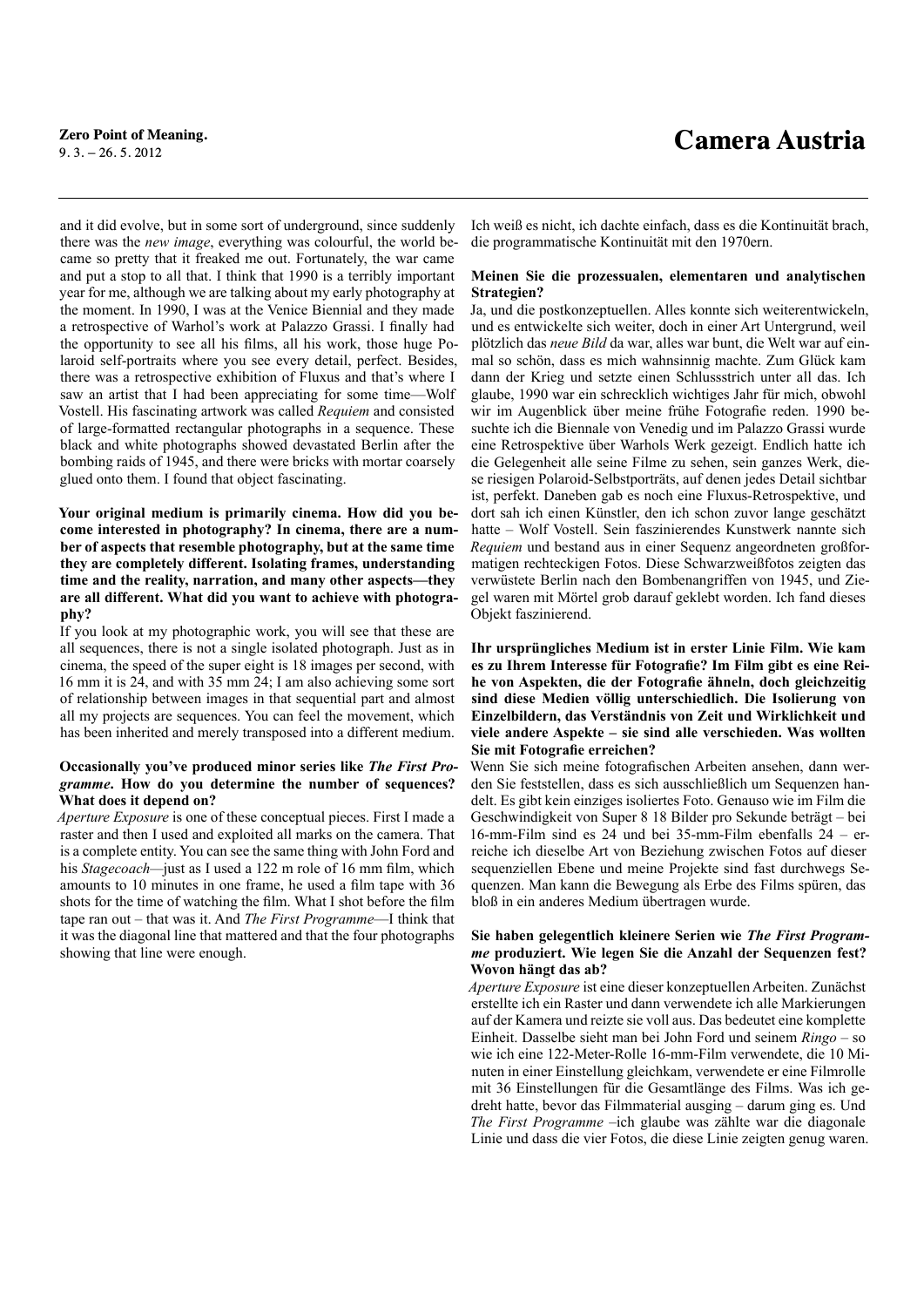Non-functional, Non-representational, Elementary, Experimental and Conceptual Photography in Croatia

### **Tomislav Gotovac**

Autobahn, 1976. Cara Dušana 11(Emperor Dušan Street 11 / Zar Dušan Straße 11), 1977. Glave (Heads / Köpfe), 1960.

#### **Perhaps it would be good to break off this line of conversation and to see what you did parallel to that. Because around this time you started to direct sequential photographs and make collages and you held happenings…**

For the start of my activities in photography I again have to thank Vladimir Petek. Thanks to his camera I shot my first series (of photos) in 1960 and that was Heads. That was at the Cine Club Zagreb. Considering that I had to go to the army, I was thinking about how I could leave all that. It would be the first longer, considerable departure from the parental home, from the Zagreb environment at all… You go for a year and a half—it's still a considerably great shock all the same. I then said to Petek, let's go shoot a series of photos. I appear in those photos in various situations in front of different back-grounds. We created a scene using some reflectors, lamps. What's important in these photographs is my face in different expressions; in one I'm pretending to make love to the bars… actually, I wasn't acting but kissing the bars; then there's one serious and it was meant to show an understanding of surrealism, on some of Dali's and Buñuel's works. I remember one photo from Buñuel's film Cela s'appelle l'aurore (That Is the Dawn), it's hanging on some wall. On that photograph you can see a statue of Christ, which is in fact a post for electrical wires. A post with porcelain spheres protrudes from his head. And behind my head one can see two pails for developing film, one lamp, a lightbulb, a wire which I placed behind my ear and a cigarette butt in my mouth, and the whole photograph is slightly French-like… Prévert with a butt, you know…

#### **How did you come to the idea of making a series of photographs?**

Listen, by all accounts, through film. Everything that I did in life were little pictures to pictures. It imposes itself. This is probably because of movies, that movie erased some things that were already ingrained… you know about painting, about all those things.

#### **How did you make the rest of the series of photographs?**

After the army I made two series on Sljeme Mountain, and they were recorded by Ivica Hripko. One was breathing in air, and the other was showing Elle. The problem was that I wanted to get undressed and to breathe air naked in the snow. However, there was a woman in our group, the girlfriend of one of the guys from the group, and so I wasn't able to completely undress so I stripped to the waist and that is how I showed Elle.

#### **Were the photographs a substitute for film?**

Using the example of a series of photographs, the twelve of them, where you can see my head en face and in profile—first with a beard and hair, and latershaved, arose from my desire to talk about film. These close-ups of mine are in fact Dreyer and Joan of Are and Maria Falconetti who are cutting hair. There's also the opening scenes of My Life to Live. And in that film again, and not accidentally, Anna Karina goes to the cinema to watch Dreyer's Jeanne d'Arc. Even Bresson is here who comments Dreyer in his film Journal d'un cure de campagne (Diary of a Country Priest]. This also applies to Stevens' close-up shots in A Place in the Sun, **Camera Austria**

 $9.3 - 26.5$ , 2012

*Interview by / geführt von Goran Trbuljak and / und Hrvoje Turković, 1977.*

**Vielleicht wäre es gut, diesen Gesprächsfaden mal zu verlassen und zu sehen, was Sie parallel dazu gemacht haben. Denn um diese Zeit herum begannen Sie mit der Inszenierung sequenzieller Fotografien, sie erstellten Collagen und hielten Happenings ab…**

Für den Einstieg in meine fotografischen Aktivitäten muss ich mich noch einmal bei Vladimir Petek bedanken. Mit seiner Kamera schoss ich meine erste (Foto-)Serie im Jahr 1960, und das war Heads. Das war im Cine Club Zagreb. Der Antritt meines Wehrdiensts stand unmittelbar bevor und ich dachte daran, wie ich all das nur verlassen sollte. Es würde mein erster nennenswerter längerer Abschied von meinem Elternhaus sein, von meiner Zagreber Umgebung und all dem … Man rückt für eineinhalb Jahre ein – das ist schließlich doch ein ziemlich großer Schock. Dann sagte ich zu Petek »Schießen wir eine Fotoserie.« Ich komme in diesen Fotos in den verschiedensten Situationen vor unterschiedlichen Hintergründen vor. Mit ein paar Reflektoren und Lampen bauten wir eine Kulisse. Was in diesen Fotos wichtig ist, ist mein Gesicht in seinem unterschiedlichen Mienenspiel; auf einem Bild tue ich so, als würde ich Sex mit den Stangen haben … in Wirklichkeit spielte ich nicht sondern ich küsste die Stangen; dann gibt es ein ernsthaftes, es sollte ein Verständnis für den Surrealismus in einigen Werken von Dali und Buñuel zeigen. Ich erinnere mich an ein Foto aus Buñuels Film Cela s'appelle l'aurore (Morgenröte); es hängt an irgendeiner Wand. In diesem Bild sieht man eine Christusstatue, die in Wirklichkeit ein Strommast ist. Ein Mast mit Porzellankugeln ragt aus seinem Kopf heraus. Und hinter meinem Kopf sieht man zwei Eimer zur Filmentwicklung, eine Lampe, eine Glühbirne, einen Draht, den ich mir hinters Ohr steckte und einen Zigarettenstummel in meinem Mundwinkel, und das Foto ist insgesamt ein wenig französisch… Prévert mit einer Zigarette, Sie wissen schon…

#### **Wie kamen Sie auf die Idee, eine Fotoserie zu schießen?**

Hören Sie, auf jeden Fall durch den Film. Alles, was ich in meinem Leben gemacht habe, waren kleine Bilder über Filme. Zwangsläufig. Das liegt wahrscheinlich an den Filmen, daran dass der Film einige Dinge auslöschte, die bereits tief verwurzelt waren … Sie wissen schon, was die Malerei betrifft und all das.

#### **Wie machten Sie die restlichen Fotoserien?**

Nach der Volksarmee machte ich zwei Serien auf dem Berg Sljeme, und sie wurden aufgenommen von Ivica Hripko. Einer holte tief Luft und der andere zeigte die Elle. Das Problem war, dass ich mich ausziehen und nackt im Schnee tief Luft holten wollte. Jedoch war eine Frau in unserer Gruppe, die Freundin von einem der Jungs in der Gruppe. Ich konnte mich also nicht ganz nackt ausziehen und ließ die Hose an. Und so zeigte ich die Elle mit nacktem Oberkörper.

#### **Waren die Fotos ein Ersatz für Film?**

Nehmen wir eine Fotoserie als Beispiel her, zwölf Bilder, auf denen mein Kopf frontal und im Profil zu sehen ist – zunächst mit Bart und Haaren, später rasiert – sie entstanden aus meinem Verlangen heraus, über Film zu sprechen. Diese Nahaufnahmen von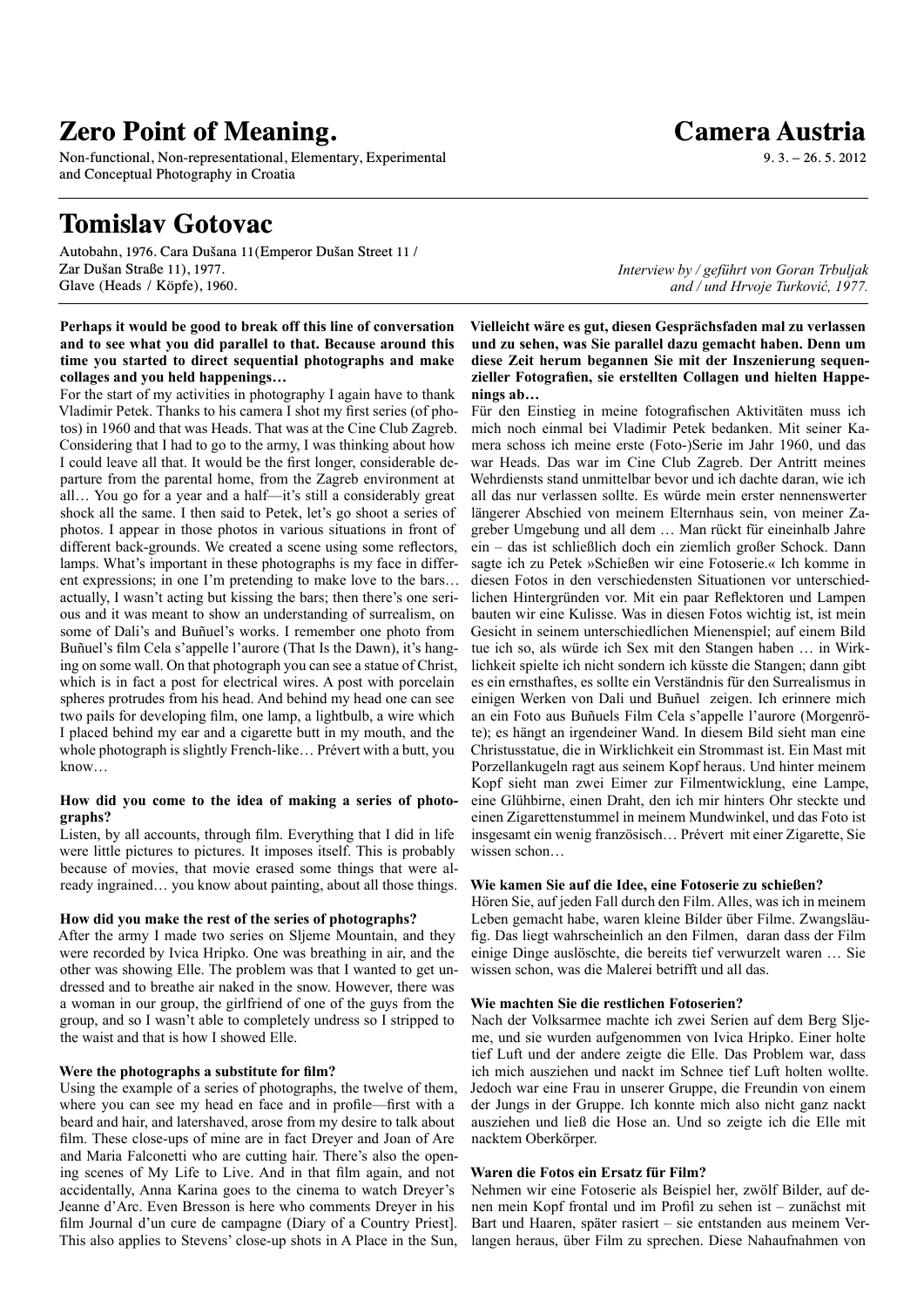I can never forget those close-ups of Monty and Liz when Monty announces his love to Liz and when she takes him out to some balcony. For his cinematographer—William C. Malone—you don't know where he's better, in his close-ups, in landscapes or in the long shots of the rooms. In addition to this, I think that Godard in his film Breathless was very inspired by A Place in the Sun.

*Insert from the interview by Goran Trbuljak and Hrvoje Turković with the artist (originally published in the magazine Film, no. 10–11, Zagreb, 1977., pp. 39–66; transferred to: Aleksandar Battista Ilić, Diana Nenadić, Tomislav Gotovac, Croatian Film Association – The Museum of Contemporary Art, Zagreb, 2003, pp. 15–33).*

mir stellen in Wirklichkeit Dreyer und Jeanne d'Arc , und Renée Jeanne Falconetti beim Haareschneiden dar. Auch die Anfangsszenen von Vivre sa vie (Die Geschichte der Nana S.) stecken drin. In diesem Film geht Anna Karina ins Kino um sich Dreyers Passion de Jeanne d'Arc anzusehen, und das ist kein Zufall. Sogar Bresson ist da, der Dreyer in seinem Film Journal d'un cure de campagne (Tagebuch eines Landpfarrers) kommentiert. Dasselbe gilt für Stevens Nahaufnahmen in Ein Platz an der Sonne. Ich werde die Nahaufnahmen von Monty und Liz nie vergessen, in denen Monty Liz seine Liebe gesteht und sie ihn hinaus auf den Balkon führt. Bei seinem Kameramann – William C. Malone – weiß man nicht, worin er besser war, in den Nahaufnahmen oder in den Totalen der Räume. Darüber hinaus glaube ich, Godard war in seinem Film Außer Atem sehr inspiriert von Ein Platz an der Sonne.

*Text aus dem Interview von Goran Trbuljak und Hrvoje Turković mit dem Künstler (ursprünglich veröffentlicht in der Zeitschrift Film, Nr. 10–11, Zagreb, 1977.S. 39–66; Wiederabdruck in: Aleksandar Battista Ilić, Diana Nenadić, Tomislav Gotovac, Croatian Film Association – The Museum of Contemporary Art, Zagreb, 2003, S. 15–33).*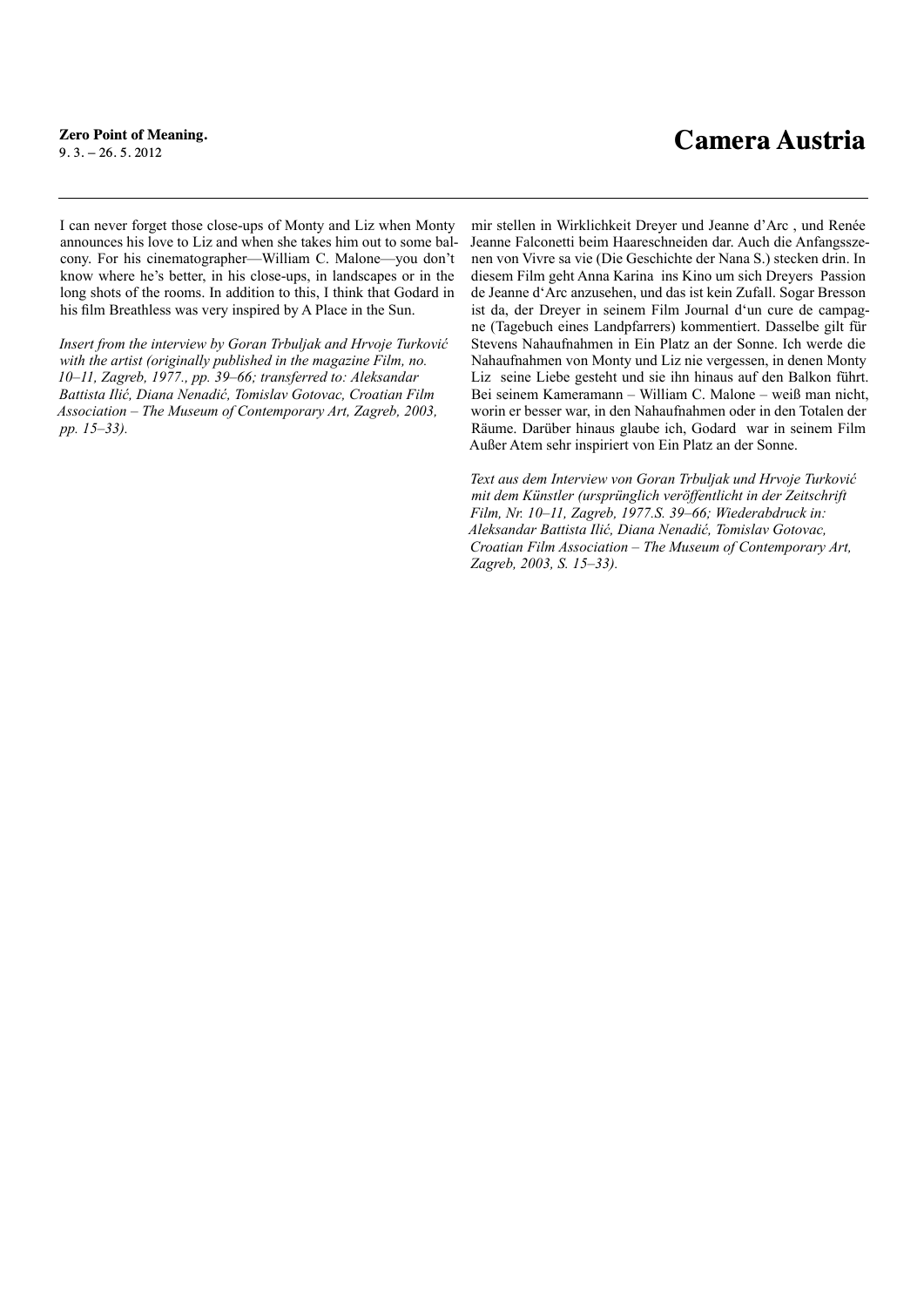Non-functional, Non-representational, Elementary, Experimental and Conceptual Photography in Croatia

### **Boris Greiner**

Zakrivlienost (Distortion / Verzerrung), 2010.

#### **I would like you to tell me something about the general link between the concept, the idea contained in the text, and photography.**

First of all, I must mention the circumstances that led to the link between the text and the photographs. For several years now, Jean de Bryne and Martina Kramer have edited *L'Ollave* journal (Rustrel, France), which is conceived so as to allow various authors to suggest the way they will be presented in a particular issue by themselves.

As the guest/author of one of the issues, I concluded that the presented material should, first of all, pay respect to the journal as a medium —and that it should serve as a starting point for an idea, be the perfect setting for such an artwork. I remembered a text that I had written earlier, an essay entitled "Curvature", composed in the form of a screenplay for a video performance, but impossible to perform because of the technical elements it contained. And if it was impossible to perform, I thought, perhaps I could cut it up into smaller chunks and illustrate them with photographs of details from my atelier, in which I was sitting and thinking about it. And the photographs should not correspond directly or formally to the excerpts they were assigned to, but rather on a metaphoric, associative level. At the same time, they were supposed to transmit the atmosphere, to depict a metaphysical space of someone who imagines he's holding a lecture in front of a non-existing audience which was actually the subject of that performance screenplay. Thus I created fifteen centrefolds, which I folded in such a way that the text was always on the right and the photograph referring to that text on the left.

#### **And sometimes it seems that there are no links whatsoever.**

They are always there, only perhaps they are not always visible at first sight. Sometimes they are an ironical comment on the "serious", almost philosophical tone, and sometimes they try to render the mood in an almost infantile way.

#### **In other words, photography in this context has a sort of classical illustrative form? Photographs accompany the text?**

That's right, only they do not illustrate the text directly. The lack of action on photographs suggests the void, for example that between the lines. Besides, there are stage instructions within the text. As a form, the video screenplay contains instructions for the actor or the director, and it also describes the stage set, which is why these photographs sometimes have an active relation towards these instructions. I hope that I've succeeded in making that relation humorous.

#### **In theory, these photographs could not function without the text.**

No, they comprise a unity of what is to be expressed. Eventually, the last photograph is also a confession that nothing that has been said is true.

#### **After making the photographs, you reframed them. What was your attitude towards the medium?**

It is a process in which I am not interested in my responsibility towards the individual phases. Unlike the photographer, who never touches what he has shot, I tend to adapt what I've photographed *Interview by / geführt von Sandra Križić Roban and/ und Ivana Hanaček, February /Februar 2011.*

#### **Ich möchte gerne, dass Sie mir etwas über den allgemeinen Link zwischen dem Konzept, der im Text enthaltenen Idee, und Fotografie erzählen.**

Zunächst muss ich die Umstände erwähnen, die zu diesem Link zwischen dem Text und den Fotos führten. Schon seit einigen Jahren verlegen Jean de Bryne und Martina Kramer die Zeitschrift *L'Ollave* (Rustrel, Frankreich), die so ausgelegt ist, dass verschiedene Autoren vorschlagen können, wie sie sich im Zusammenhang mit einem bestimmten Thema selbst präsentieren möchten.

Als Gast/Autor einer der Ausgaben kam ich zum Schluss, das präsentierte Material müsse zu allererst der Zeitschrift als Medium seinen Respekt zollen – und es solle als Ausgangspunkt für eine Idee dienen, der perfekte Rahmen für so ein Kunstwerk sein. Ich erinnerte mich an einen Text, den ich schon zuvor verfasst hatte, einen Aufsatz mit dem Titel »Curvature« (Krümmung), verfasst in Form eines Skripts für eine Videoperformance doch unmöglich umzusetzen aufgrund der technischen Elemente, die es mit sich brachte. Und wenn es nicht umsetzbar war, dachte ich mir, könnte ich es vielleicht in kleinere Stücke schneiden und diese mit Fotos von Details aus meinem Atelier, in dem ich saß und darüber nachdachte, illustrieren. Und die Fotos sollten weder unmittelbar noch formal mit den ihnen zugewiesenen Textauszügen korrespondieren sondern vielmehr auf einer metaphorischen, assoziativen Ebene. Gleichzeitig sollten sie die Atmosphäre vermitteln, einen metaphysischen Raum darstellen, in dem jemand sitzt und sich vorstellt, er halte eine Vorlesung vor einem nicht existierenden Publikum – was ja in der Tat das Thema dieses Performance-Skripts war. Daher erstellte ich fünfzehn Doppelseiten, die ich so faltete, dass der Text immer auf der rechten und das auf den Text verweisende Foto auf der linken Seite war.

#### **Und manchmal hat es den Anschein, als wären da überhaupt keine Verbindungen welcher Art auch immer.**

Sie sind immer da, nur sind sie möglicherweise nicht immer auf den ersten Blick sichtbar. Manchmal sind sie ein ironischer Kommentar auf den »ernsthaften«, beinahe philosophischen Ton, manchmal versuchen sie die Stimmung auf fast infantile Weise wiederzugeben.

#### **In anderen Worten: Die Fotografie hat in diesem Zusammenhang eine Art klassischen Illustrationscharakter? Fotos begleiten den Text?**

Genau, nur dass sie den Text nicht unmittelbar illustrieren. Das Fehlen von Handlung auf den Fotos suggeriert die Leere, wie zum Beispiel jene zwischen den Zeilen. Ferner gibt es Regieanweisungen im Text. Als Textsorte enthält das Videoskript Anweisungen für den Schauspieler oder den Regisseur, und es beschreibt auch das Bühnenbild. Deswegen haben diese Fotos manchmal eine aktive Beziehung zu diesen Anweisungen. Ich hoffe, es ist mir gelungen diese Beziehung humorvoll zu gestalten.

#### **Theoretisch könnten diese Fotos nicht ohne den Text funktionieren.**

Nein, beides bildet eine Einheit dessen, was ausgedrückt werden soll. Letztendlich ist das letzte Foto auch ein Bekenntnis dazu, dass nichts von dem, was gesagt wurde, wahr ist.

### **Camera Austria**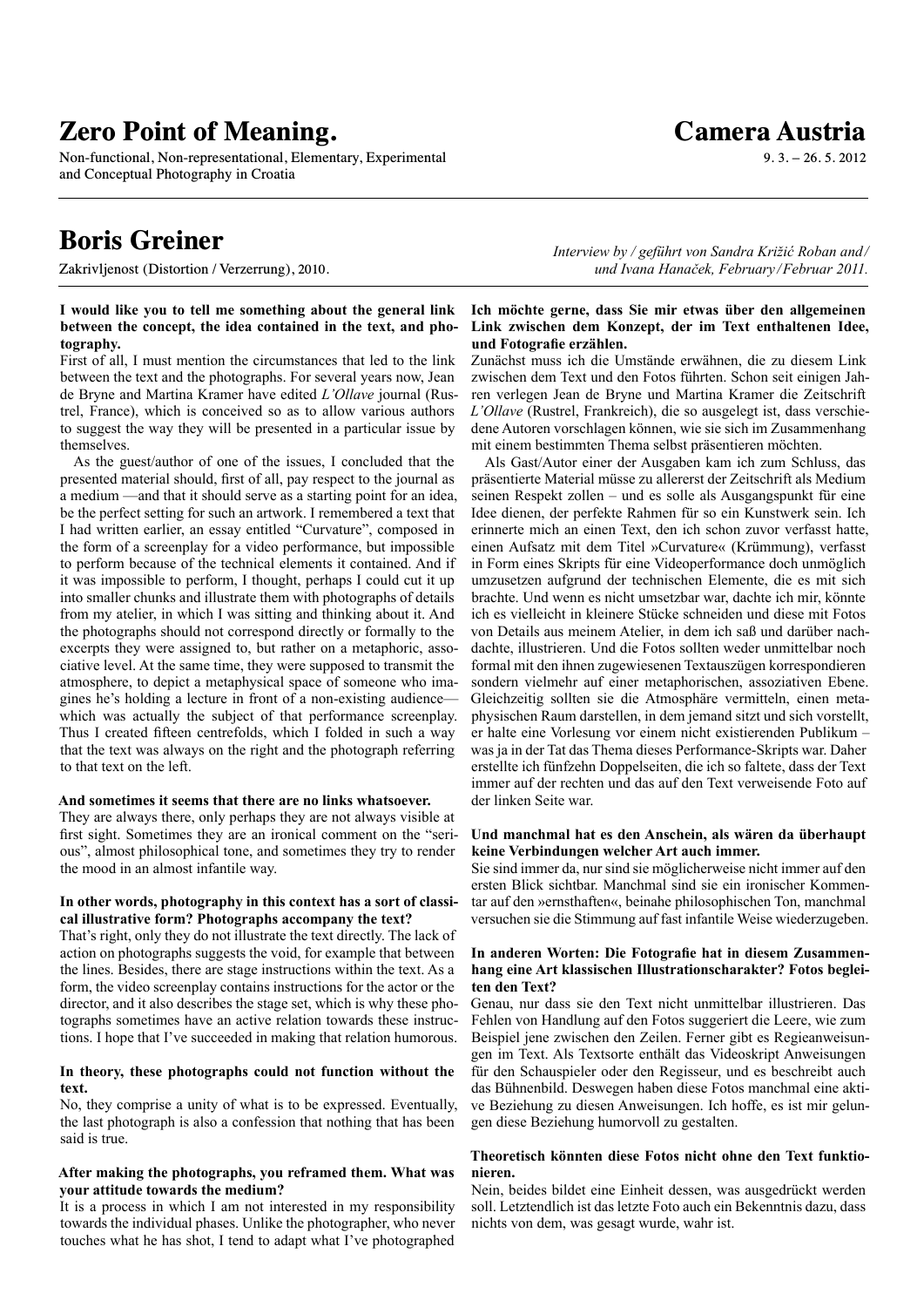so that it eventually answers my needs, and what I needed here were details of space that corresponded to a specific part of the text, whereby all photographs had to have the same atmosphere in order to show clearly that they belonged to the same series.

#### **Why are they black and white?**

Firstly, it's because the magazine was printed in black and white. Secondly, as it was so, I wanted to make that black-and-whiteness a bit more greyish, without harsh contrasts, as if everything were covered with a layer of dust, which was not a problem because the enlargement of details resulted in diminished contrast. It seemed to me that such an impression emphasized the situation without any real action, a sort of contemplation.

#### **If they were coloured, the details might trigger narrations of a different sort.**

Certainly, that would have created a more common, more magazine-like impression, but what I needed was a characteristically artistic one. Besides, they are set into a sequence and it is only logical that one should follow them in sequence; in a magazine, that functions like a sort of instruction.

#### **Could you tell me more about the idea of concrete and imaginary space, and the text that stands between them (like a link or a borderline). And what about the title—"Curvature"?**

The text is a parody on a recent philosophic talk where the author was rather pretentious and wanted to say everything about everything – life, the planet, the relationship between these terms, and how man exists in both physical and metaphysical sense… his "physical" existence being translated into a sort of presumed spiritual situation. And that spiritual situation is here explained, it is expressed as a performance that functions as a conceptual installation, as a model of artistic creation. The performance is taking place at some sort of a stage. The stage props are mirrors—slightly, yet perceptibly curved images—which is then further "elaborated" in the text: *That space is alive, slightly curved just like the mirror is slightly curved, just like the space of a segment of the ball, whose curvature we may become aware of only after we have detached ourselves from the ball itself, or rather lifted ourselves above it. /.../ I would like to extend the notion of dualism to the basic, universal properties of curvature – it never occurs only in space, but always also in time – these dimensions are inextricably connected and together they determine the numerous possibilities of our trajectories. That means that what makes us decides about the choice, although we are so perfectly unaware of it.*

**Nachdem Sie die Fotos gemacht haben, haben Sie sie neu gerahmt. Welche Einstellung hatten Sie gegenüber dem Medium?** Es handelt sich um einen Prozess, in dem ich kein Interesse an meiner Verantwortung gegenüber den einzelnen Phasen habe. Im Gegensatz zum Fotografen, der nie anrührt was er geschossen hat, neige ich dazu, die Dinge die ich fotografiert habe zu adaptieren, damit sie meinen Bedürfnissen entsprechen. Und was ich hier brauchte, waren räumliche Details, die zu einem bestimmten Textabschnitt passten, wobei alle Fotos dieselbe Atmosphäre haben mussten, damit klar gezeigt werden konnte, dass sie zur selben Serie gehören.

#### **Warum sind sie schwarzweiß?**

Erstens, weil die Zeitschrift schwarzweiß gedruckt wurde. Zweitens wollte ich, weil das nun einmal so war, das Schwarzweiß ein wenig grauer machen, ohne scharfe Kontraste, als ob alles von einer Staubschicht bedeckt wäre, was kein Problem war, da die Vergrößerung von Details zu reduziertem Kontrast führte. Mir schien so ein Eindruck betone die Situation ohne echte Handlung, eine Art Kontemplation.

#### **Wenn sie farbig wären, würden die Details vielleicht andere Geschichten evozieren.**

Gewiss, das hätte einen herkömmlicheren, zeitschriftenartigeren Eindruck erweckt, doch was ich brauchte war ein ganz typisch künstlerischer. Außerdem sind sie in einer bestimmten Reihenfolge angeordnet und es ist nur logisch, dass man ihnen in dieser Reihenfolge folgt; in einer Zeitschrift funktioniert das wie eine Art Anleitung.

#### **Könnten Sie mir mehr zum Gedanken des konkreten und imaginären Raums sagen, und der Text steht zwischen diesen Polen (wie eine Verknüpfung oder eine Grenzlinie). Und was hat es mit dem Titel – »Curvature« (Krümmung) — auf sich?**

Der Text ist eine Parodie auf einen vor kurzem gehaltenen philosophischen Vortrag, bei dem der Autor ziemlich anmaßend war und quasi alles über alles sagen wollte – das Leben, den Planeten, die Beziehung zwischen diesen Begriffen, und wie der Mensch sowohl im physischen als auch im metaphysischen Sinne existiere … seine »physische« Existenz übersetzt in eine Art mutmaßliche spirituelle Situation. Und jene spirituelle Situation wird hier erläutert, und es wird ihr in Form einer Performance Ausdruck verliehen, die als konzeptuelle Installation, als Modell künstlerischen Schaffens, funktioniert. Die Performance findet auf einer Art Bühne statt. Spiegel sind die Bühnenrequisiten — ein wenig, doch wahrnehmbar gekrümmte Bilder – was dann im Text weiter »elaboriert« ist: *Jener Raum ist lebendig, leicht gekrümmt, genauso wie ein Spiegel leicht gekrümmt ist, genauso wie der Raum eines Segments des Balls, dessen Krümmung uns vielleicht erst bewusst wird, wenn wir uns vom Ball selbst gelöst haben, oder vielmehr uns über ihm erhoben haben. /…/ Ich möchte gerne den Begriff Dualismus auf die grundlegenden, allgemeingültigen Eigenschaften der Krümmung ausweiten – sie tritt nie nur im Raum auf sondern immer auch in der Zeit – diese Dimensionen sind untrennbar miteinander verbunden und zusammen legen sie die zahllosen Möglichkeiten unserer Bahnen fest. Das heißt: Das, was uns ausmacht, entscheidet unsere Auswahl, obwohl wir in so perfekter Unkenntnis davon sind.*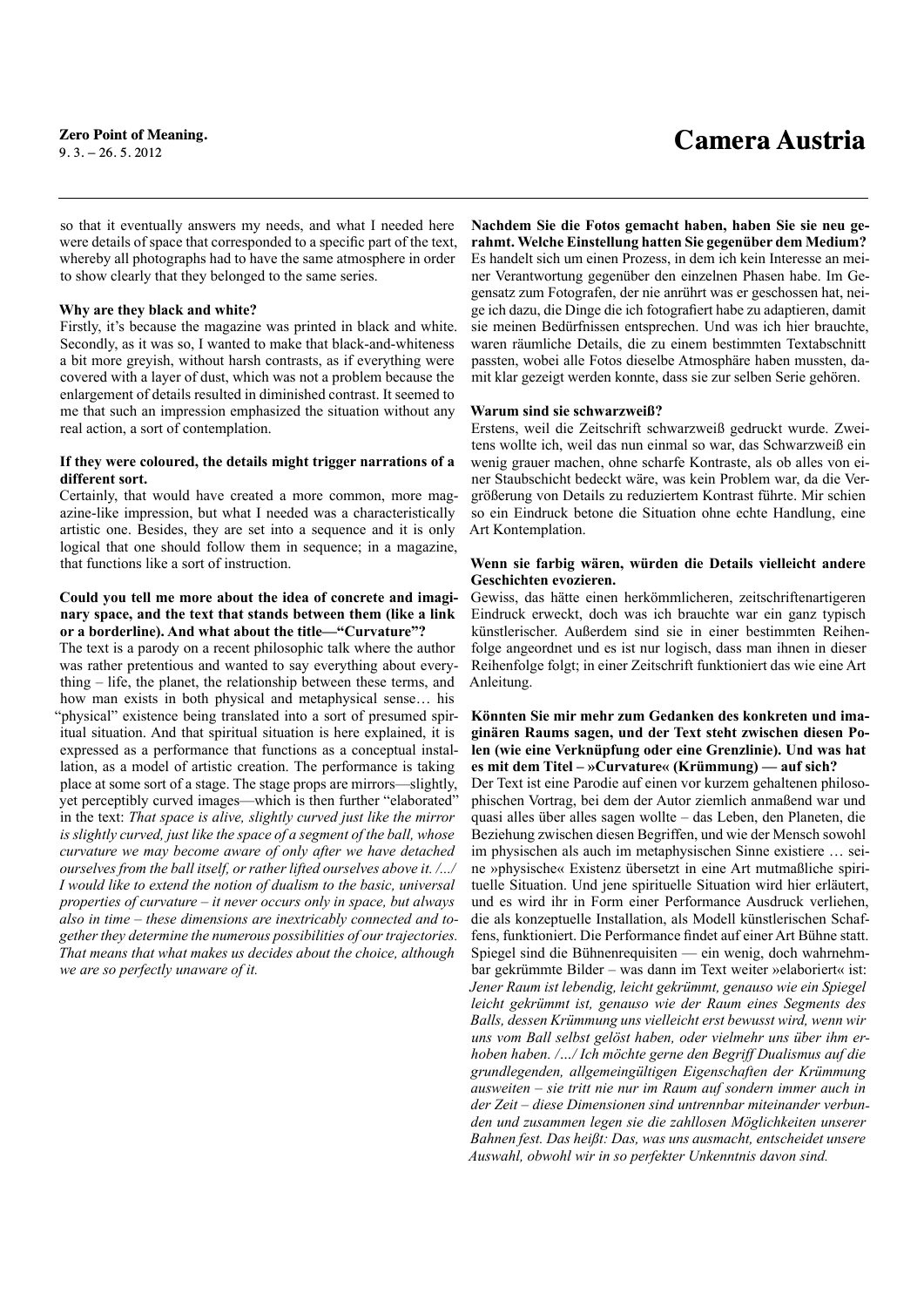Non-functional, Non-representational, Elementary, Experimental and Conceptual Photography in Croatia

### **Miljenko Horvat**

Gorgona br. 7 (Gorgona No. 7), 1965. Paris, 1963. New York, 1972 / 1977. Scheveningen – 2, 1962.

**Alexis Lenfrançois1 : You have used several means of expression: photography, collages, paintings, drawings, prints. Do these techniques correspond to some precise periods of your evolution or have you used them concurrently?**

M.H.: I have always used several techniques at the same time. I started with ink and pastel drawing; at the same time, I was painting, oil first, then acrylics. As for photography, I consider it to be an activity in itself. By that I do not mean the photographs that I used as elements in the construction of images in my collages. In Paris, for example, between 1962 and 1966, I photographed trees during winter season, completely bare, that I printed in a very high contrast. I also photographed deserted streets, unusual places and later, in New York and elsewhere, walls, inscriptions, graffiti, torn posters. I exhibited some of these photos that I called "photo-décollages".

[…]

#### **A.L.: What determines the birth of a painting, a drawing, or a collage? Why the photos of trees in Paris, for example, remained as photos, while others were integrated into new, more pictorial works?**

M.H.: I have never undertaken a very extensive preparation, at least not for the small formats (drawing and collages). As for the paintings, it is another matter. Collages and drawings are always very spontaneous, very sudden. As for the use of photographic elements in my collages, the real reason might be quite simple. To print a good photo, it might take me two or three not so good ones. As I am terrified of wastage, instead of throwing away those unsatisfactory prints, I incorporate them into my collages. It's as simple as that. ... It often happens like that... "Inspiration" frequently comes to me at moments of inattention. I am very eager for visual sensations. I am always looking around me. I see details which would perhaps escape others, even those close to me: a minute mark, or a torn up piece of paper in the wastepaper basket, sometimes sets off a process that leads to the birth of other images. I never work at a fixed time. It happens unexpectedly, but this improvisation repeats itself almost every day.

 $[\ldots]$ 

#### Raymond Gervais<sup>2</sup>: When did you get involved in photogra**phy?**

M.H.: Approximately at the same time as in painting, but at first it was only black-and-white photography.

#### **R.G.: What did you photograph: streets, people?**

M.H.: Streets. Unusual or deserted parts of town have always attracted me. But I could never do photo-verité. It is just not my kind of thing. Perhaps I don't have the right reflexes or I am too shy. I would be embarrassed to enter people's life in such a way, and that prevents me from making this type of photographs. I have much respect for the photographers who do that, such as Cartier-Bresson or Kudelka. That is the way to photograph, but I just can't do it, I would feel uneasy. I can't constantly hold my camera in front of my face and wait for the right moment. I have no gift for that. […]

*Miljenko Horvat – excerpts from interviews/ Auszüge aus Interviews* 

# **Alexis Lenfrançois1: Sie haben mehrere Ausdrucksformen be-**

**nutzt: Fotografie, Collagen, Gemälde, Zeichnungen, Drucke. Entsprechen diese Techniken ganz konkreten Abschnitten in Ihrer künstlerischen Entwicklung oder haben Sie sie gleichzeitig eingesetzt?**

M.H.: Ich habe immer mehrere Techniken gleichzeitig eingesetzt. Ich begann mit Tusche- und Pastellzeichnungen; und zur gleichen Zeit malte ich, zunächst in Öl, dann in Acryl. Die Fotografie ist für mich eine Tätigkeit für sich. Damit meine ich aber nicht die Fotos, die ich als Bildkonstruktionselemente in meinen Collagen verwendete. In Paris fotografierte ich zum Beispiel zwischen 1962 und 1966 Bäume im Winter, völlig kahle, von denen ich sehr hochkontrastige Abzüge ausarbeitete. Ich fotografierte auch verlassene Straßen, ungewöhnliche Orte; und später, in New York und anderswo, Mauern, Inschriften, Graffiti, zerrissene Plakate. Einige dieser Fotos, die ich »photo-décollages« [Fotos des Losbrechens] nannte, waren in Ausstellungen zu sehen.

[…]

#### **A.L.: Was bestimmt die Entstehung eines Gemäldes, einer Zeichnung oder einer Collage? Warum blieben zum Beispiel die Fotos von Bäumen in Paris Fotos, während andere in neue, malerischere Arbeiten integriert wurden?**

M.H.: Ich habe nie sehr umfassende Vorarbeiten geleistet, zumindest nicht für die Kleinformate (Zeichnungen und Collagen). Was die Malerei betrifft, liegt die Sache anders. Collagen und Zeichnungen sind immer sehr spontan, sehr unmittelbar. Was die Verwendung von fotografischen Elementen in meinen Collagen betrifft, ist der wahre Grund vielleicht ganz einfach. Um zu einem guten Abzug zu kommen, verbrauche ich zuvor möglicherweise zwei oder drei nicht so gute. Da ich Verschwendung verabscheue, baue ich diese in meine Collagen ein, anstatt sie wegzuwerfen. So einfach ist das. … So läuft das oft... Die »Inspiration« ereilt mich oft in unaufmerksamen Momenten. Ich bin sehr wissbegierig nach visuellen Eindrücken. Ich schaue mich immer um. Ich sehe Details, die anderen möglicherweise entgehen würden, sogar jenen, die in meiner Nähe sind: eine winzige Spur oder ein zerrissenes Blatt Papier im Papierkorb löst einen Prozess aus, der zur Entstehung von anderen Bildern führt. Ich habe keine geregelten Arbeitszeiten. Es passiert unerwartet, doch diese Improvisation wiederholt sich fast jeden Tag.

[…]

#### Raymond Gervais<sup>2</sup>: Wann haben Sie begonnen zu fotografie**ren?**

M.H.: Ungefähr gleichzeitig zur Malerei, doch zunächst beschäftigte ich mich nur mit Schwarzweißfotografie.

#### **R.G.: Was haben Sie fotografiert: Straßen, Menschen?**

M.H.: Straßen. Ungewöhnliche oder verlassene Stadtteile haben mich schon immer angezogen. Doch könnte ich nie Reportagefotografie machen. Das ist einfach nicht mein Ding. Ich habe vielleicht nicht die richtigen Reflexe dafür oder ich bin zu schüchtern. Es wäre mir peinlich, so in das Leben der Menschen einzudringen,

### **Camera Austria**

 $9.3 - 26.5.2012$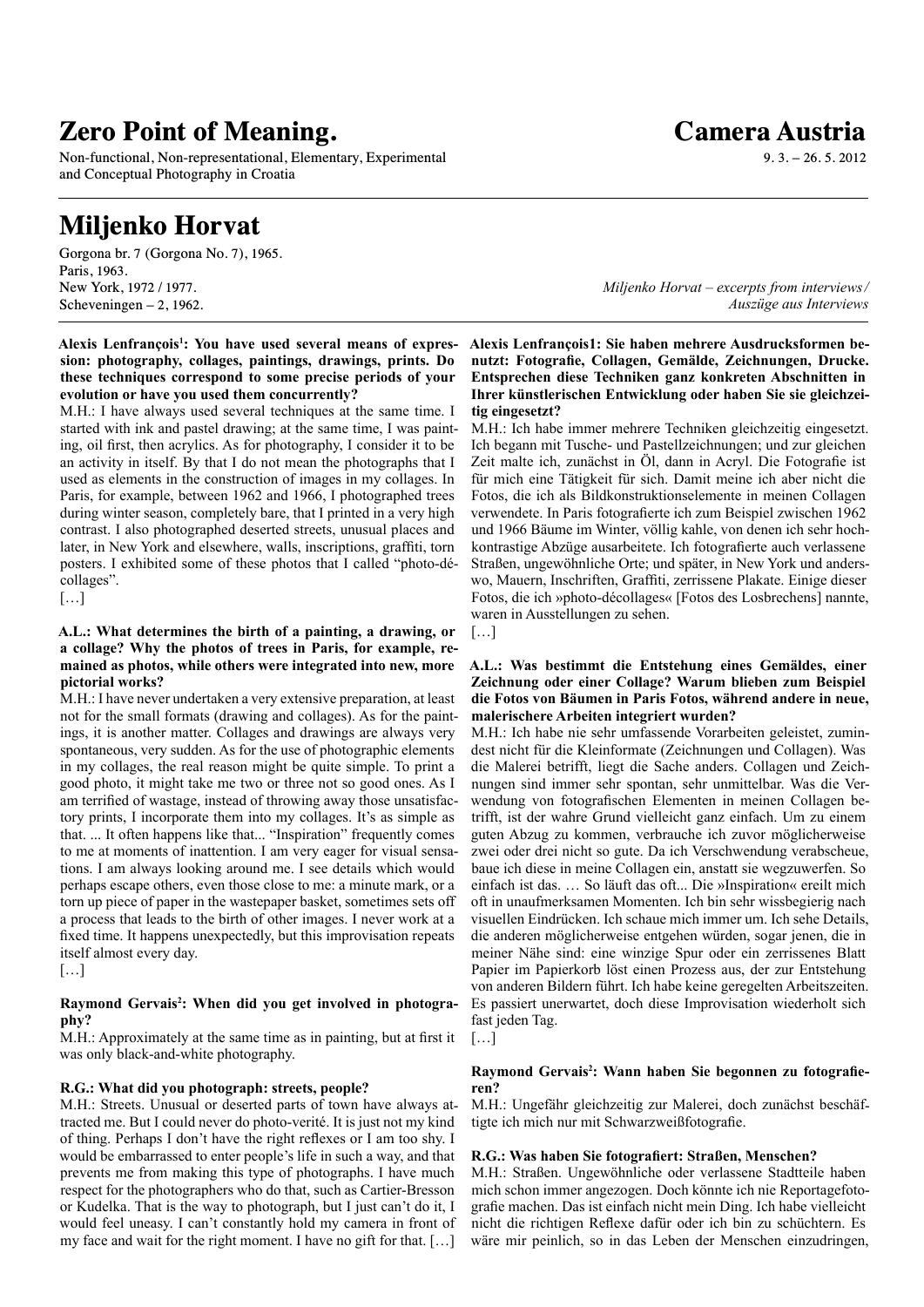#### **R.G.: Apart from the subject of these photographs, you are also interested in the texture of the material...**

M.H.: Yes, the texture contributes to all that, it creates a particular atmosphere. In fact, I am interested in the atmosphere just as much as the texture. […]

#### **R.G.: Sometimes in your work, for example in the series of paintings called "T", you use the serial procedure.**

M.H.: Last year<sup>3</sup>, it was of great importance to me, exploring this principle of seriality. In some of my paintings or collages, the basis has been a Xeroxed photograph or reproduction: I would Xerox a photograph that I had made by myself, or a reproduction of some painting, and then I would produce collages. It is very important to have an outcome that is entirely different from the starting point. […]

- 1 Miljenko Horvat. Black on White, Musée d'art contemporain, Montréal, 6 November –14 December 1980.
- 2 Parachute, 5/1976. Translated from French by Tatjana Brodnjak.
- 3 1976 (editor's comment).

und das hält mich davor ab, Fotos dieser Art zu schießen. Ich habe großen Respekt vor Fotografen, die das machen, wie zum Beispiel Cartier-Bresson oder Koudelka. So fotografiert man einfach, doch ich schaffe das einfach nicht. Es wäre mir unangenehm. Ich kann mir nicht ständig die Kamera vor die Nase halten und auf den richtigen Augenblick warten. Ich habe kein Talent dafür. […]

#### **R.G.: Abgesehen vom Gegenstand dieser Fotos, interessieren Sie sich auch für die Textur des Materials...**

M.H.: Ja, die Textur leistet ihren Beitrag, sie erzeugt eine ganz bestimmte Atmosphäre. Eigentlich interessiere ich mich für die Atmosphäre in gleichem Maße wie für die Textur. […]

#### **R.G.: Manchmal, zum Beispiel in Ihrer Gemäldeserie »T«, wenden Sie ein serielles Verfahren an.**

M.H.: Voriges Jahr<sup>3</sup> war es mir sehr wichtig, dieses Prinzip der Serialität zu erforschen. Bei einigen meiner Gemälde oder Collagen war ein fotokopiertes Foto oder eine Reproduktion die Grundlage: Ich fotokopierte ein Foto, das ich selbst geschossen hatte, oder die Reproduktion irgendeines Gemäldes und machte dann daraus Collagen. Sehr wichtig ist dabei dann ein Ergebnis, das völlig anders aussieht als der Ausgangspunkt.

[…]

- 1 Miljenko Horvat, Black on White, Musée d'art contemporain, Montreal, 6. November –14. Dezember 1980.
- 2 Parachute, 5/1976. Aus dem Französischen übersetzt von Tatjana Brodnjak.
- 3 1976 (Anm. d. Hgg.).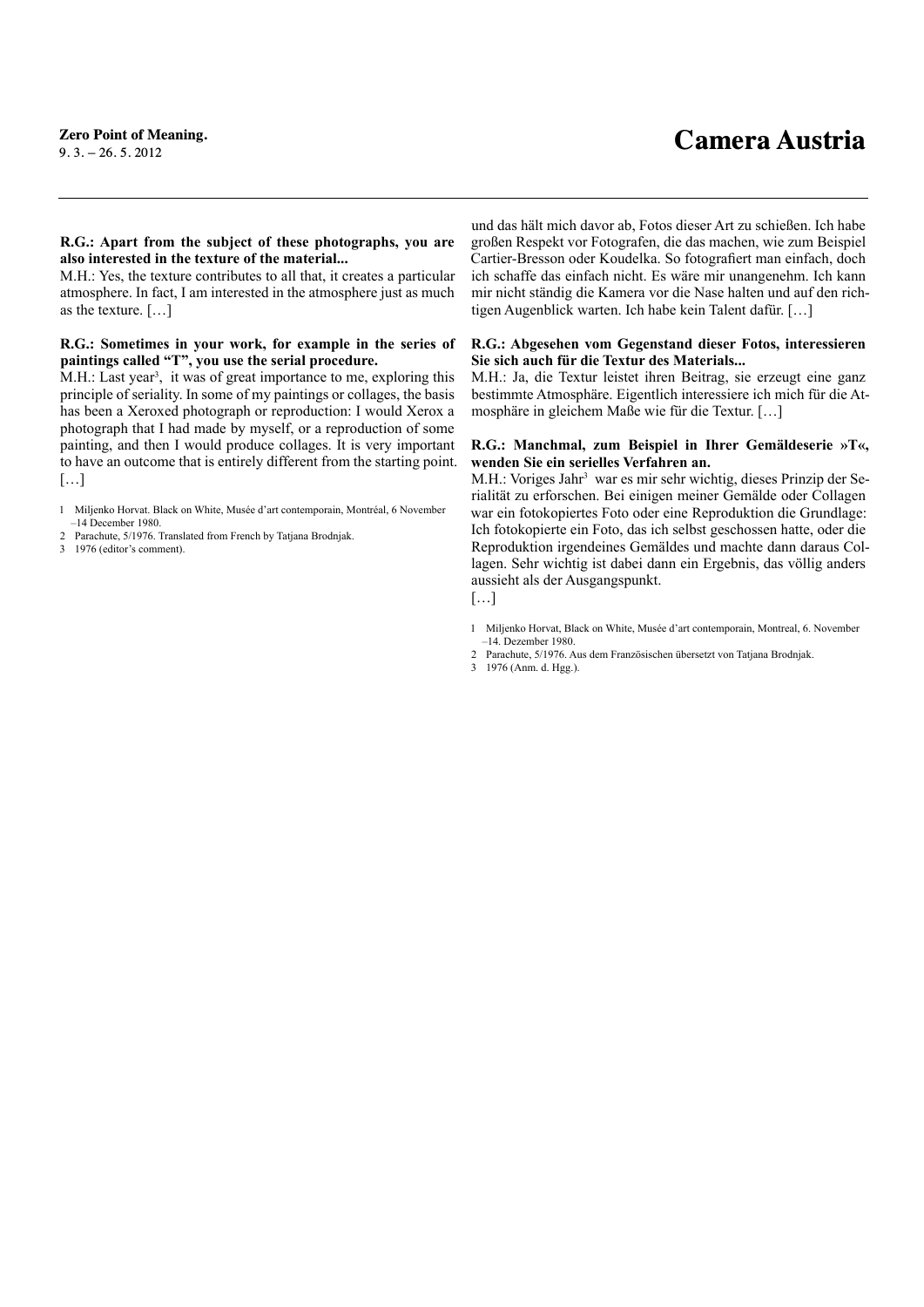Non-functional, Non-representational, Elementary, Experimental and Conceptual Photography in Croatia

### **Vlatka Horvat**

in theatre.

Horizont (Horizon), 2009. Prema ničemu I, II (To Nothing I, II / Zu Nichts I, II), 2008. **Camera Austria**

 $9.3 - 26.5$ , 2012

#### **Could you say something about your journey towards the medium of photography and about your main fields of interest?**  In many of my artworks, which are produced in various media from video and photography to collage, installation, and performance—my aim is to deal with the problem of the body: the body as an element of space and time, as an object with regard to space or in relation to other objects and bodies, itself, and its subjectivity. This interest in the central role of the body in our understanding of the world emerged when I first got involved with art, namely

#### **Do you photograph all your projects by yourself and are you aware of the position of the body and all its performative aspects at the moment of shooting?**

From the outset I've been working on an exceptionally tight budget and with time that deficiency of finances has become one of the crucial features of my work. When working with video or photography, I do the job of the person behind the camera and at the same time I'm in front if it—I am the photographer and the photographed at once. Thus, I am always somehow involved in the dynamics of viewing and perception – the relationship between the observing eye and the object observed. When I work on my photography projects, I always have my camera fixed on the tripod and I set the shutter button with a 10" delay. In those 10 seconds, I run into the frame. Because of that rather inadequate process of taking photographs, my procedure is based on numerous trials and errors, numerous repetitions. That performative process of running between the camera and the frame, the change of the viewing position becomes a sort of quest—quest for the image through the process of "non-seeing". I am interested in the relationship between what you look at and what you see, or rather what you *don't* see; what you can or cannot capture with the camera. I am often concerned with how to articulate certain experiences or situations in the visual language, since it is something alive and lived, something that defies representation and remains beyond the visual, something for which the apparatus of photography is simply insufficient. In the whole story, I am also interested in a sort of distance. On the one hand, there is the living experience, experience of a person in his or her body, in time and space, experience of the world through the experience of the body; on the other hand, there is the process of observing oneself—that is the duality of our attitude towards our own body.

#### **That distance is particularly interesting in the process of selfphotographing, in those 10 seconds in between, in the process of imagination; of looking at oneself and expecting that look to actually happen, although it has already happened. That "play" is exquisite.**

It is also interesting in terms of time. First you look at the empty space and imagine what could be there. But when you embody it 10 seconds later, it is already something completely different from what you imagined. It is already past. That embodiment is based on the projection of something possible and future, but articulating it in space is something that remains forever inadequate. And as such, it should be constantly repeated—which turns inadequacy into a motivation for new trials.

*Interview by / geführt von Sandra Križić Roban and / und Irena Gessner, 8. 3. 2011*

#### **Könnten Sie etwas über Ihre Reise in Richtung Fotografie als Medium sagen, und über Ihre Hauptinteressensbereiche?**

In vielen meiner Kunstwerke, die ich in den verschiedensten Medien produziere – von Video und Fotografie bis hin zu Collage, Installationskunst und Performance – beschäftige ich mit dem Problem des Körpers: Körper als Element von Raum und Zeit, als ein Objekt im Hinblick auf den Raum oder in Beziehung zu anderen Objekten und Körpern, er selbst und seine Subjektivität. Dieses Interesse an der zentralen Rolle des Körpers in unserem Verständnis der Welt erwachte, als ich mich zum ersten Mal auf Kunst einließ, nämlich im Theater.

#### **Fotografieren Sie alle Ihre Projekte selbst und sind Sie sich der Position des Körpers und aller seiner performativen Aspekte im Augenblick des Fotografierens bewusst?**

Von Anfang habe ich mit einem außerordentlich knappen Budget gearbeitet und mit der Zeit ist dieser Geldmangel zu einem der entscheidenden Aspekte meiner Arbeit geworden. In meinen Videooder Fotoarbeiten mache ich den Job der Person hinter der Kamera und gleichzeitig stehe ich vor der Kamera – ich bin Fotografin und Modell in Personalunion. Daher bin ich immer irgendwie in die Dynamik von Betrachtung und Wahrnehmung verwickelt – das Verhältnis zwischen beobachtendem Auge und beobachtetem Objekt. Wenn ich an meinen Fotoprojekten arbeite, ist meine Kamera immer auf ein Stativ montiert und ich stelle die Auslösertaste auf eine Verzögerung von 10" ein. In diesen 10 Sekunden laufe ich in den Bildausschnitt. Aufgrund dieses eher unzulänglichen Arbeitsprozesses beim Fotografieren, beruht mein Verfahren auf zahllosen Versuchen und Irrtümern, zahllosen Wiederholungen. Jener performative Prozess des Hin- und Herlaufens zwischen Kamera und Bildausschnitt, die Veränderung der Betrachtungsposition wird zu einer Art Suche – Suche nach dem Bild vermittels eines Prozesses des »Nicht-Sehens«. Mich interessiert die Beziehung zwischen dem, was man anschaut, und dem, was man sieht, oder vielmehr was man *nicht* sieht; was sich mit der Kamera einfangen lässt, oder eben nicht. Ich beschäftige mich häufig damit, wie sich bestimmte Erfahrungen und Situationen in der Bildsprache artikulieren lassen, da es etwas Lebendiges und Gelebtes ist, etwas, das jeder Darstellbarkeit trotzt und jenseits des Bildhaften verbleibt, etwas wofür der fotografische Apparat einfach unzureichend ist. In der ganzen Geschichte finde ich auch eine Art von Distanz interessant. Auf der einen Seite steht die Lebenserfahrung, die Erfahrung einer Person in ihrem Körper, in Zeit und Raum, Erfahrung der Welt durch die Erfahrung des Körpers; auf der anderen steht der Prozess der Selbstbeobachtung – das heißt die Dualität unserer Einstellung unserem eigenen Körper gegenüber.

#### **Diese Distanz ist besonders interessant, wenn man sich selbst fotografiert, in jenen 10 Sekunden dazwischen, im Vorstellungsprozess; im Sich-selbst-Betrachten und Erwarten, dieser Blick werde tatsächlich Wirklichkeit werden, obwohl er das bereits geworden ist. Dieses »Spiel« ist erlesen.**

Es ist auch unter dem Aspekt der Zeit interessant. Zuerst betrachtet man den leeren Raum und stellt sich vor, was dort sein könnte. Doch wenn man es 10 Sekunden später verkörpert, ist es bereits etwas völlig Anderes als das, was man sich vorgestellt hat. Das ist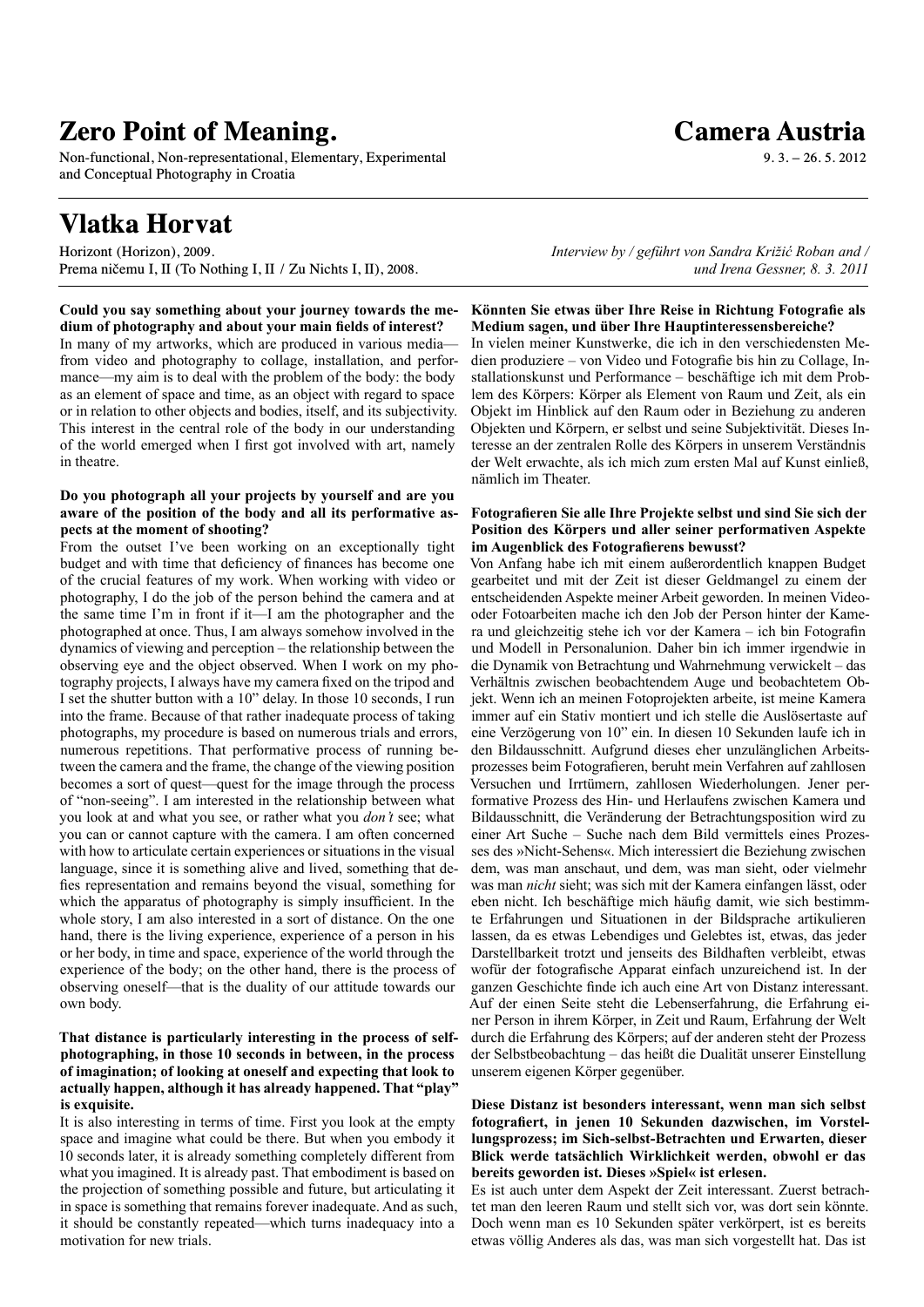My early photographs often show a hiding figure. I am attracted by that play between exposure and concealment, as well as the paradox entailed in hiding before the camera. Entering the frame and then hiding in it is a gesture opposite to what the medium of photography requires from the photographed person. My entire process of photographing "without looking" can be described as something *wrong*, something that is contrary to the logic and the expectations of a medium that is based on the visual.

By using these gestures of hiding, I am often trying to deal with the way the body dissolves in visual representation. Squeezed into holes, openings, and crevices, partly concealed behinds various objects and structures in space, the body almost always appears in my photography as dismembered, fragmented, and partly "absent". In my collages, for example in the series called *Stairways*, the body is also literally maimed, cut up, reduced only to arms and legs. Such reduced body is depicted as intertwined with the images of stairways. On the one hand, we get the impression that the human body is stuck in those stairways, while on the other, that fusion of the image of a physical structure and a human body blurs the difference between the body and the stairways, thus creating a hybrid of object/creature, half-human and half an element of space.

*To Nothing* shows the process of gradual disappearance of the body, or rather its transformation from "something" to "nothing" through the process of reduction, piece by piece, until there is only empty space left at the end of each sequence. In each of the sequences, between the first and the last frame, one can see reconstructed bodies, various half-maimed figures, hybrid states between "something" and "nothing". These sequences of individual photographs seem to be trying to animate that process of disappearance on paper—in a very mechanical and (intentionally) inadequate way.

#### **We see the** *Horizon* **in two completely different ways.**

The original material for the *Horizon* was a photograph of an actual horizon: a line of trees reflected in a lake. I rotated the image horizontally, as a mirrored image from the side, and continued it so as to produce a long sequence, connecting one image to another according to the a-b-a-b scheme, taking care not to reveal the seam. Repeated in the form of an uninterrupted loop, the image became something completely different from its original depiction of an idyllic landscape: in such a manipulated state, it resembled the results of some measurements, such as the ECG or the seismograph, some mechanical process. In the spatial installation, that prolonged horizon was exhibited on the wall as a scroll, a lent of time, until the moment it detached itself from the wall and fell on the floor, where it was lying all rolled up, as if spitted out of the machine or derailed.

bereits Vergangenheit. Diese Verkörperung beruht auf der Projektion von etwas Möglichem und Zukünftigem, doch dessen Artikulation im Raum ist etwas, das für immer unzulänglich bleiben wird. Und als solche sollte sie unausgesetzt wiederholt werden – was die Unzulänglichkeit in einen Ansporn zu neuen Versuchen verwandelt.

Auf meinen frühen Fotos ist häufig eine Figur zu sehen, die sich versteckt. Ich fühle mich angezogen vom Spiel zwischen Entblößung und Verborgenheit, sowie vom Paradoxon, das sich aus dem Verstecken vor der Kamera ergibt. Wenn ich den Bildausschnitt betrete und mich dann in ihm verstecke, ist das eine Geste, die im Gegensatz dazu steht, was die Fotografie von der fotografierten Person verlangt. Mein gesamter Prozess des Fotografierens »ohne Schauen« lässt sich vielleicht als etwas *Falsches* beschreiben, etwas, das im Gegensatz zur Logik und den Erwartungen eines Mediums steht, das auf dem Visuellen beruht.

Indem ich diese Gesten des Versteckens verwende, versuche ich oft mit der Art und Weise umzugehen, wie sich der Körper in der bildlichen Darstellung auflöst. In Löcher, Öffnungen und Spalten gequetscht, teilweise verborgen hinter den verschiedensten Objekten und Raumstrukturen, zeigt sich der Körper in meinen Fotos fast immer zerstückelt, fragmentiert und teilweise »abwesend«. In meinen Collagen, etwa in der mit *Stairways* betitelten Serie, ist der Körper auch buchstäblich verstümmelt, zerschnitten und auf nur Arme und Beine reduziert. Ein solcherart reduzierter Körper wird in seiner Verschlingung mit Bildern von Treppen dargestellt. Einerseits, bekommen wir den Eindruck, der menschliche Körper stecke in diesen Treppen, obwohl andererseits die im Bild dargestellte Fusion einer baulichen Anlage und des Körpers eines Menschen den Unterschied zwischen Körper und Treppe verschwimmen lässt und so eine Hybride aus Objekt und Kreatur, halb Mensch, halb räumliches Element, erzeugt.

*To Nothing* zeigt den Prozess des schrittweisen Verschwindens des Körpers, oder vielmehr seiner Verwandlung von »etwas« zu »nichts« durch den Prozess der Reduktion, Stück für Stück, bis am Ende jeder Sequenz nur mehr der leere Raum zu sehen ist. In jeder der Sequenzen, zwischen dem ersten und dem letzten Einzelbild, sieht man rekonstruierte Körper, verschiedenste halb verstümmelte Figuren, Hybridzustände zwischen »etwas« und »nichts«. Diese Sequenzen von Einzelfotos unternehmen anscheinend den Versuch, den Prozess des Verschwindens auf Papier zu animieren — auf eine sehr mechanische und (absichtlich) unzulängliche Art und Weise.

#### **Wir sehen** *Horizon* **auf zwei völlig unterschiedliche Arten.**

Das Ausgangsmaterial für *Horizon* war ein Foto des wirklichen Horizonts: eine in einem See gespiegelte Baumlinie. Ich drehte das Bild horizontal, als gespiegeltes Bild von der Seite, und setzte es fort, um eine lange Sequenz zu produzieren, indem ich ein Bild nach dem Schema A-B-A-B mit dem anderen verband und darauf achtete, dass man die Naht nicht sieht. In seiner Wiederholung als ununterbrochene Schleife wurde das Bild zu etwas, das mit seiner ursprünglichen Darstellung einer idyllischen Landschaft absolut nichts mehr zu tun hatte: In einem solcherart manipulierten Zustand ähnelte es den Ergebnissen eines Messinstruments, wie eines EKG oder Seismografen, irgendeines mechanischen Prozesses. In der Rauminstallation wurde der verlängerte Horizont als Rolle an der Wand ausgestellt, eine Passion der Zeit, bis zu dem Zeitpunkt, als er sich von der Wand löste und zu Boden fiel, wo er dann zusammengerollt da lag, als wäre er von der Maschine ausgespuckt worden oder entgleist.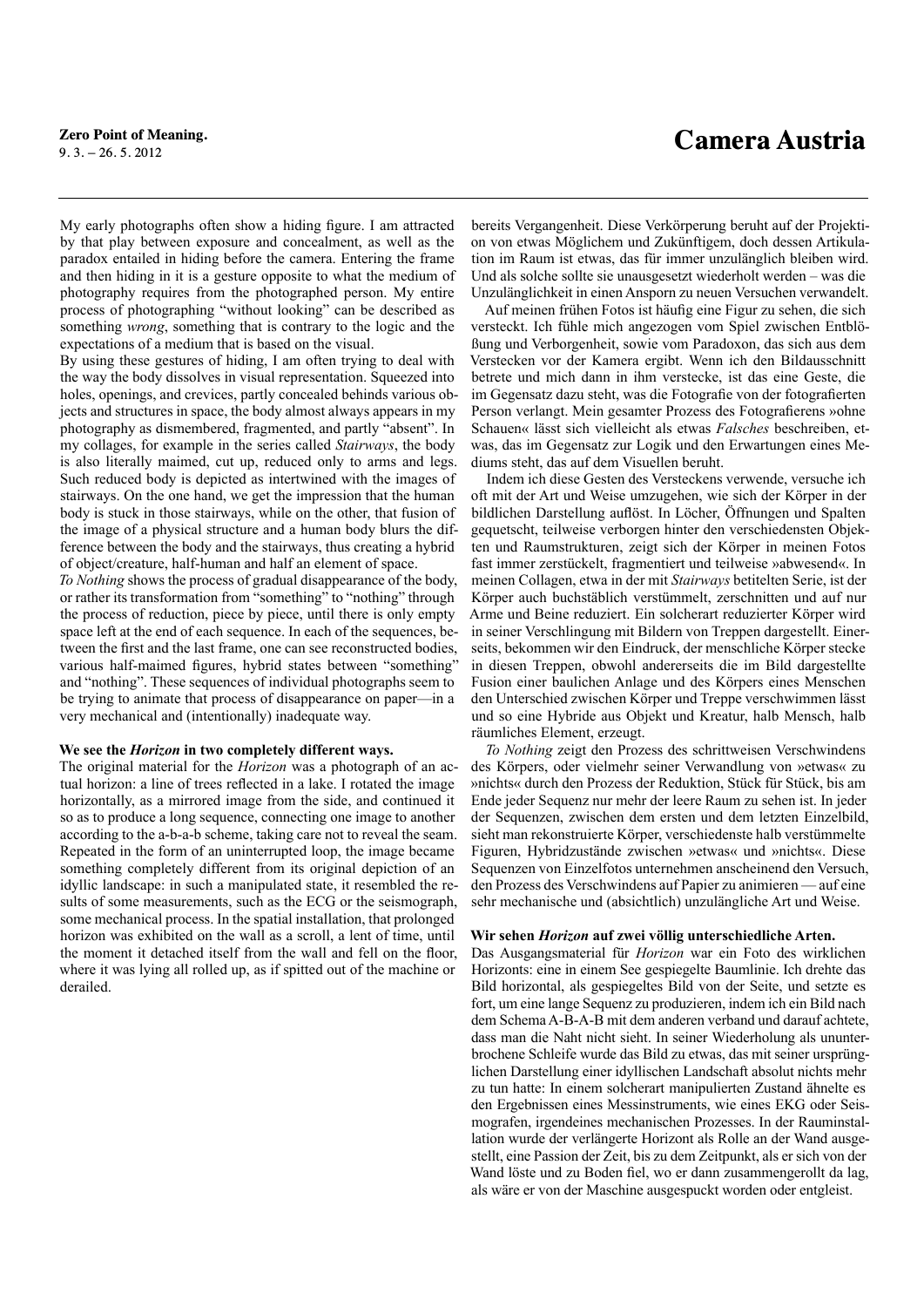Non-functional, Non-representational, Elementary, Experimental and Conceptual Photography in Croatia

### **Željko Jerman**

Krepaj fotografijo! (Drop Dead, Photography! /Krepiere, Fotografie!), 1973. Moje More (My Sea /Mein Meer), 1970er. Slike (iz)umrlih albuma (Photos from the Deceased Albums / Fotos aus den Alben der (Aus-) Gestorbenen, 2003– 06. Ovo nije moj svijet (This Is Not My World/Das ist nicht meine Welt), 1970s. Ostavi trag (Leave a Mark/Hinterlasse eine Spur), 1970s.

I also love myself, dear Mirjana Vodopija! OH YES! Perhaps even too much, rather egocentrically. (…)

Yea, sure, but how can I write about my own art? Those times when I was explaining my conception and my artistic attitudes are long gone! That's no longer cool, so I will give the word to others! Help, my highly esteemed Mr Radoslav Putar! You were the first one who offered your support! If it hadn't been for you, I would have still unloaded trucks of wood for the black market after that one-year financial adventure with the "Blow Up" photographer's studio (1970), toiling at the warehouse of Hidroelektra, and killing myself at the machines of Ivica Lovinčić, since that was precisely what I was doing when you found me and immediately selected me for the exhibition of "New Photography 1" (1973)! Perhaps I should sing that fine song from the catalogue of my first "real" exhibition, organized by the newly founded CEFFT, which was managed by Dimitrije Bašićević while you were managing the Zagreb Galleries: "Željko Jerman is not the first who tried to cross the borderline and conquer the limitations of classical photography. But in this region, it was him who did it in the most radical way and with the greatest measure of conviction about the rightness of his intention and his method. And he did it precisely at the moment of stagnation, or at least stabilization of the evolution of photography in our setting. We could interpret and evaluate his work in the context of movements that can be observed in other fields, wherever a message is formulated against a predefined background. One could also draw parallels between Jerman's treatment of space, in which his vision of things is evolving, and certain trends that are currently emerging in painting. One should also not exclude the very close parallels with certain artistic movements. With Tachisme, for example. Even comparisons with certain individuals might be quite convincing. With some of the Dadaists, for example." Ahhh, that was such wonderful music for a young (b. in 1949), unrecognized, and misunderstood artist back in 1975, who had been knocking at all possible doors and always got kicked out! And what I was exactly doing in that grey, "golden" early phase, that's all briefly and accurately described in the biography added to the exhibition catalogue of "Roles, Little Roles" in 2001:<sup>1</sup> "From the early 70s, he has been intuitively exploring the possibilities and limitations of the photographic medium. He has been intentionally shooting and developing blurred and greyish photographs, intervening with chemicals, pencil, or tempera during their development, using mostly negatives, and cutting up, tearing, or burning the final photos. The result is an expressive work of art, a reflection of his existential restlessness." Hmmm… I was not really tearing and burning all my photos to the uttermost limit (and none to the point of destruction), except when my GLOOMIES WOULD FLASH… well, then I was capable of killing the first picture that came into my hands (which has nothing to do with art), and sometimes variExcerpt from an essay by Željko Jerman: *A Lost Self-portrait*, prologue to his book *Lost Portraits* (ed. by Branko Čegec, Zagreb: Menadarmedia, 2006, pp. 108–111). Auszug aus einem Essay von Željko Jerman: *Ein verlorenes Selbstporträt,* Prolog zu seinem Buch *Verlorene Portraits* (Hgg. Branko Čegec, Zagreb: Menadarmedia, 2006, S. 108–111).

Ich liebe auch mich selbst, liebe Mirjana Vodopija! OH JA! Möglicherweise sogar zu sehr, in ziemlich egozentrischer Weise. (…)

Ja sicher, doch wie kann ich über meine eigene Kunst schreiben? Die Zeiten, in denen ich mein Konzept und meine künstlerische Einstellung erläutert habe, sind längst vorüber! Das ist nicht mehr cool, also werde ich das Wort an andere übergeben! Hilfe, mein höchst geschätzter Herr Radoslav Putar! Sie waren der Erste, der mir seine Unterstützung anbot! Wenn Sie nicht gewesen wären, hätte ich nach dem einjährigen finanziellen Abenteuer mit dem Fotostudio »Blow Up« (1970) noch immer Lastwägen voller Holz für den Schwarzmarkt entladen müssen, mich in der Lagerhalle von Hidroelektra abrackern und mich an den Maschinen von Ivica Lovinčić fast umbringen müssen, da dies genau das war, was ich tat, als sie mich gefunden und augenblicklich für die Ausstellung »Neue Fotografie 1« (1973) ausgewählt haben! Vielleicht sollte ich dieses Loblied aus dem Katalog meiner ersten »echten« Ausstellung singen, die vom neu gegründeten CEFFT, unter der Leitung von Dimitrije Bašićević, organisiert worden war, während Sie die Zagreber Galerien geleitet haben: »Željko Jerman ist nicht der Erste, der versucht hat, die Grenzlinie zu überschreiten und die Grenzen der klassischen Fotografie neu abzustecken. Doch in dieser Region ist er es gewesen, der das auf die radikalste Art und Weise getan hat, und mit dem höchsten Maß an Überzeugung von der Richtigkeit seiner Absicht und Methode. Und er hat dies genau in einem Augenblick der Stagnation, oder zumindest der Stabilisierung der Entwicklung der Fotografie in unseren Breiten, getan. Wir könnten sein Werk im Kontext mit Bewegungen interpretieren und bewerten, die sich in anderen Bereichen beobachten lassen, wo immer vor einem vorab definierten Hintergrund eine Botschaft formuliert wird. Man könnte auch Parallelen ziehen zwischen Jermans Verhandlung des Raumes, in dem sich seine Vision der Dinge entwickelt, und gewissen Trends die zurzeit in der Malerei aufkommen. Darüber hinaus sind auch sehr deutliche Parallelen zu bestimmten Kunstbewegungen keinesfalls auszuschließen. Zu Tachismus zum Beispiel. Sogar Vergleiche mit bestimmten Individuen sind vielleicht recht überzeugend. Zu einigen Dadaisten zum Beispiel.« Ahhh, das war so wunderbare Musik für einen jungen (geb. 1949), verkannten und missverstandenen Künstler damals im Jahr 1975, der an allen nur erdenklichen Türen angeklopft hat und jedes Mal hinausgeworfen worden ist. Und was genau ich in jener grauen, »goldenen« Frühphase gemacht habe, ist kurz und präzis beschrieben in der Biografie im Anhang des Ausstellungskatalogs »Roles, Little Roles« (2001):<sup>1</sup> »Seit den frühen 1970 Jahren erforscht er intuitiv die Möglichkeiten und Grenzen des Mediums Fotografie. Er schoss und entwickelte mit Vorbedacht verschwommene und gräuliche Fotos, griff in deren Entwicklung mit Chemikalien, Bleistift oder Temperafarben ein, verwendete zumeist Negative und zerschnitt, zerriss oder verbrannte die fertigen Fotos. Das Ergebnis ist ein expressives Kunstwerk, ein Spiegelbild seiner

 $9.3 - 26.5.2012$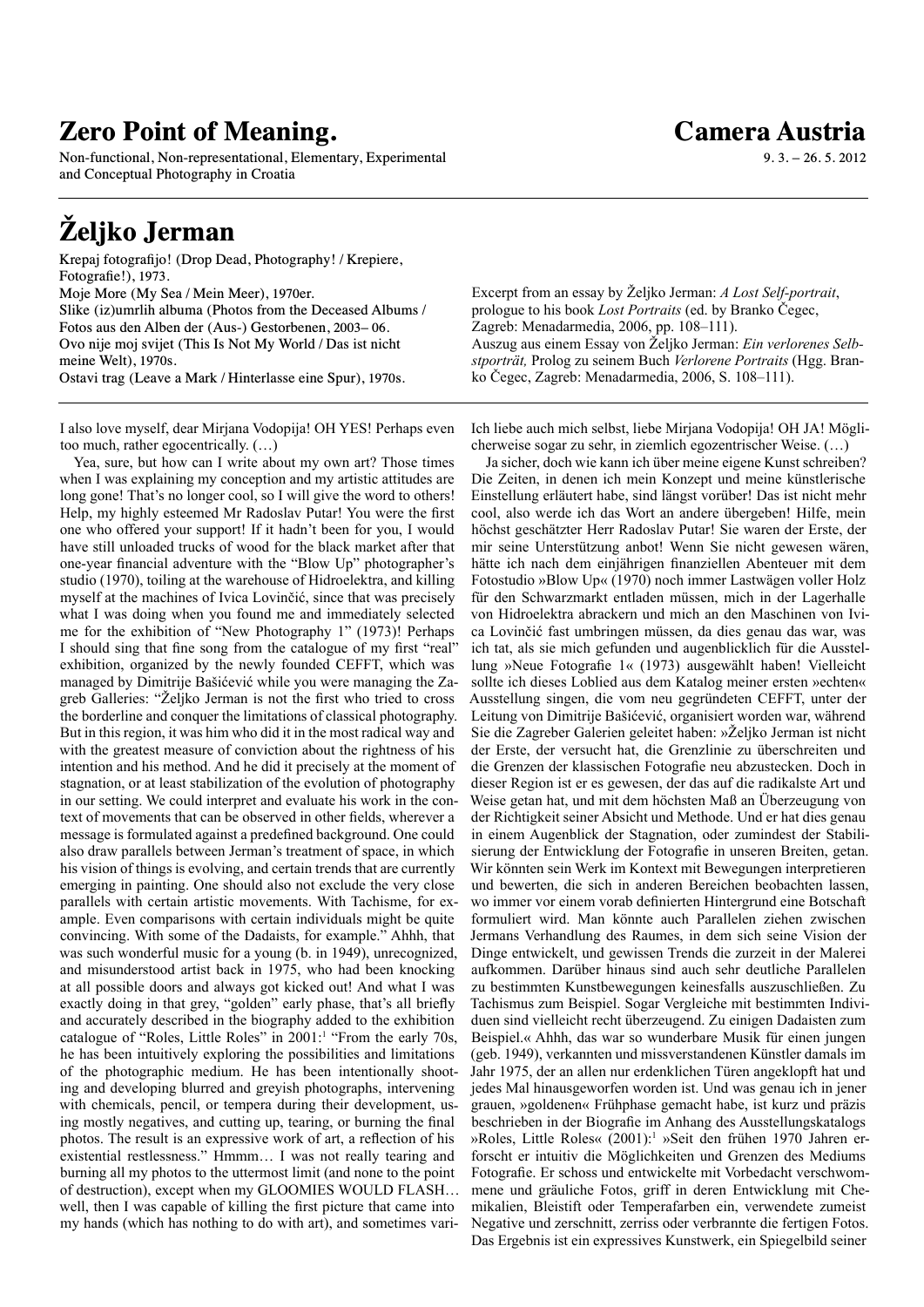ous devices would fall victims along the same lines… spotlights, bulbs, cameras, photometers…

The same source continues: "In the early 70s, he reduced his procedure into an elementary use of photo-chemicals on photopaper, without the use of a camera. He was interested in multimedia artistic procedures and increasingly often used texts in his art. In 1975, he began to exhibit with a group of artists ("The Six", editor's note) in public spaces, replacing static exhibitions through processual actions… In the mid-80s, he intensely worked on various series of photo-paintings, which he made by producing expressive traces on photo-paper with photo-chemicals. That working principle, with minor alterations, he has retained until today."

AHHH! Writing about oneself is harder than writing about someone else! How should I say it all in such little space? Choose what's important? When I was twenty (1969), I met my great art friends Boris Demur and Vlado Martek, who joined me as the axis of the emerging artistic circle at Voćarska. Later on, we joined forces with the Stilinović brothers and Fedor Vučemilović, becoming the Group of Six Authors (as they called us only later). In 1979, with my second wife Vlasta Delimar, I got involved with offset and performances-actions, which she later appropriated as her own, pushing me into the role of her assistant! After a long and painful divorce, of course. When I was 40, I fell in love again and moved house for the first time in my life (to Bojana's place), I got my first and only child, but that idyllic situation was disrupted by the war in 1991, deafness with balance disturbances, and the impossibility to adapt to the new situation. I found comfort in work, sometimes in (excessive) drinking, in my family that tolerated the excesses of the absolute "misfit"  $(...)$ .

I also found myself in great love with the island of Korčula, which Bojana revealed to me in 1989, where Janko and the two of us have spent all our summers since 1992. Recently, besides writing and my usual artistic work, I've become increasingly interested in video-projects, films within installations, and such things (I made my first two films last year together with Željko Janda, in his studio where our band used to practice, and we met again after we hadn't seen each other for 35 years!). Apart from that, I am very much involved in programme planning for the Split gallery of Ghetto.

I could say that I have lived and am still living according to my existentialist motto:

I EXIST – I AM LEAVING A TRACE... well, Mirjana, is it HOORAAAY!?

1 Croatian Artists' Centre, Zagreb; Art Gallery Dubrovnik.

existenziellen Rastlosigkeit.« Hmmm… Ich habe alle meine Fotos nicht wirklich bis zur äußersten Grenze des Möglichen zerrissen und verbrannt (und keines bis zu seiner völligen Zerstörung), außer wenn mich meine DÜSTERNIS ÜBERWÄLTIGTE … naja, dann konnte es sein, dass ich das erstbeste Bild vernichtete, das mir in die Finger kam (was nichts mit Kunst zu tun hat), und bisweilen erging es den verschiedensten Geräten ebenso… (Scheinwerfern, Glühbirnen, Kameras, Fotometern …

Dieselbe Quelle schreibt weiter: »In den frühen 1970er Jahren reduzierte er sein Verfahren auf die elementare Verwendung von Fotochemikalien auf Fotopapier, ohne die Verwendung einer Kamera. Er interessierte sich für künstlerische Multimedia-Verfahren und integrierte immer öfter Texte in seine Kunst. 1975 begann er mit einer Künstlergruppe (›Grupa šestorice autora‹, Anm. d. Hg.) im öffentlichen Raum auszustellen und ersetzte dabei statische Ausstellungssituationen durch prozessuale Aktionen. Mitte der 1980er Jahre arbeitete er intensiv an verschiedensten Serien von Fotobildern in einem Verfahren, bei dem er mit Fotochemikalien expressive Spuren auf dem Fotopapier erzeugte. Dieses Arbeitsprinzip hat er mit kleinen Abwandlungen bis heute beibehalten.«

AHHH! Das Schreiben über sich selbst ist schwieriger als über jemanden anderen zu schreiben! Wie sollte ich in so wenig Platz alles hineinbringen? Mir aussuchen, was wichtig ist? Im Alter von zwanzig (1969) begegnete ich meinen großen Künstlerfreunden Boris Demur und Vlado Martek, die sich mir als Achse des aufkommenden Künstlerkreises in der Voćarska anschlossen. Dann taten wir uns mit den Brüdern Stilinović und Fedor Vučemilović zusammennund wurden zur Grupa šestorice autora (wie man uns später erst nannte). 1979, gemeinsam mit meiner zweiten Frau Vlasta Delimar, begann ich mich mit Offsetdrucken und Performance-Aktionen zu beschäftigen, die sie sich später als ihre eigenen angeeignet und mich dabei auf die Rolle ihres Assistenten zurückgestutzt hat. Nach einer langen und schmerzlichen Scheidung natürlich. Mit 40 verliebte ich mich erneut und zog zum ersten Mal in meinem Leben von zuhause aus (zu Bojana) und wurde zum ersten und letzten Mal Vater. Doch dieses Idyll fand 1991 durch den Krieg ein jähes Ende: Taubheit mit Gleichgewichtsstörungen und die Unmöglichkeit mich an die neue Situation anzupassen. In der Arbeit fand ich Trost, manchmal im (exzessiven) Trinken, und in meiner Familie, die die Exzesse des totalen "Außenseiters" er $true$   $(...)$ .

Darüber hinaus entdeckte ich meine große Liebe zur Insel Korčula, die mir Bojana 1989 offenbart hat. Janko und wir zwei verbringen dort seit 1992 jeden Sommer. In jüngerer Zeit erwachte in mir, neben dem Schreiben und meiner üblichen künstlerischen Arbeit, mehr und mehr Interesse an Videoprojekten, Filmen im Rahmen von Installationen und solche Sachen (voriges Jahr drehte ich zusammen mit Željko Janda meine ersten beiden Filme — in seinem Studio, dem ehemaligen Proberaum unserer Band. Wir sind uns wiederbegegnet, nachdem wir uns 35 Jahre nicht gesehen hatten!). Abgesehen davon bin ich höchst involviert in die Programmplanung der Galerija Ghetto in Split.

Ich könnte sagen, dass ich immer getreu meinem existenzialistischen Motto gelebt habe und noch immer lebe:

ICH EXISTIERE – ICH HINTERLASSE EINE SPUR... naja, Mirjana, Grund zu HURRRAAA!?

1 HDLU – Dom Hrvatskih Likovnih Umjetnika (Haus der Bildenden Kunst Kroatiens - HDLU), Zagreb; Umjetnička Galerija Dubrovnik.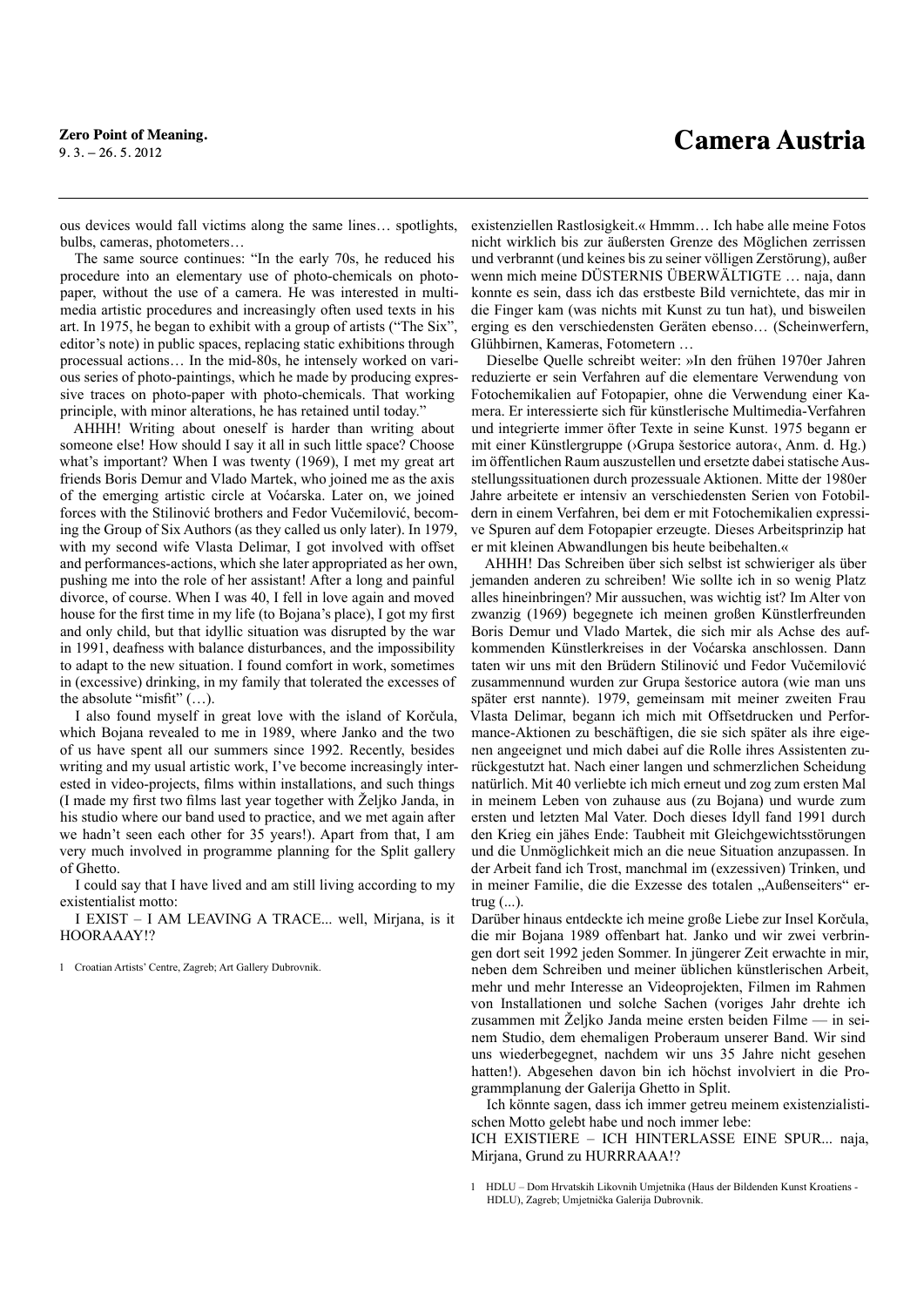Non-functional, Non-representational, Elementary, Experimental and Conceptual Photography in Croatia

### **David Maljković**

*Interview by / geführt von Sandra Križić Roban and /*  Umirovljena forma (Retired Form/Pensionierte Form), 2008–2010. *und Ivana Hanaček, 20. 3. 2011*

**In your work, you use photographs of idealized, utopian nature that have been made for marketing purposes. Those nobody's, undefined places have become "stages" for your photographic assemblages. Bakić's monument has acquired a completely different context, which is a figment void of its previous connotations. Why all that? Is it possible to attract a different sort of public attention, freed from all political and historical layers of meaning that are dominant in this country?** 

Yes, that is the case with the series called *Retired Form*, a group of collages in which I dislocated the monument of Vojin Bakić at Dotrščina into different settings. The crucial question was what happened to the form when it is abandoned by ideology and what spaces could be opened towards a form that is void of all content.

#### **What did you want to achieve by transforming Bakić's monument? By cutting out and gluing together several layers of photographs and different perspectives, you have obtained a hybrid form. What does it consist of? What is the meaning of this analytical process?**

Such processes have a meaning that is related to visual expression rather than content. If you look at the monument as a neglected artefact, it becomes a freed form, which can be transformed into any other form. And that means that the irresponsibility of the society towards that monument has created a sort of hybrid.

#### **Has the ideology really left the place around the monument and is it something that you have also encountered in case of the Fairgrounds Pavilion? What has this monument become owing to such altered circumstances? What is the new role that you wish to communicate through your work?**

It is a matter of debate to what extent ideology has "left" the place, but it is quite evident that it is no longer relevant for our political moment. And that these monuments have been abandoned and neglected, some of them even torn down—that is a fact. Since these monuments have been reduced to pure form, that is, a form in public space that lives its "new" life, that fact has opened up a whole range of possibilities, as well as raised questions, and that is all that I could communicate at this point. In other words, I can say that it is about a sort of initiation, but its role will have to be sought for on other levels.

#### **Could you say something about your relationship with photography, or rather about the use of various media in your art? Are there differences depending on the circumstances of production? When do you use collage as your strategy and when do you combine it with drawing? Could you explain the decisions that you make and the way they influence the final product of your work?**

My attitude towards the medium has always been such as to serve my work, yet it has never defined it. I mean the fact whether it's a painting, video, film, drawing, collage, or something else. The medium has never been the subject of my work, it has merely accompanied it; and if a subject or a topic demanded a particular medium or working method, I would go for it. In most cases, the use of collage tended to create certain relationships and it was mostly about the relationship between the subject and the imagery into which it

**In Ihrer Arbeit verwenden Sie Fotos mit idealisiertem utopischem Charakter, die zu Marketingzwecken geschossen worden sind. Diese niemandslandartigen undefinierten Orte sind zu »Bühnen« für Ihre fotografischen Assemblagen geworden. Bakićs Denkmal hat einen völlig anderen Kontext angenommen, den eines Hirngespinsts bar seiner früheren Konnotationen. Warum all das? Ist es möglich, eine andere Art von öffentlicher Aufmerksamkeit auf sich zu ziehen, die befreit ist von allen in diesem Land vorherrschenden politischen und und historischen Bedeutungsebenen?**

Ja, das ist bei der Serie namens *Retired Form*, einer Gruppe von Collagen in denen ich das Denkmal von Vojin Bakić in Dotrščina in andere Umgebungen versetzt habe, der Fall. Die entscheidende Frage dabei war die, was mit der Form passiert, wenn sie von der Ideologie verlassen wird und welche Räume in Richtung einer Form bar jedes Inhalts eröffnet werden könnten.

**Was wollten Sie mit dieser Verwandlung von Bakićs Denkmal erreichen? Durch das Ausschneiden und Zusammenkleben mehrerer Schichten von Fotos und unterschiedlichen Perspektiven haben Sie eine Hybridform geschaffen. Woraus besteht diese? Welche Bedeutung steckt hinter diesem Analyseprozess?** Derartige Prozesse haben eine Bedeutung, die mehr auf den bildlichen Ausdruck verweist als auf Inhalte. Wenn man das Denkmal als vernachlässigtes Kunstwerk betrachtet, wird es zu einer befreiten Form, die sich in jede beliebige andere Form verwandeln lässt. Und das heißt, dass die Verantwortungslosigkeit der Gesellschaft gegenüber jenem Denkmal eine Art Hybride geschaffen hat.

#### **Hat die Ideologie den Ort rund um das Denkmal wirklich verlassen und ist das etwas, das Ihnen auch im Falle des Messepavillons begegnet ist? Was ist aus dem Denkmal aufgrund solch veränderter Umstände geworden? Was ist seine neue Rolle, die Sie durch Ihr Werk vermitteln möchten?**

Es lässt sich darüber diskutieren, in welchem Maße die Ideologie den Ort »verlassen« hat doch liegt recht klar auf der Hand, dass das für unsere politische Gegenwart nicht mehr relevant ist. Und dass diese Denkmäler aufgegeben und vernachlässigt worden sind, manche davon sogar abgerissen – das ist eine Tatsache. Seit diese Denkmäler auf die reine Form reduziert sind, das heißt, eine Form im öffentlichen Raum, die ihr »neues« Leben lebt, hat diese Tatsache eine ganze Reihe von Möglichkeiten eröffnet und auch Fragen aufgeworfen. Und das ist alles, was ich zu diesem Zeitpunkt dazu sagen kann. Anders formuliert, kann ich sagen, es geht um eine Art Initiation, doch nach deren Rolle muss wohl auf anderen Ebenen gesucht werden.

**Könnten Sie mir etwas über Ihr Verhältnis zur Fotografie sagen, oder vielmehr über die Verwendung verschiedenster Medien in Ihrer Kunst? Gibt es Unterschiede, die von den Produktionsumständen abhängig sind? Wann setzen Sie die Collage als Strategie ein und wann kombinieren Sie sie mit dem Zeichnen? Könnten Sie erläutern, wie Sie zu Ihren Entscheidungen finden und wie diese dann das Endprodukt Ihrer Arbeit beeinflussen?** Meine Einstellung gegenüber dem Medium war immer so geartet, dass sie dem Werk diente, doch hat sie es nie definiert. Ich meine

### **Camera Austria**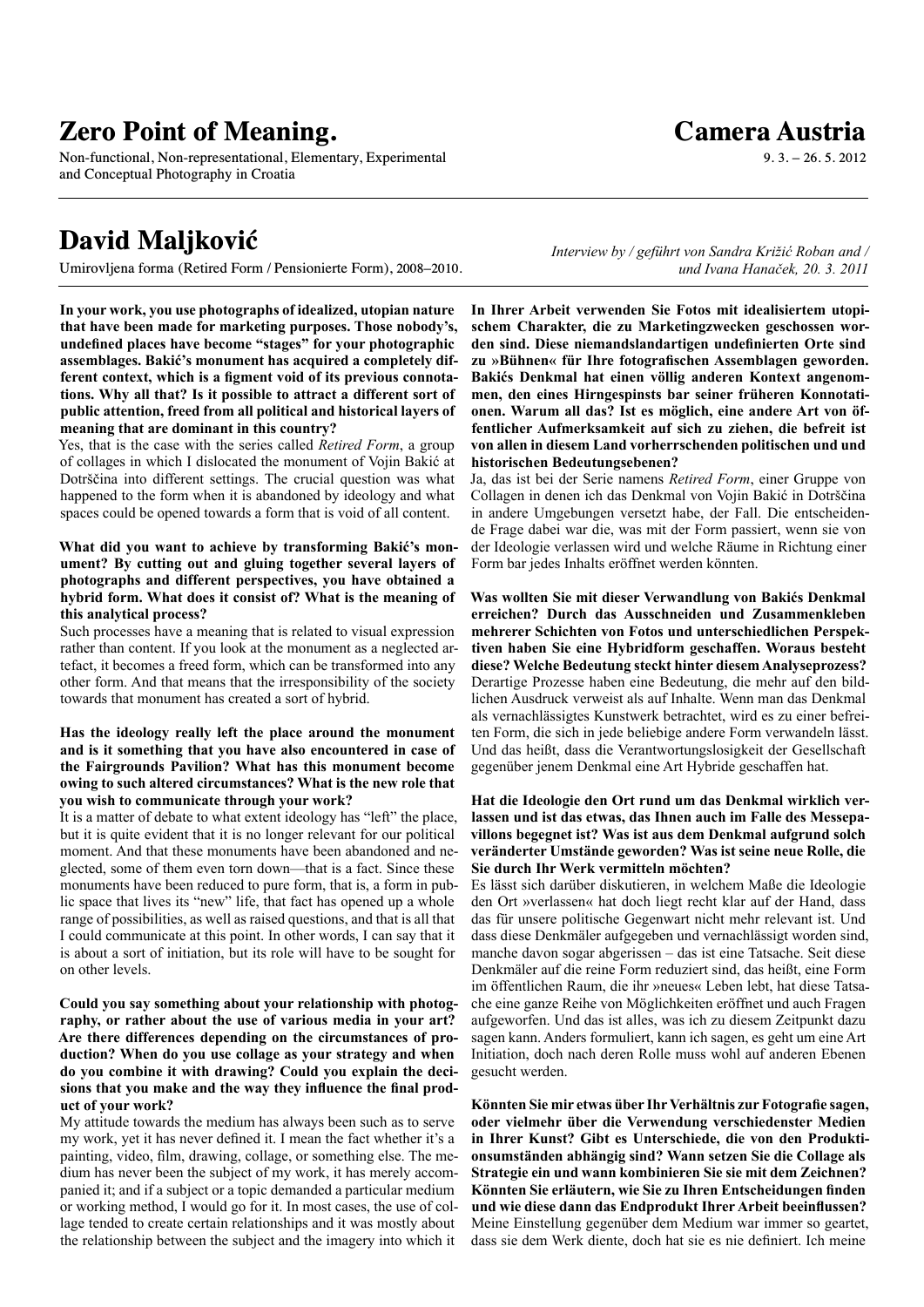was positioned. That imaginary background can sometimes be appropriated, as you've indicated in your question, but at other times these relations are created by drawing.

#### **It is said that the demand for utopian discourse increases with the absence of chances for a "real utopia." What do you think of that statement?**

I think that it might take us into a very complex field, which would require better knowledge of the matter. One must take into account the moment, the time in which Bloch was writing, as well as the way in which his way of thinking, or rather his "constellations", can be applied to our contemporary world. That might raise the question of what are those places for a "real utopia" and what level of demand it implies.

#### **Seen through the prism of the current political climate in Croatia, can we still speak of that heritage as—let me paraphrase Milan Prelog—"heritage without the heirs"?**

We could say that a particular segment of our heritage is in a very problematic state, if we take into account the relatively recent art history, from the 1950s until today. To be sure, there was a longer period of time when the main problem was absence of physical space, a museum in which that material could be exhibited and documented, and it led to lots of frustration. But now, when we finally have that physical space and the materials are physically present, it seems insufficient. Our main problem during the past 50 years has been that a particular segment of art history, and even certain individuals within a specific period of time, existed exclusively owing to their self-sustainability, which means that some individuals and groups had fantastic results and left considerable trace as a part of their time, but they existed only insofar as they were active within that particular period. In a way, it was the cultural policy as such, as well as the irresponsibility of the art historical profession and its institutions, since they have pushed those phenomena to the margins.

damit die Tatsache, ob es sich um ein Gemälde, ein Video, einen Film, eine Zeichnung, eine Collage oder um etwas anderes handelt. Das Medium ist nie Gegenstand meiner Arbeit gewesen, es hat sie bloß begleitet; wenn ein Gegenstand oder Thema ein bestimmtes Medium oder eine bestimmte Arbeitsmethode erfordert hat, habe ich mich dafür entschieden. In den meisten Fällen neigte der Einsatz der Collage dazu bestimmte Beziehungen herzustellen und es ging zumeist um die Beziehung zwischen dem Gegenstand und der Bildsprache, in die umgesetzt wurde. Jener imaginäre Hintergrund lässt sich bisweilen aneignen, wie sie in Ihrer Frage angedeutet haben, doch ansonsten schaffe ich diese Beziehungen beim Zeichnen.

#### **Man sagt, die Nachfrage nach einem utopischen Diskurs steigt mit dem Fehlen von Chancen für eine »reale Utopie«. Was halten Sie von dieser Aussage?**

Ich denke, das führt uns möglicherweise in ein sehr komplexes Feld, das wohl bessere Sachkenntnis erfordern würde. Man muss den Augenblick berücksichtigen, die Zeit in der Bloch dies schrieb, sowie die Art und Weise wie sein Denken, oder vielmehr seine »Konstellationen«, auf unsere gegenwärtige Welt angewendet werden können. Das würde die Frage aufwerfen, welche Orte für eine »reale Utopie« das seien und welchen Grad der Nachfrage dies impliziere.

#### **Können wir, durch das Prisma des aktuellen politischen Klimas in Kroatien betrachtet, noch immer von jenem Erbe sprechen – lassen Sie mich Milan Prelogs Worte umschreiben – »einem Erbe ohne Erben«?**

Wir könnten sagen, ein bestimmtes Segment unseres Erbes sei in einem äußerst problematischen Zustand, wenn wir die relativ junge Kunstgeschichte, also von den 1950er Jahren bis heute, berücksichtigen. Gewiss war über einen längeren Zeitraum das Hauptproblem Platzmangel, das Fehlen von Museen, in denen jenes Material ausgestellt und dokumentiert werden konnte, und das führte zu großer Frustration. Doch heute, in einer Zeit in der wir diesen Platz haben und das Material physisch präsent ist, erscheint das nicht ausreichend. Unser Hauptproblem in den vergangenen 50 Jahren ist jenes gewesen, dass ein bestimmtes Segment der Kunstgeschichte, und sogar bestimmte Einzelpersonen innerhalb eines bestimmten Zeitraums ausschließlich aufgrund ihres autonomen und autarken Charakters existieren konnten. Das bedeutet, dass einige Einzelne und Gruppen fantastische Erfolge feierten und als Protagonisten ihrer Zeit beachtliche Spuren hinterließen, doch nur insofern existierten als sie innerhalb jenes bestimmten Zeitraums aktiv waren. In gewisser Weise ist es an der Kulturpolitik an sich gelegen, ebenso wie an der Verantwortungslosigkeit des Berufsstands der Kunsthistoriker und deren Institutionen, da sie jene Phänomene an den Rand gedrängt haben.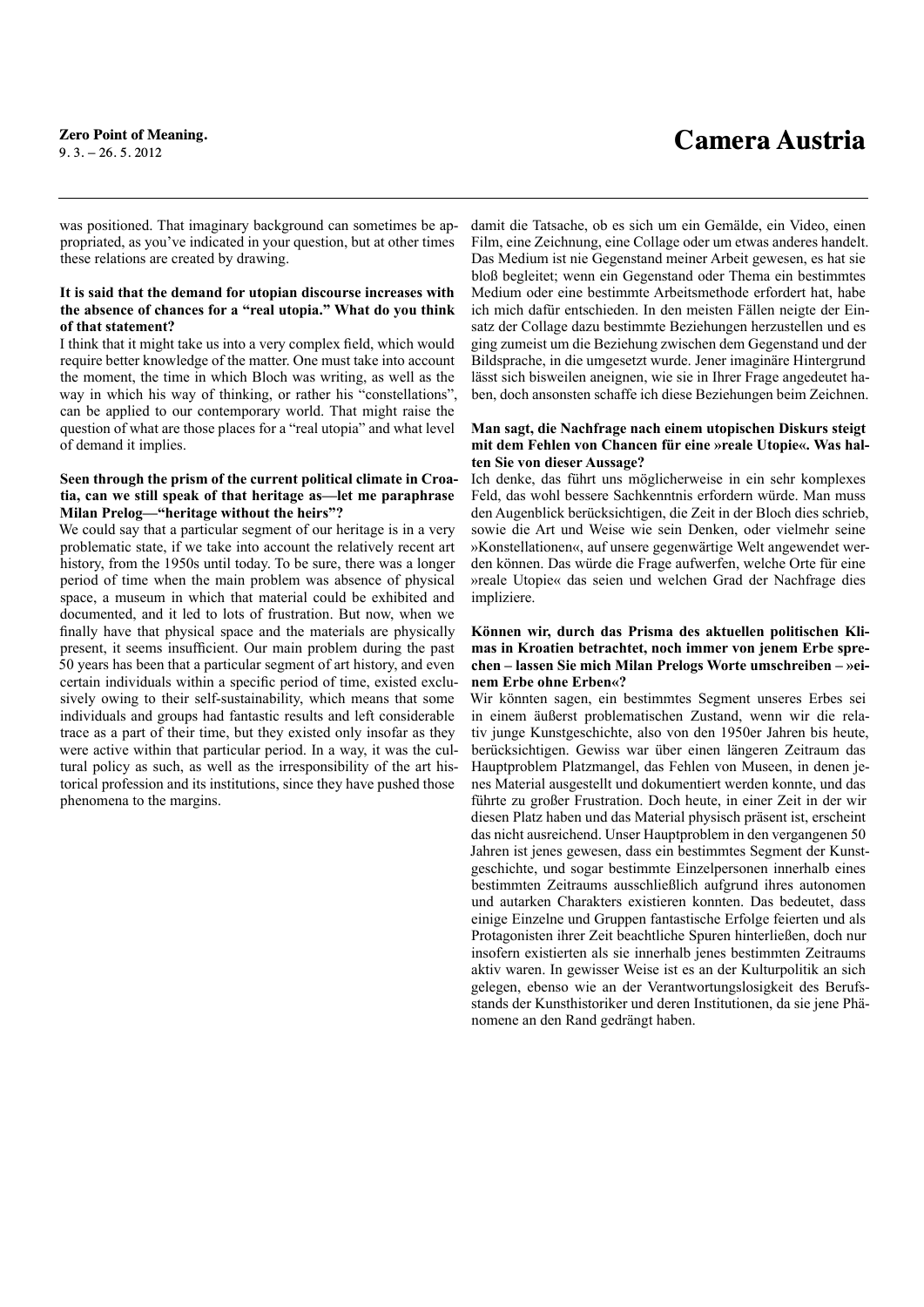Non-functional, Non-representational, Elementary, Experimental and Conceptual Photography in Croatia

### **Antun Maračić**

Alea iacta est, 1980. Usvojene slike (Appropriated Pictures /Angeeignete Bilder), 2000.

Hodnik u stanu Fickovih, gdje je pronaden pehlinski mesar / The hall in the apartment of the Fick family, where the butcher from Pehlin was found / Der Flur in der Wohnung der Familie Fick, wo der Metzger aus Pehlin gefunden wurde

Sve je počelo razbijanjem stakla na fotografiji dupina. / Everything started with breaking of the glass covering the photo with dolphins. / Alles fing an, als das Schutzglas des Delphinenphotos gebrochen wurde.

Prostorija s osiguračima i brojilom za koje su se tobože iinteresirali lažni inkasatori struje. / The room with fuses and the electricity meter that allegedly caused the interest of phoney metermen. / Der Raum mit Sicherungen und dem Stromzaehler, der angeblich das Interesse der falschen Ableser weckte.

#### **Your artworks from the late 70s are nowadays considered as a crucial part of your career. Which one would you single out from that period?**

Besides some of the earlier ones, I'm inclined to single out *Alea iacta est*, which I made in 1980. It is a series of photographs shot by someone else, in which I demonstrated my own idea with my physical presence. At that time, I didn't care much about photography in terms of authorship (which is largely so even today), but rather as a medium through which I can express an idea. *Alea iacta est* is a statement that precedes a fatal and decisive gesture or action. The bombastic fatality of the idea was juxtaposed by the minimalism of action, or rather decision: whether to take a book from the shelf or not, whether to break a twig from the bush or not. I wanted to emphasize that every gesture, even the slightest one, possesses some latent fatality. These pairs of photographs with my figure (in the first one, in which the abovementioned saying is inscribed, I am in the phase of deciding before the action, while in the other the act has already been performed) express an existential/existentialist fear that one feels before the consequences of a decision and the corresponding act. Apart from the imminent anxiety and my exaggerated feeling of responsibility, that is also related to my unwillingness to suffocate the world additionally with my own products, which is why I tend not to accumulate artifacts, objects that contribute to the general pollution of our living environment, even if it means accumulating art. A photograph, which physically has a merely symbolic volume, is a way of capturing an organic ready-made, that is, a moment of some dynamic constellation of things and events. In other words, the world is a dynamic reservoir of scenes—your job is merely to make it visible, to draw attention to it. You capture a moment, isolate it, and form it according to the possibilities of your own perception, experience, and affinity, and the number of these creative views corresponds to the number of possible new aspects of familiar scenes, that is, of creations. For me, ready-made is a huge invention; it represents a mental revolution that contains, among other things, a pioneer form of ecological awareness, since it recycles and reevaluates resources that have been neglected, saves energy, and reduces the pollution of space around us, both physical and immaterial.

#### **Who is the author of photographs in** *Alea iacta est***?**

*Interview by / geführt von Irena Gessner, 15. 4. 2011*

#### **Ihre Kunstwerke aus den späten 1970er Jahren werden heute als Meilenstein Ihrer Karriere betrachtet. Welches aus dieser Schaffensperiode würden Sie herausgreifen?**

Neben einigen älteren Arbeiten bin ich geneigt *Alea iacta est* herauszugreifen, eine Arbeit aus dem Jahr 1980. Es handelt sich um eine von jemand anderem geschossene Fotoserie, in der ich vermittels meiner physischen Präsenz meine Idee veranschaulicht habe. Damals kümmerte ich mich nicht sehr unter dem Aspekt der Urheberschaft um Fotografie (was im Großen und Ganzen sogar heute noch so ist) sondern vielmehr unter dem eines Mediums, mit dem ich eine Idee ausdrücken kann. *Alea iacta est* ist eine Aussage, die einer fatalen und entscheidenden Geste oder Handlung vorausgeht. Der bombastischen Fatalität der Idee stellte ich den Minimalismus der Aktion, oder vielmehr Entscheidung, zur Seite: ob ich ein Buch vom Regal herunterholen soll oder nicht, ob ich vom Busch einen Zweig abbrechen soll oder nicht. Ich wollte betonen, dass jede Geste, sogar die unscheinbarste, eine latente Fatalität in sich birgt. Diese paarweisen Fotos, auf denen ich abgebildet bin (auf dem ersten, das auch den oben genannten Titel als Inschrift trägt, befinde ich mich in der Entscheidungsphase vor der Handlung, während auf dem zweiten der Akt bereits vollzogen ist) drücken eine existenzielle / existenzialistische Angst vor den Konsequenzen einer Entscheidung und der damit verbundenen Handlung aus. Abgesehen von der bevorstehenden Angst und meinem übertriebenen Verantwortungsgefühl hängt das auch mit meinem Unwillen zusammen, die Welt zusätzlich auch noch mit meinen eigenen Produkten zu ersticken, weswegen ich Kunstwerke möglichst nicht anhäufe, Objekte die ihren Beitrag zur allgemeinen Verschmutzung unseres Lebensumfelds leisten, auch wenn es sich um die Anhäufung von Kunst handelt. Ein Foto, das im materiellen Sinne bloß symbolischen Wert hat, ist eine Möglichkeit ein organisches Readymade einzufangen, will heißen, einen Augenblick einer dynamischen Konstellation von Dingen und Ereignissen. In anderen Worten: Die Welt ist ein dynamisches Szenen-Reservoir – deine Aufgabe ist es bloß, dies sichtbar zu machen, Aufmerksamkeit darauf zu lenken. Man fängt einen Augenblick ein, isoliert ihn und formt ihn je nach den Möglichkeiten seiner eigenen Wahrnehmung, Erfahrung und Neigung, und die Anzahl dieser kreativen Perspektiven entspricht der Anzahl der möglichen neuen Aspekte von vertrauten Szenen, das heißt von Schöpfungen. Für mich ist ein Readymade eine gewaltige Erfindung; es stellt eine geistige Revolution dar, die unter anderem eine Pionierform ökologischen Bewusstseins in sich birgt, da es vernachlässigte Ressourcen recycelt und neu bewertet, Energie spart und die Verschmutzung des Raumes, der uns umgibt, reduziert, sowohl im materiellen als auch im immateriellen Sinne.

#### **Wer ist der Urheber der Fotos in** *Alea iacta est***?**

Das ist unwichtig. Ich glaube es war Sven (Stilinović, Anm. d. Hg.), doch das ist unwesentlich. Das Genie Man Ray sagte einmal, man könne denjenigen, der Auslöser drückte nicht als Urheber eines Fotos betrachten, wenn er (sogar als das Modell) derjenige war, der festlegte, wo er stehen würde, welche Haltung er einnehmen würde, oder wenn er das Licht, den Hintergrund berechnete, und so weiter. Schließlich geht es bei der Fotografie mehr um die Idee als um das Handwerk. Ich würde mich nicht als Fotografen bezeichnen. Ich bin akademischer Maler und eigentlich nur ein Amateur-

### **Camera Austria**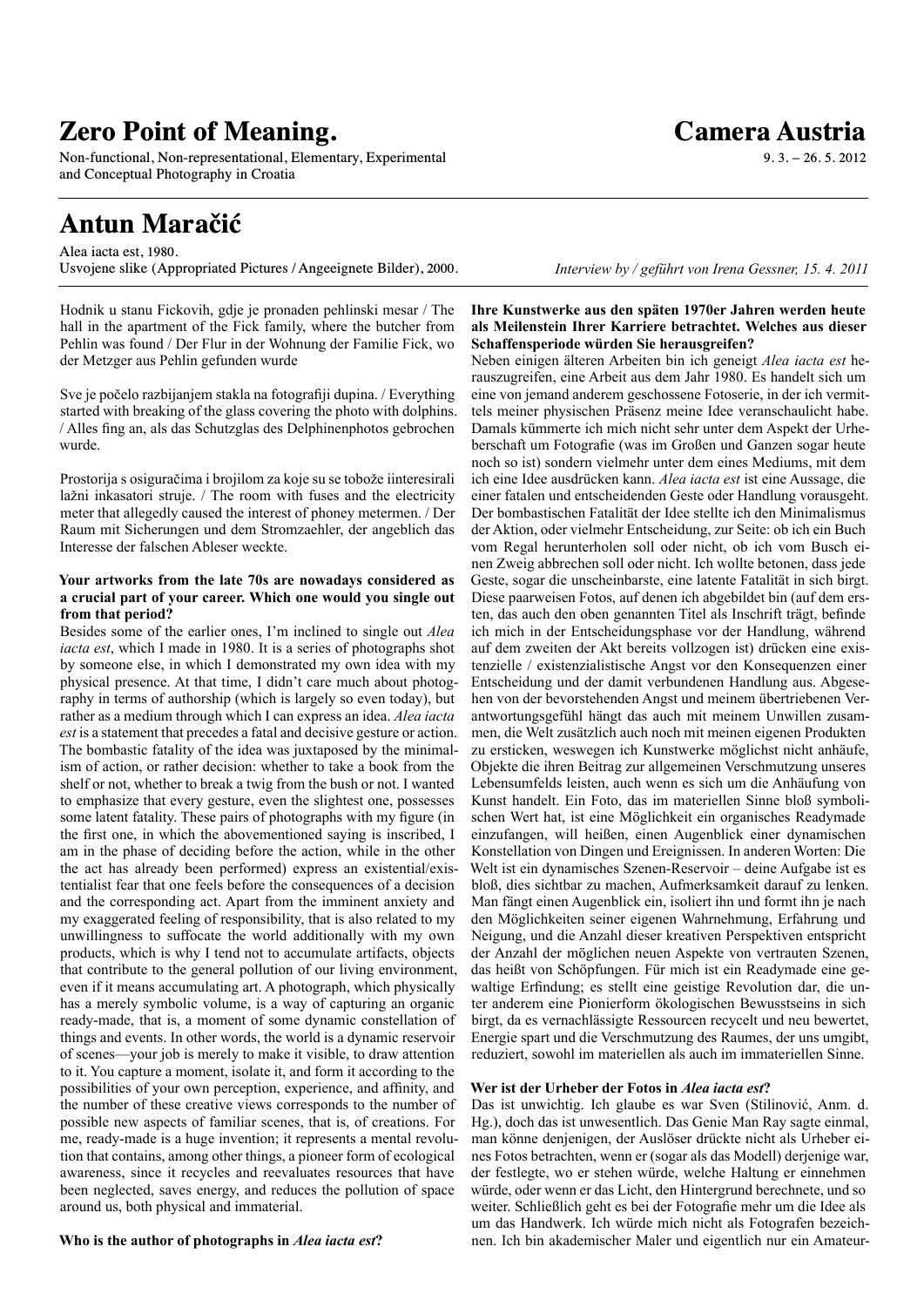That's unimportant. I think it was Sven (Stilinović, editor's note), but that's not essential. The genius Man Ray once said that you can't consider someone who pressed the button to be the author of an photograph, if he (even as a model) was the one who decided where he would stand, what posture he would take, or if he calculated the light, background, and so on. After all, photography is a matter of idea rather than skill. I wouldn't call myself a photographer. I graduated painting from the Academy, and in photography I'm actually an amateur, but that doesn't mean that I can't use it in my work with integrity.

#### **In order to understand the context in which your projects were created in the 70s, one also needs to know something about the work called** *Relationship Subject-Object* **(1979). What was the accent there, what was the point?**

What mattered to me was to find a way to show the unquestionable relationship between the observer and the observed, that is, to make that relationship completely evident. Therefore, I used a mirror and marked it with a dot (as a minimal physical and visual item) cut out of black duct tape, which migrated in nine phases across the mirror in order to cover schematically the entire surface. Each time my gaze was fixed to the dot, which could be seen in the photograph. Thus, I completely documented the relationship between the observing subject and the object of his gaze. It was very important to establish the evidence of that visual link between the subject and the object, the moment in which the experience of what has been observed is born and documented, the exciting moment of encounter that leaves an imprint, a trace, and consequences in a living entity.

#### **There is a new dimension to the idea that is usually noticeable in your work—the idea of a spatial link in the context of a single action—in the series called** *Appropriated Images* **from 2000. They are photographs of places where you** *have never been***, if we paraphrase the title of an exhibition by Tihomir Milovac from 2000.**

Those were photographs from the crime page in the newspaper, which I have cut out, scanned, and enlarged in the technique of digital offset. That is where we come back to the ready-made and the fact that it doesn't really matter who has shot the photograph. In these scenes I was fascinated by the fact that such unimportant corners of the world—such as the floor next to the door of the hall of someone's apartment, with the shoes at the side and all domestic trifles and non-representable things—suddenly entered the focus of interest and became exposed to the public gaze. That absurdity was doubled through an additional absurdity—the fact that this way of presenting space had no importance whatsoever, the image simply accompanied and enhanced the news of an accident or a crime having occurred on that spot. I was fascinated by the fact that the camera lens had focused on a place that would have never seen the light of the day had it not been for that particular initial event. The other fact was my personal respect for the non-representability of places; it is perhaps a matter of identification that made the thing intriguing for me in the first place. Some scenes have a "metaphysical" atmosphere, they remind me of paintings by Carrà or De Chirico. Others again remind me of impressionist paintings. Occasionally, there is humor, grotesque, tragedy, and even poetry. In a scene like "a spot on the road where a suspicious substance has been found," we can even read some subversion by the newspaper itself, since the image is completely abstract and says nothing to an average reader.

fotograf, doch das soll nicht bedeuten, dass ich die Fotografie nicht seriös in meiner Arbeit einsetzen könne.

#### **Um den Kontext zu verstehen, in dem Ihre in den 1970er Jahren entstandenen Arbeiten angesiedelt sind, muss man auch über ein Werk mit dem Titel** *Relationship Subject-Object* **(1979) Bescheid wissen. Wo lag da der Akzent, wo war der springende Punkt?**

Was für mich zählte, war eine Möglichkeit zu finden, wie ich die unbestreitbare Beziehung zwischen Betrachter und Betrachtetem zeigen könne das heißt, wie ich jene Beziehung vollkommen offenkundig machen könne. Zu diesem Zweck verwendete ich einen Spiegel und markierte ihn mit einem aus schwarzem Klebeband ausgeschnittenen Punkt (als minimale materielle und visuelle Einzelheit), der in neun Phasen über den Spiegel wanderte, um schließlich die gesamte Oberfläche schematisch abzudecken. Jedes Mal war mein Blick auf den Punkt fixiert, was auf dem Foto zu sehen war. So lieferte ich eine vollständige Dokumentation der Beziehung zwischen dem betrachtenden Subjekt und dem Objekt seiner Betrachtung. Sehr wichtig war mir, den Beweis für jene visuelle Verknüpfung zwischen Subjekt und Objekt zu erbringen, für den Augenblick in dem die Erfahrung dessen, was betrachtet worden ist, entsteht und dokumentiert wird, für den aufregenden Moment der Begegnung, der einen Abdruck, eine Spur und Konsequenzen im Dasein hinterlässt.

#### **Es gibt da auch eine neue Dimension des Gedankens, der für gewöhnlich in Ihrem Werk auffällt – den Gedanken einer räumlichen Verknüpfung im Zusammenhang mit einer einzigen Handlung – in der Serie** *Appropriated Images* **aus dem Jahr 2000. Das sind Fotos von Orten, an denen Sie** *nie gewesen sind***, um es mit einer Umschreibung des Titels einer Ausstellung von Tihomir Milovac aus dem Jahr 2000 auszudrücken.**

Das waren Zeitungsfotos aus den Gerichtsseiten, die ich ausgeschnitten, eingescannt und mit digitaler Offset-Technik vergrößert habe. Hier kommen wir wieder auf das Readymade zurück und auf die Tatsache, dass es nicht wirklich eine Rolle spielt, wer das Foto geschossen hat. Bei diesen Szenen faszinierte mich das Faktum, dass so unbedeutsame Winkel der Welt – wie zum Beispiel der Fußboden vor der Tür im Vorzimmer irgendeiner Wohnung, mit den auf der Seite abgestellten Schuhen und all den häuslichen Kleinigkeiten und überhaupt nicht repräsentablen Dingen – plötzlich in den Mittelpunkt des Interesses traten und dem Blick der Öffentlichkeit ausgesetzt wurden. Diese Absurdität wurde durch eine weitere Absurdität verdoppelt – die Tatsache, dass diese Art der Raumdarstellung keinerlei Bedeutung welcher Art auch immer hatte. Das Bild begleitete bloß die Nachricht von einem genau an diesem Ort geschehenen Unfall oder Verbrechen und verstärkte sie. Ich war fasziniert von der Tatsache, dass die Kameralinse auf einen Ort fokussiert wurde, der nie das Tageslicht gesehen hätte, wenn da nicht dieses besondere Auslöserereignis gewesen wäre. Das andere Faktum war mein persönlicher Respekt vor der Nichtdarstellbarkeit von Orten; vielleicht ist es eine Frage der Identifikation, die in erster Linie die Sache für mich so faszinierend gemacht hat. Einigen Szenen wohnt eine »metaphysische« Atmosphäre inne, sie erinnern mich an Gemälde von Carrà oder De Chirico. Andere wiederum erinnern mich an impressionistische Gemälde. Bisweilen finden sich Humor, Groteske, Tragödie und sogar Poesie. Aus einer Szene wie »Ein Fleck auf der Straße, wo eine verdächtige Substanz gefunden wurde« lässt sich sogar Subversion durch die Zeitung selbst herauslesen, da das Bild für den durchschnittlichen Leser völlig abstrakt und nichtssagend ist.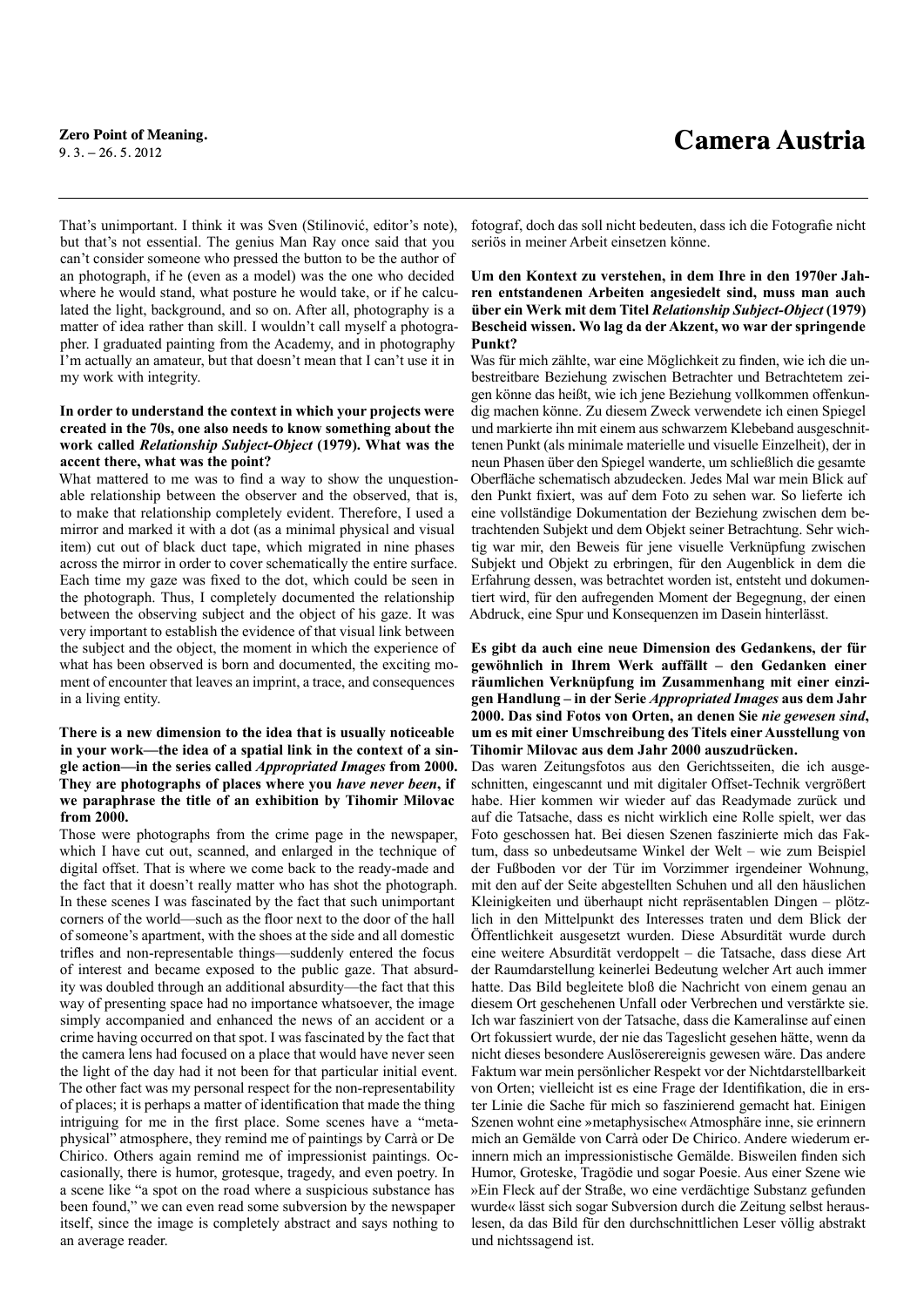Non-functional, Non-representational, Elementary, Experimental and Conceptual Photography in Croatia

### **Enes Midžić**

Pierre Schaeffer, 1971.

#### **The specific feature of your work is that you've introduced the element of sound into your objects and installations, while the photography itself has always been present in some sort of background. How did it all begin?**

That is a good question and interesting for me as well, since I've never really thought about that. If I've ever made any statements about it, I can't remember it any more. I should go back in time. As you mentioned it, some of the images started coming back to my mind. Well, it was forty years ago. Tošo Dabac died and it created a big void, both at the level of life and the emotional level. Perhaps even more with me, I felt really lost. I was really close to Tošo, I spent more time with him at the studio than anyone else. And now suddenly his studio was empty and we didn't know how to go on. Pero and I were left alone. We had to decide what to do with the studio, what to do with ourselves. Then we started documenting Tošo's legacy. And we started doing photography that was different from what we had been doing with Tošo, we began to experiment... We were very much supported by Arsovski, Picelj, Srnec, and other people from that circle. It seems to have been of major importance that we had initially been formed at Tošo's studio. That place was really what the French salons used to be—a salon of contemporary art. There was some classical art there as well, from architecture onwards. And everyone used to come there, the young artists, the conceptualists, everybody. Everything was a big fusion. Those who were not frequenting Tošo's studio were not really important in Croatian art. When you live in such an environment and with such people as a young man, new horizons keep opening up for you.

#### **What was your attitude towards Tošo's photography?**

I was in contact with Tošo's photography every day, but I could never reach his level. But I was not trying to, really. The key moment was when it came to my mind that I could try doing something else, but that was a result of my helplessness. If someone asked me "How did the Zagreb school of animation come about?"—I would answer that it was because they had no idea about animation. They didn't really know how to do things, and yet they've accomplished something fantastic. And so my own ignorance made me do something completely different. The really important thing was that international circle of artists that was passing through Tošo's studio. There was Vasarely and I needn't say anything further. You must know that I was a secondary school student at the time and there was a world suddenly opening up to me that helped me build up my own world. I was building it with that special type of photography, which was not oppressing me. I didn't have to run around with the camera. There, I couldn't say anything more about that.

#### **I have an impression that there's an element of deconstruction in your photographs. Is that correct?**

I was interested in photography, but I didn't like to walk around with a camera. I was sitting in my studio, where I had my table and the resources. I started making picture books, some sort of booklets, since the image as such could not satisfy me. I would simply shoot photos in a sequence and then rearrange them; that way they would acquire a new meaning. I also made a series of self-portraits. There were all sorts of photographs in there. Some of them were

*Interview by / geführt von Sandra Križić Roban and / und Ivana Hanaček, 7. 1. 2011*

#### **Das besondere Merkmal Ihrer Arbeit ist, dass Sie Klang als Element in Ihre Objekte und Installationen eingeführt haben, während die Fotografie selbst immer schon in einer Art Hintergrund präsent gewesen ist. Wie hat alles angefangen?**

Das ist eine gute Frage und für mich genauso interessant, da ich noch nie wirklich darüber nachgedacht habe. Falls ich jemals etwas darüber gesagt habe, kann ich mich nicht mehr erinnern. Ich sollte ein paar Jahre zurückgehen. Als Sie das erwähnt haben, sind mir einige der Bilder wieder eingefallen. Naja, das war vor vierzig Jahren. Tošo Dabac starb und dies schuf eine große Leere, im Leben wie in meinen Gefühlen. Vielleicht sogar mehr bei mir. Ich fühlte mich wirklich verloren. Tošo und ich waren uns wirklich sehr nah. Mit ihm verbrachte ich mehr Zeit im Atelier als mit sonst jemandem. Und jetzt war sein Atelier plötzlich leer und wir wussten nicht, wie wir weitermachen sollten. Pero und ich wurden alleingelassen. Wir mussten entscheiden, was wir mit dem Atelier machen sollten, was wir mit uns machen sollten. Dann begannen wir mit der Dokumentation von Tošos Vermächtnis. Und wir begannen mit einer Form von Fotografie, die anders war, als das was wir mit Tošo gemacht hatten, wir begannen zu experimentieren… Wir erhielten sehr viel Unterstützung von Arsovski, Picelj, Srnec und anderen Leuten aus jenem Kreis. Es war anscheinend von großer Bedeutung, dass unser Kreis ursprünglich in Tošos Atelier zusammengefunden hatte. Dieser Ort war wirklich so etwas, was französische Salons früher waren – ein Salon für zeitgenössische Kunst. Traditionelle Kunst war auch vertreten, angefangen von Architektur und so weiter. Und jeder kam vorbei, die jungen Künstler, die Konzeptkünstler, jeder. Alles war eine große Fusion. Wer damals nicht in Tošos Atelier ein- und ausging, war in der kroatischen Kunstszene nicht wirklich von Bedeutung. Wenn man als junger Mann in so einem Umfeld lebt, und mit solchen Leuten, eröffnen sich einem ständig neue Horizonte.

#### **Welche Einstellung hatten Sie gegenüberTošos Fotografie?**

Ich kam jeden Tag mit Tošos Fotografie in Berührung doch vermochte ich nie sein Niveau zu erreichen. Aber ich habe es auch nicht versucht, wirklich. Der entscheidende Augenblick war der, als es mir einfiel ich könnte doch etwas anderes ausprobieren, doch das war das Ergebnis meiner Hilflosigkeit. Wenn mich jemand fragte »Wie kam es zur Zagreb School of Animated Films (Zagrebačka škola crtanog filma)?«, würde ich antworten, der Grund sei der, dass sie dort keine Ahnung von Animation hatten. Sie hatten wirklich von nichts eine Ahnung, und dennoch haben sie etwas Großartiges geleistet. Und so brachte mich meine eigene Unwissenheit dazu, etwas völlig anderes anzugehen. Ganz besonders wichtig war, dass ein internationaler Künstlerkreis in Tošos Atelier vorbeischaute. Victor Vasarely zum Beispiel, das sagt glaube ich alles. Sie müssen wissen, damals war ich Mittelschüler und plötzlich eröffnete sich mir eine Welt, die mir dabei half, mir meine eigene Welt aufzubauen. Ich baute sie mir mit jener besonderen Art von Fotografie, die mich nicht tyrannisierte. Ich musste nicht mit der Kamera herumlaufen. Mehr fällt mir jetzt dazu nicht mehr ein.

#### **Ich habe den Eindruck, Ihre Fotos bergen ein Element der Dekonstruktion in sich. Stimmt das?**

Ich interessierte mich für Fotografie, doch ich spazierte nicht gerne

### **Camera Austria**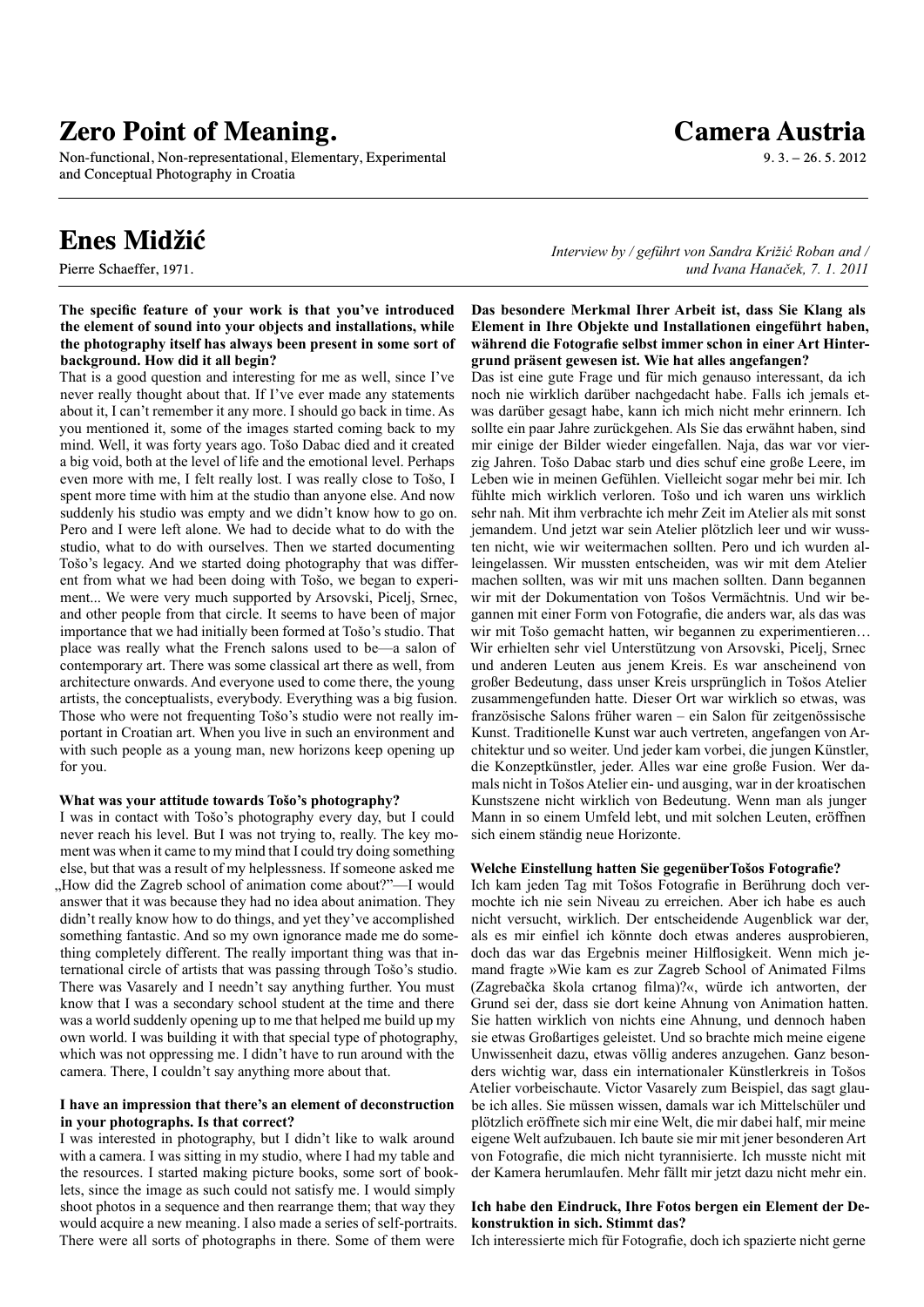almost like caricatures, while others revealed powerful self-irony. I was interested in all aspects of reflexions, of that "how you like to be perceived by others." At that time I was shooting a series of photographs of windows in Ilica, windows that belonged to the house opposite the studio. That's how I made a series of photographs that documented some sort of life that was going on behind those windows. But I was not interested in that as a document or content; for me, they were giving a new life to the form and the object. It was a three-dimensional object from which I could extract images that were hidden beneath, which offered an additional content to the spectator, which he could create himself by choosing the order in which he would extract the hidden images. Once I photographed Picelj with a fly on his head and I made a small object from that photograph, a small box. If someone opened the box, the photo of that fly would jump out of it. And then I made a toy—an illusion, a sort of kaleidoscope. It was important to persuade the spectator to peep through the hole of the binoculars. And instead of the image of the northern part of Ilica and the Upper Town, you could see Pero Dabac stretching his tongue at you. I also played with transparent photographs that I was processing with the help of a special raster and when placed on top of each other and moved, they created interesting *moiré* patterns. I also tried playing with the kaleidoscope, but nothing interesting came out of it. I was not persistent enough and there were so many other ideas opening up. It was not a planned artistic expression in terms of conceptualizing some sort of art. What mattered to me is that I was creating something and giving it some sort of meaning with my hands, rather than producing a photograph by merely using a camera and some chemicals. I was also interested in three-dimensional objects, which were a combination of drawing and photography. That's how I produced a series of objects with portraits of Jagoda Kaloper and Pierre Schaeffer, as well as objects such as the miniature turnstiles, like hotel doors, that moved when you blew into them, with images in primary colours applied on their surfaces, which changed colours in an additive synthesis caused by spinning. It was a combination of photography, a mobile, and an object; a photograph that you could swing, open, pass through it. Many things remained in sketches and models, and then I turned to cinema. After all, that was what Tošo wanted me to do while he was alive and he was pushing me in that direction.

mit der Kamera herum. Ich saß lieber in meinem Atelier, wo ich meinen Tisch hatte und alles was ich sonst benötigte. Ich begann Fotobücher zu erstellen, so in der Art von Broschüren, da Fotos für sich alleine mich nicht befriedigten. Ich schoss Fotos in einer Sequenz und ordnete sie dann neu; auf diese Art und Weise erhielten Sie dann eine neue Bedeutung. Ich schoss auch eine Serie mit Selbstporträts. Da waren alle möglichen Fotos drin. Manche von ihnen waren fast wie Karikaturen, während andere ein kräftiges Maß Ironie offenbarten. Ich interessierte mich für alle Aspekte von Reflexionen, für dieses »Wie möchtest du von anderen wahrgenommen werden?«. Damals schoss ich auch eine Fotoserie mit Fenstern in Ilica, Fenster, die zum Haus gegenüber dem Atelier gehörten. Auf diese Weise machte ich eine Fotoserie, die gewissermaßen das Leben hinter diesen Fenstern dokumentierte. Doch ich war daran nicht als Dokument oder Inhalt interessiert; für mich hauchten diese Bilder der Form und dem Objekt neues Leben ein. Es war ein dreidimensionales Objekt, aus dem ich Bilder herausziehen konnte, die darunter verborgen waren, was dem Betrachter einen zusätzlichen Inhalt bot, den er selbst erstellen konnte, indem er die Reihenfolge wählte, in der er die verborgenen Bilder herauszog. Einmal fotografierte ich Picelj mit einer Fliege auf dem Kopf und machte aus diesem Foto ein kleines Objekt, eine kleine Schachtel. Wenn jemand die Schachtel öffnete, sprang das Foto der Fliege heraus. Und dann machte ich ein Spielzeug – eine Illusion, eine Art Kaleidoskop. Es war wichtig, den Betrachter zu überreden durch das Loch des Fernglases zu gucken. Und statt des Bildes vom nördlichen Teil Ilicas und der Oberstadt sah man Pero Dabac, wie er einem die Zunge herausstreckt. Ich spielte auch mit durchsichtigen Fotos herum, die ich mithilfe eines speziellen Rasters ausarbeitete. Und wenn man sie aufeinanderlegte und bewegte, erzeugten sie interessante Moiré-Muster. Ich spielte auch mit dem Kaleidoskop herum, doch es kam dabei nichts Interessantes heraus. Ich war einfach nicht beharrlich genug und es kamen mir so viele andere Ideen. Es war kein geplanter künstlerischer Ausdruck im Sinne einer Konzeptualisierung irgendeiner Kunst. Bloß mit der Kamera und ein paar Chemikalien ein Foto zu machen, war mir zu wenig. Vielmehr zählte für mich, dass ich mit meinen Händen etwas schuf und ihm so etwas wie Bedeutung verlieh. Mein Interesse galt auch dreidimensionalen Objekten, bei denen es sich um eine Kombination aus Zeichnung und Fotografie handelte. Auf diese Weise produzierte ich eine Objektserie mit Porträts von Jagoda Kaloper und Pierre Schaeffer sowie andere Objekte wie etwa die Miniatur-Drehkreuze in der Art von Hoteleingängen, die sich bewegten, wenn man in sie hineinblies, mit auf ihren Oberflächen angebrachten Bildern in Primärfarben, die in der durch die Drehung ausgelöste additive Synthese ihre Farbe änderten. Es war eine Kombination aus Fotos, einem Mobile und einem Objekt; ein Foto, das sich schwingen, öffnen und durchqueren ließ. Viele Dinge blieben nur Skizzen und Modelle, und dann wandte ich mich dem Film zu. Schließlich wollte Tošo schon zu seinen Lebzeiten, dass ich das mache und drängte mich förmlich in diese Richtung.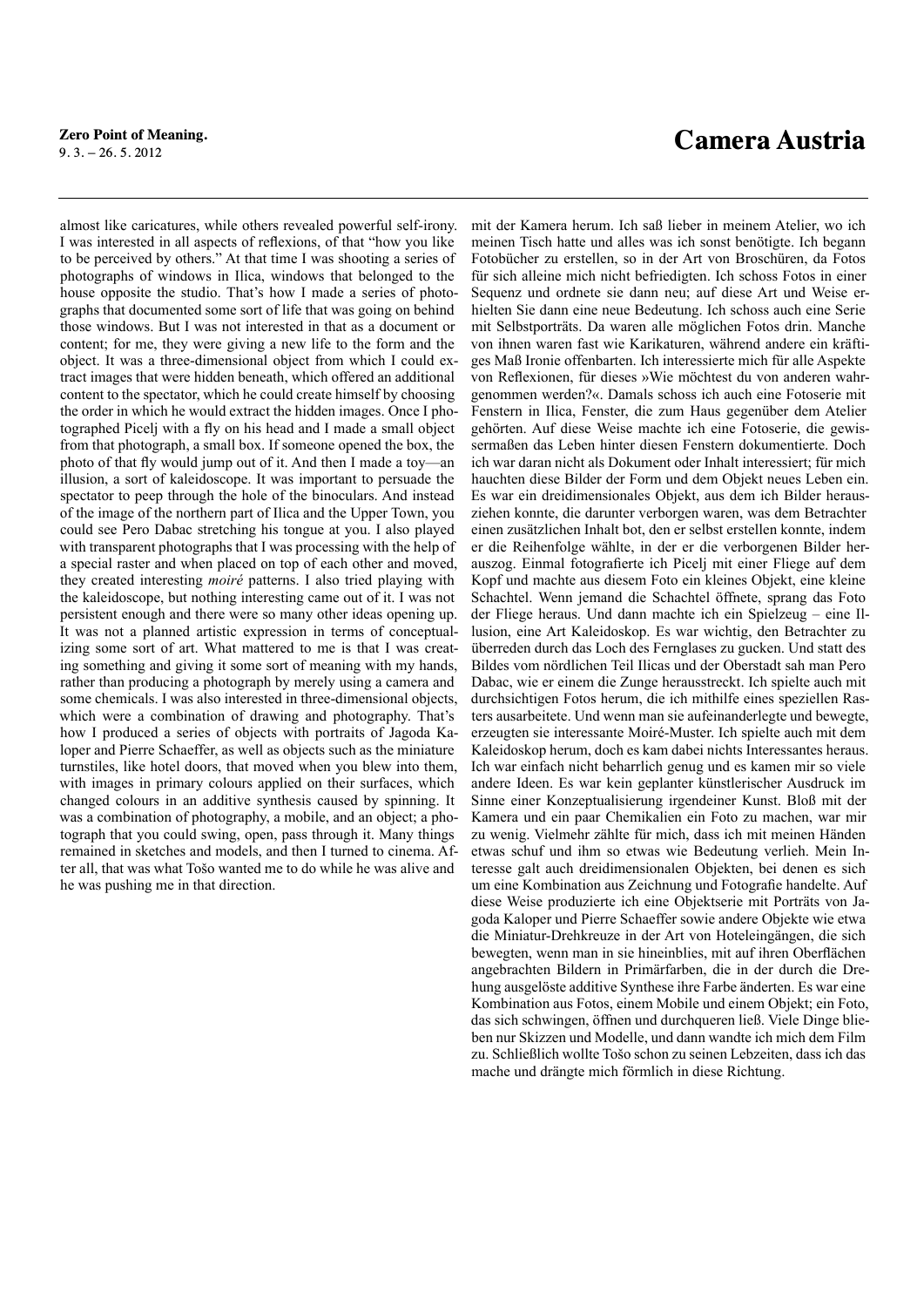Non-functional, Non-representational, Elementary, Experimental and Conceptual Photography in Croatia

### **Marijan Molnar**

Tri kvadrata na zemlji (Three Squares on Ground/Drei Quadrate auf dem Grund), 1977.

36 koraka od "Podrooma", fotosekvenca, dio serije (36 Steps from "Podroom", photo-sequence, part of the series / 36 Schritte aus »Podroom«, Fotosequenz, Teil der Serie), 1978.

#### **I am interested in the genealogy of your art, especially during the 1970s, when you used the parallelism of different media.**

Yes, I have some work with the processual elementary procedures which I was applying in painting at the time. But at that time, I began to realize that there were limitations to it. I was suddenly interested in extending the field of art with the use of various media, including photography.

#### **What kinds of limitations do you mean exactly?**

I mean primarily the issue of time. I wanted to catch the story of temporality, since processuality is based on continuity and I was interested in those things that evolved as a process.

#### **So those were in fact two parallel artistic strategies? If I am not mistaken, you said that painting didn't seem enough to you for some reason.**

In fact, it was a strategy that was partly conscious, while the other part was kind of emerging in the background, as if unconscious. And that was going on simultaneously. Let's say I was working on paper, or rather lighting fire on paper that was leaving traces on it. At that time I was under the influence of ancient Greek philosophy and its theory of elements that form the basis of the world. But then again, I was always interested in structure, in mental construction as a model that could offer an insight, along with an interest in geometry, but as a logically arranged unit rather than in terms of mathematics.

#### **The rhythm of temporal detachment is also repeated in those segments at the window, their photographs aligned with those of the clock. What is their relationship?**

Yes, these are two parallel processes, one is the photographing and the other is accompanying the first one. It is not exactly like that, but I approximately adhere to that principle. For example, I have several plates with photographs of fire. At that time I was using some elementary materials. I was working with the paper or cardboard surface and wanted to document the relationship between fire and water. In that very case, it was snow, since I was shooting in winter. I buried the cardboard in snow and lit fire above it, trying to free the area that I had buried. I obtained a sequence that also had its continuation—I photographed the field once again, since earlier on it was not quite cleared from other materials. I obtained a situation that I can describe as a trace, an imprint of the procedure. I'm not interested in the final product, but rather in the process, the event, the temporal sequence, and the energy of fire, which has the character of transience and cannot be repeated.

**Why did processuality emerge precisely at that time and who/ what was the motivation? And what was the atmosphere like?**  For me, there were two important influences—Boris Demur, who had already done some things, and Documenta 1977, where I saw something similar. At that time I also visited Milan and saw Fontana and Manzoni, while at Documenta I saw videos and films by

*Interview by / geführt von Sandra Križić Roban, 20. 3. 2011*

#### **Ich interessiere mich für die Genealogie Ihrer Kunst, besonders während der 1970er Jahre, als Sie die Parallelität verschiedener Medien einsetzten.**

Ja, einige Arbeiten zeichnen die grundlegenden prozessualen Verfahren aus, die ich damals in meiner Malerei zur Anwendung brachte. Doch damals erkannte ich langsam, dass dies Einschränkungen mit sich brachte. Plötzlich interessierte ich mich für die Ausweitung des Schaffensfelds der Kunst durch die Verwendung verschiedenster Medien, einschließlich Fotografie.

#### **Welche Art von Einschränkungen meinen Sie genau?**

Ich meine damit in erster Linie das Problem der Zeit. Ich wollte einfangen, was es mit Temporalität auf sich hat, da Prozessualität auf Kontinuität beruht, und mein Interesse galt jenen Dingen, die sich als Prozess entwickelten.

#### **Das waren also eigentlich zwei parallele künstlerische Strategien? Wenn ich mich nicht irre, haben Sie gesagt, die Malerei sei Ihnen aus einem bestimmten Grund nicht genug.**

Eigentlich war das eine Strategie, die ich teilweise bewusst verfolgte, während der andere Teil gewissermaßen im Hintergrund zum Vorschein kam, quasi unbewusst. Und das passierte gleichzeitig. Sagen wir, ich arbeitete auf Papier, oder entfachte vielmehr Feuer auf Papier, das seine Spuren darauf hinterließ. Zu jener Zeit stand ich unter dem Einfluss antiker griechischer Philosophie und ihrer Lehre von den Elementen, die die Grundlage der Welt bilden. Doch andererseits habe ich mich immer für Strukturen interessiert, in die mentale Konstruktion als Modell, das Einsichten eröffnen könnte, zusammen mit einem Interesse für Geometrie, doch mehr als logisch geordnete Einheit als unter ihrem mathematischen Aspekt.

**Der Rhythmus der Loslösung von der Zeit wiederholt sich auch in jenen Segmenten am Fenster, ihre Fotos decken sich mit jenen der Uhr. Welche Beziehung besteht zwischen ihnen?** Ja, das sind zwei parallele Prozesse, der eine ist das Fotografieren und der andere begleitet den ersten. Es ist nicht ganz genau so, doch annäherungsweise folge ich diesem Prinzip. Ich habe zum Beispiel mehrere Tafeln mit Fotos von Feuer. Zu jener Zeit setzte ich einige elementare Materialien ein. Ich arbeitete mit der Papier- oder Kartonoberfläche und wollte die Beziehung zwischen Feuer und Wasser dokumentieren. In diesem speziellen Fall war es Schnee, da ich im Winter fotografierte. Ich vergrub den Karton im Schnee und zündete darüber ein Feuer an, um den Bereich den ich vergraben hatte, freizulegen. Ich erhielt eine Sequenz, die auch ihre Fortsetzung hatte – ich fotografierte das Feld noch einmal, da es zuvor nicht ganz von anderen Materialien freigemacht worden war. Ich erzielte eine Situation, die ich als Spur beschreiben kann, als einen Abdruck des Verfahrens. Das Endprodukt interessiert mich nicht sondern vielmehr der Prozess, das Ereignis, die zeitliche Sequenz und die Energie des Feuers, der Vergänglichkeit innewohnt und die nicht wiederholt werden kann.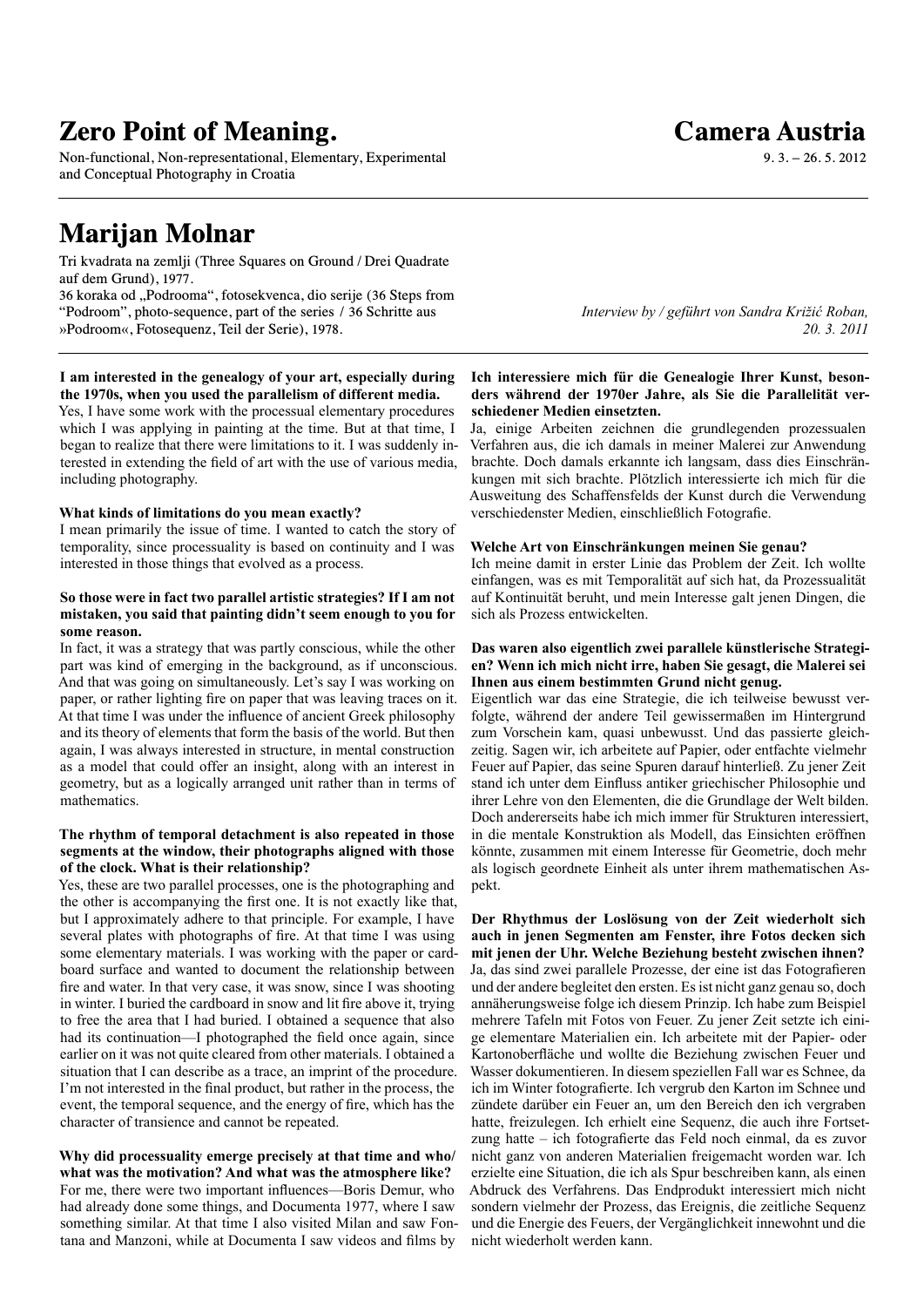various artists, and Beuys. It was not the same thing, but it was about synthesizing time. I tried to analyze the whole thing into segments, into something processual. There was an atmosphere of demystifying all possible stories and of extending the limited areas of painting and art. Everyone wanted to experiment as broadly as possible. I was interested in various forms, as well as processuality, but what mattered to me was also the time factor. In some of my work (The *Fire* series from 1977, or the *Sundial* from 1977, artworks with lines), time plays an important role. Analyzed time, let's say, and its individual elements, which you could recognize when looking at them.

#### **What was it that you saw in photography and missed in painting?**

It had processuality, that temporal precision, but unlike cinema, it could segment time. Film is always in continuity and you lose those extracted moments. With photography, there is that "tacktack-tack", like a sort of rhythm.

#### **How do you define these moments? Do you choose them intuitively?**

No, it's all analyzed, there are certain propositions. Some things are "expressive". For example, I was also doing some land art, related to various aspects of space and the secret logic of spatiality, and the geometry that I mentioned before is what space is based upon. For example, in my work called *A Square Metre of the Ground* from 1977, I marked off an area  $1 \times 1$  m in size. The second, modified variant was from the winter of 1981 and it was there that I first applied my research on the meaning of the expression "another time". I demarcated it by using pickets.

#### **I would like to know more about those photographs which were made in the circumstances of an event, since they seem rather imperfect, one can notice some shifts that leave the impression of insecurity, as if they originated in life, rather than a precise, preconstructed idea.**

The conditions were rarely perfect, but that turned out all right. There is a series where I stated my presence, or more precisely the presence of a text. I marked the text as written on the wall, the floor, the window—since these are the three characteristic tectonic elements. I also had a geographic map of Croatia where I precisely marked the positions where I was shooting. In a way, that work is similar to the clock photographs, but this time the structure was not strictly rational, there was an element of chance. In other words, I found myself there accidentally: in the first space we lived as tenants, then there was a phase in between, and eventually the house where we live today, and all that was shot in a relatively brief period of four months.

#### **Warum kam die Prozessualität genau in jener Zeit auf und wer/was war der Ansporn? Und wie war die Atmosphäre?**

Für mich gab es da zwei wichtige Einflüsse – Boris Demur, der schon einiges gemacht hatte und die documenta 1977, wo ich etwas Ähnliches sah. Damals reiste ich auch nach Mailand und sah Fontana und Manzoni, während ich mir auf der documenta Videos und Filme von verschiedenen Künstlern ansah, und von Beuys. Es war nicht dasselbe doch es ging um das Synthetisieren der Zeit. Ich versuchte das Ganze in Segmenten zu analysieren, in etwas Prozessualem. Es herrschte eine Atmosphäre der Entmystifizierung aller denkbaren Geschichten und der Ausweitung der begrenzten Bereiche der Malerei und der Kunst überhaupt. Jeder wollte so breit gefächert experimentieren wie nur möglich. Ich interessierte mich für die verschiedensten Formen, wie auch für Prozessualität, doch was für mich zählte, war auch der Zeitfaktor. In einigen meiner Arbeiten (der Serie *Fire* aus dem Jahr 1977 oder *Sundial*, ebenfalls 1977, Kunstwerke mit Linien) spielt die Zeit eine wichtige Rolle. Sagen wir, analysierte Zeit und deren Einzelelemente, die man erkennen konnte, wenn man sie betrachtete.

#### **Was war es, was Sie in der Fotografie gesehen und in der Malerei vermisst haben?**

Sie hatte Prozessualität, diese zeitliche Präzision, doch im Gegensatz zum Film konnte sie die Zeit segmentieren. Der Film ist ein permanentes Kontinuum und man verliert diese extrahierten Augenblicke. Der Fotografie wohnt dieses »tack-tack-tack« inne, wie eine Art Rhythmus.

#### **Wie definieren Sie diese Augenblicke? Wählen Sie sie intuitiv aus?**

Nein, es wird alles analysiert. Es gibt bestimmte Vorschläge. Manche Dinge sind »expressiv«. Ich befasste mich beispielsweise ein wenig mit Land Art in Bezug auf verschiedenste Aspekte des Raumes und die geheime Logik der Räumlichkeit; und die von mir zuvor erwähnte Geometrie ist das, worauf Raum beruht. So grenzte ich zum Beispiel in meiner Arbeit *A Square Metre of the Ground* aus dem Jahr 1977 eine Fläche von 1 × 1 m ab. Die zweite, modifizierte Version entstand im Winter 1981 und das war das erste Mal, dass ich meine Forschung zur Bedeutung des Ausdrucks "eine andere Zeit" in der Praxis anwendete. Ich grenzte sie mit Pfählen ein.

#### **Ich möchte mehr über jene Fotos erfahren, die im Zuge eines Ereignisses entstanden sind, da sie mir eher unvollkommen vorkommen; es lassen sich Verschiebungen erkennen, die den Eindruck von Unsicherheit hinterlassen, so als hätten sie ihren Ursprung im Leben anstatt in einer exakten vorkonstruierten Idee.**

Die Bedingungen waren selten ideal aber es klappte. Es gibt eine Serie, in der ich meine Präsenz bekundete, oder genauer gesagt – die Präsenz eines Texts. Ich markierte den Text, so wie er an der Wand, auf dem Fußboden und auf dem Fenster geschrieben stand, da dies die drei charakteristischen tektonischen Elemente sind. Ich hatte auch eine Landkarte von Kroatien, auf der ich die Standorte, wo ich fotografierte, exakt markierte. Diese Arbeit ähnelt gewissermaßen den Uhrenfotos, doch diesmal war die Struktur nicht streng rational; es spielte auch der Zufall eine Rolle. Anders formuliert, befand ich mich zufällig dort: das erste Objekt bewohnten wir als Mieter, dann war eine Zwischenphase und zuletzt das Haus, in dem wir heute wohnen; und all das wurde in einem relativ kurzen Zeitraum von vier Monaten fotografiert.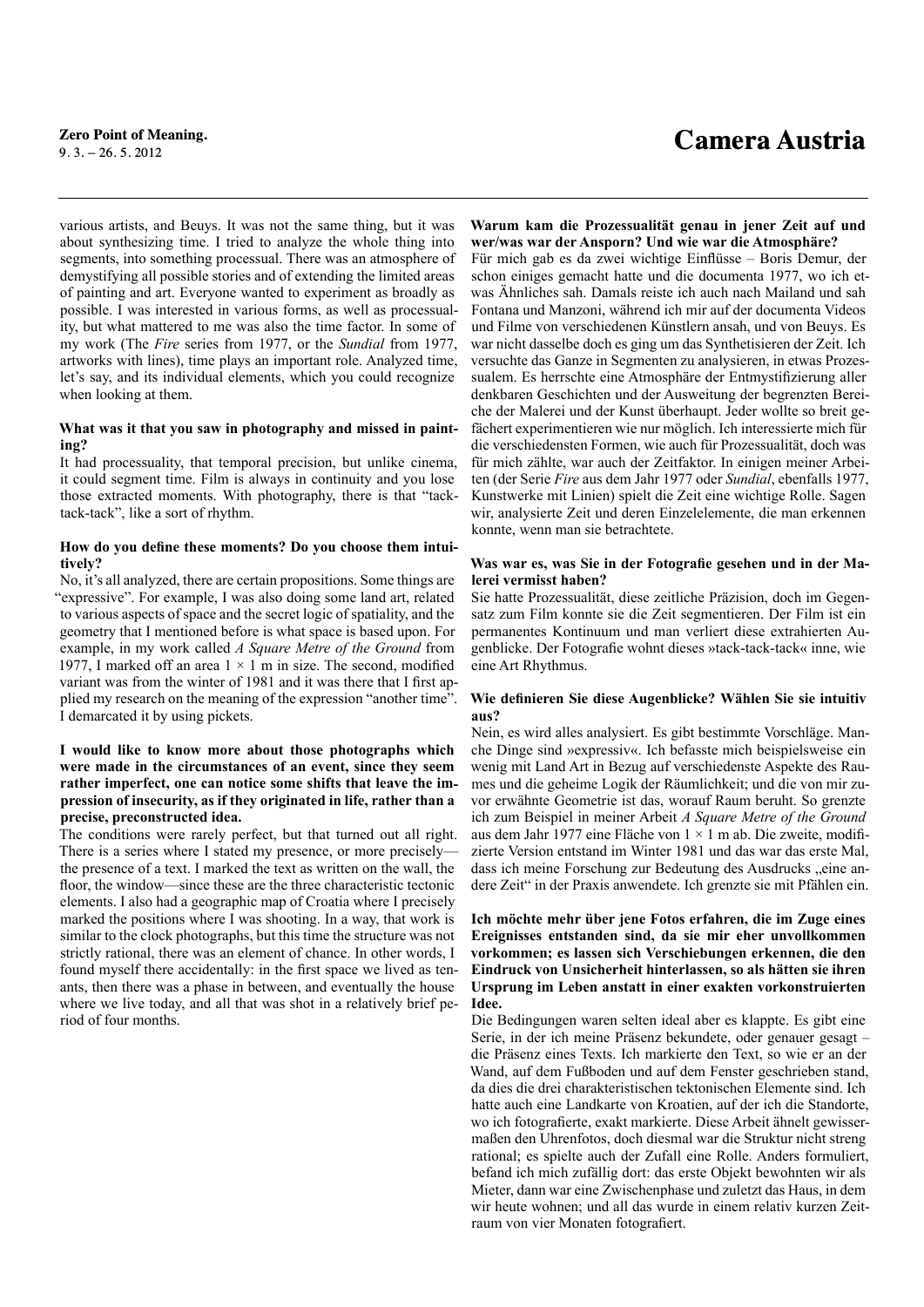Non-functional, Non-representational, Elementary, Experimental and Conceptual Photography in Croatia

### **Camera Austria**

 $9.3 - 26.5$ , 2012

### **Marijan Molnar**

Three Squares / Drei Quadrate

I. Operational procedure (marking the land plots) 1977

Firstly:

I measured a land plot 1 x 1 m in size and marked it with white poles. Apart from the plot itself, I marked the diagonals of this square metre of land. A pole was used to mark its centre. Secondly:

Continuing the diagonal of the marked square, I measured 20 m from the centre and marked the two points with poles. Then I drew lines from the centre through the middle of the angle between the 20 m lines. I also drew a line from one point obtained by measuring the 20 m, which is where I got the fourth point. Thirdly:

Using the same method, from the centre of the 20 x 20 m square and continuing the diagonals, I measured the distance of 100 m, like in the previous land plot.

I marked the fourth point of this 100 x 100 m square. These four points were marked by white poles (ABCD), just like the points half way to the distance of 100 m (abcd).

II. Photographing procedure

| First row (from the left)                                               |                   |
|-------------------------------------------------------------------------|-------------------|
| Measured land plot 1 x 1 m                                              | II. $A$           |
| 1. Photographed square meter of land 1 x 1 m                            |                   |
| 2. 20 m lines in one direction                                          | Erst              |
| 3. 20 m lines in the other direction                                    | Verr              |
| 4. from the end point towards the 1 x 1 m square                        | 1. F              |
| Second row                                                              | 2.2 <sub>0</sub>  |
| Measured land plot 20 x 20 m                                            | 3.2 <sub>0</sub>  |
| 5. 20 x 20 m land plot and 1 x 1 m land plot                            | 4. v <sub>0</sub> |
| $6.20 \times 20$ m land plot                                            | Zwe               |
| Third row                                                               | Verr              |
| Measured land plot 100 x 100 m                                          | 5. G              |
| 7. View from point A to point B at a distance of<br>$100 \text{ m}$     | 6. G              |
| 8. View from point<br>A to point C<br>at a distance of 100              | Drit              |
| m                                                                       | Verr              |
| at a distance of<br>9. View from point<br>$C$ to point $D$              | 7. B              |
| $100 \text{ m}$                                                         | 100               |
| 10. View from point D to point B<br>at a distance of<br>$100 \text{ m}$ | 8. B              |
| Fourth row                                                              | nun               |
| 11. View from point B to point A                                        | 9. B              |
| 12. View from point B to point<br>D                                     | nun               |
| 13. View from point C to point<br>D                                     | 10.1              |
| $\mathcal{C}$<br>14. View from point D to point                         | 100               |
| Fifth row                                                               | Vier              |
| 15. View from the centre of the 100 x 100 m square towards point B      | 11. I             |
| 16. View from the centre towards point C                                | 12.1              |
| 17. View from the centre towards point D                                | 13.1              |
| Sixth row                                                               | 14. I             |
| 18. View from point c towards point A                                   | Fün               |
| 19. View from point c towards point C                                   | 15.               |
| 20. View from point b towards point B                                   | Pun               |
| 21. View from point b towards point B                                   | 16.1              |
| Seventh row                                                             | 17.1              |

I. Arbeitsablauf (Markierung der Grundstücke) 1977

Erstens:

Ich vermaß ein Grundstück mit der Fläche von 1 x 1 m und markierte es mit weißen Stangen. Abgesehen vom Grundstück selbst, markierte ich die Diagonalen dieses Quadratmeters Land. Eine Stange markierte dessen Mittelpunkt.

Zweitens:

In Verlängerung der Diagonalen des markierten Quadrats, maß ich 20 m vom Mittelpunkt weg und markierte die zwei Endpunkte mit Stangen. Dann zog ich Linien vom Mittelpunkt durch die Mitte der Ecken zwischen den 20-Meter-Linien. Ich zog auch eine Linie von einem Punkt, den ich durch das Ausmessen von 20 m erhielt. Das war dann mein vierter Punkt.

Drittens:

Auf dieselbe Art und Weise, vermaß ich die Länge von 100 m vom Mittelpunkt des Quadrats mit 20 x 20 m und in Verlängerung der Diagonalen, genauso wie beim Grundstück zuvor.

Ich markierte den vierten Punkt dieses Quadrats von 100 x 100 m. Diese vier Punkte wurden mit weißen Stangen (ABCD) markiert, genauso wie die Punkte auf halbem Wege zur Distanz von 100 m (abcd)

Ablauf des Fotografierens

te Reihe (von links) messenes Grundstück 1 x 1 m otografierter Quadratmeter Grund 1 x 1 m 0 m Linien in eine Richtung 0 m Linien in die andere Richtung om Endpunkt auf das Quadrat mit 1 x 1 m eite Reihe messenes Grundstück 20 x 20 m  $6$ rundstück  $20 \times 20$  m und Grundstück  $1 \times 1$  m 6. Grundstück 20 x 20 m tte Reihe messenes Grundstück 100 x 100 m 7. Blick von Punkt A auf Punkt B aus einer Entfernung von m 8. Blick von Punkt A auf Punkt C aus einer Entfer $g$  von  $100 \text{ m}$ 9. Blick von Punkt C auf Punkt D aus einer Entferg von 100 m Blick von Punkt D auf Punkt B aus einer Entfernung von m te Reihe Blick von Punkt B auf Punkt A 12. Blick von Punkt B auf Punkt D 13. Blick von Punkt C auf Punkt D 14. Blick von Punkt D auf Punkt C fte Reihe 15. Blick vom Mittelpunkt des Quadrats von 100 x 100 m auf ıkt B 16. Blick vom Mittelpunkt auf Punkt C 17. Blick vom Mittelpunkt auf Punkt D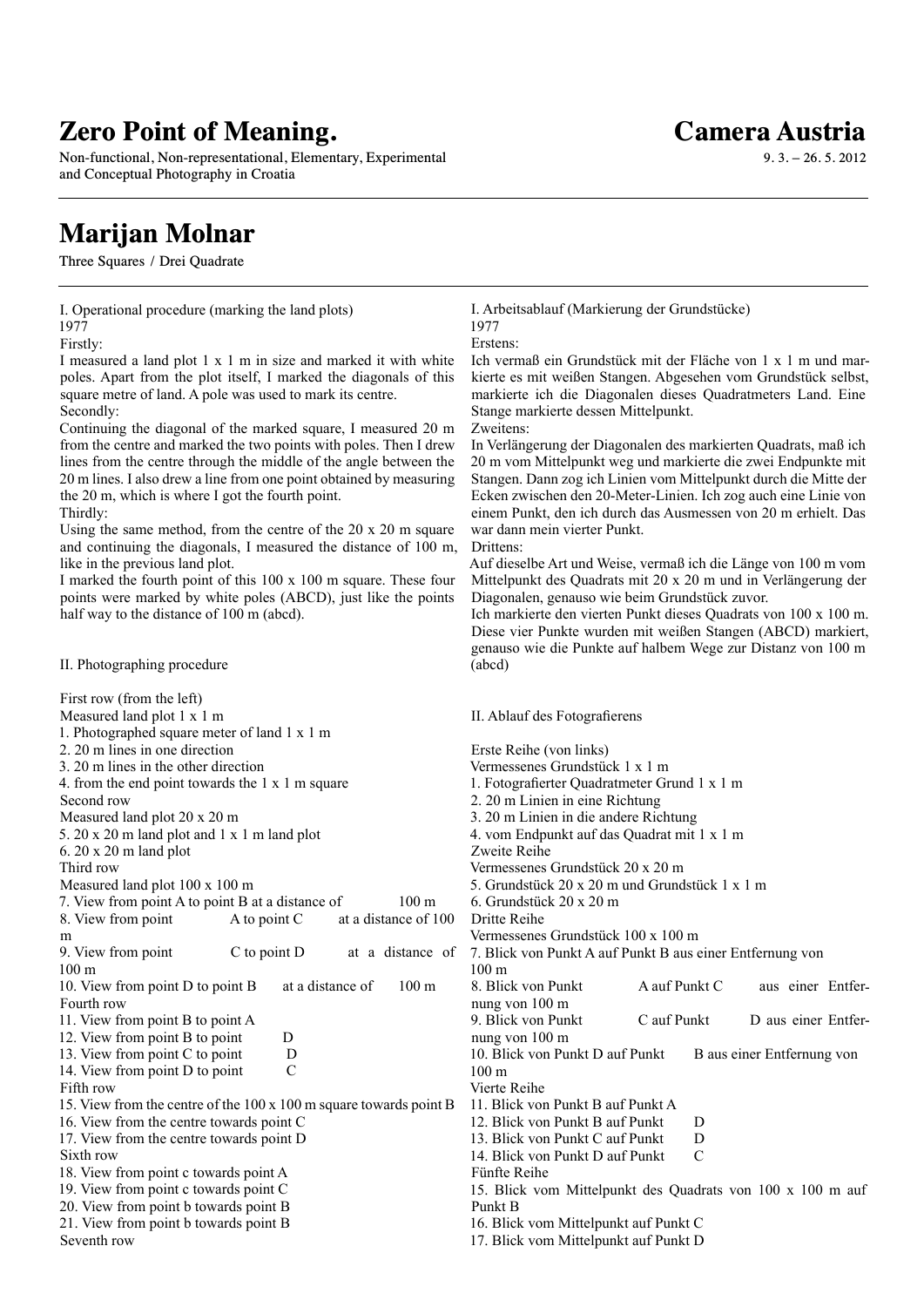## **Zero Point of Meaning.**<br>9. 3. – 26. 5. 2012

### 9. 3. – 26. 5. 2012 **Camera Austria**

#### 22. View from point b towards point c

23. View from point c towards point b

Sechste Reihe

18. Blick von Punkt c auf Punkt A 19. Blick von Punkt c auf Punkt C 20. Blick von Punkt b auf Punkt B

21. Blick von Punkt b auf Punkt B

Siebente Reihe

22. Blick von Punkt b auf Punkt c

23. Blick von Punkt c auf Punkt b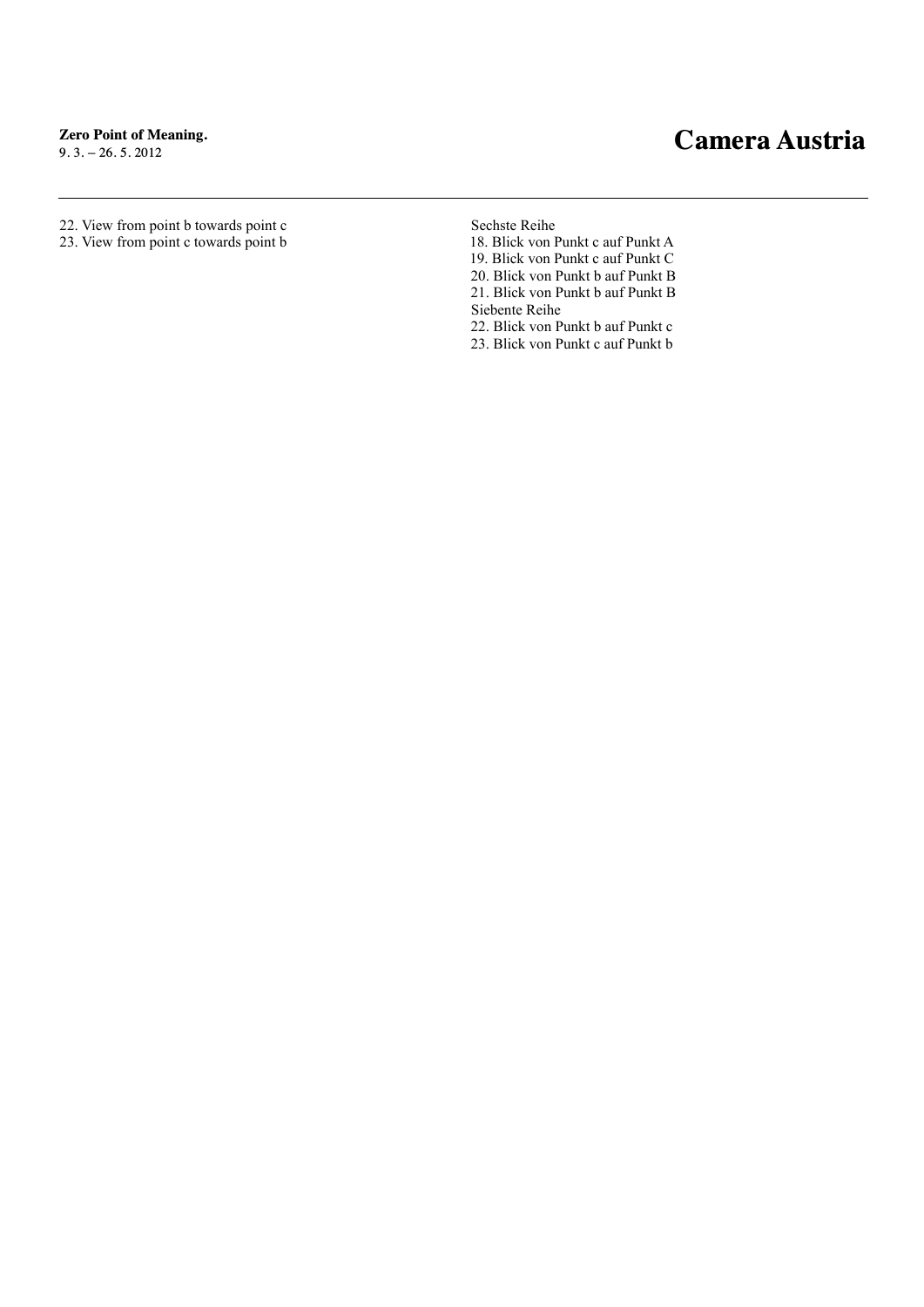Non-functional, Non-representational, Elementary, Experimental and Conceptual Photography in Croatia

### **Ivan Posavec**

Bez naslova (Untitled/ohne Titel), 1973–1974–1975.

#### **The photographs from this series, published in SPOT, were made while you were a student, or were they a part of your preparation for the Academy? I see that you were already making them in full format.**

Even before the Academy we were doing them in full format and during our studies we were required to do that. A part of this series was shot while I was at the Academy of Dramatic Arts, which I enrolled in 1974; two of them are definitely from that year—*Hands* and *Staircase*. That year I photographed the staircase that led to the montage room at the Academy, while the *Door* is from 1973, it was made at the student dormitory where I was staying at the time.

#### **You produced them in two different formats. Which one do you prefer?**

Probably the smaller one, it is more intimate; the larger one (30  $\times$ 40 cm) somehow didn't work out. And there's something else – at that time, we were working with low-quality materials, it was mostly ORWO, and it was only after the 80s that I started working with Kodak. That difference in the material is quite obvious and it's very important. The technology is important. We took it as an advantage rather than disadvantage. We didn't give up. We exaggerated. If a "normal" photographer took this photographs in his hands, he would probably get mad, since with a normal material you must have the black tones, the white tones, and the half-tones, whereas here it's all reduction. There is no skin or anything on this hand.

#### **Was that reduction a result of your method of developing films, or did it come from exposure and the way you shot the photographs?**

The reduction was in the material as such. We were quite bad in developing films in those times and we never assigned special importance to it. Later it all changed. In fact, I liked being at the lab, but that came only later. But I didn't like it to be too precise, which can be a big minus in photography. But it was enough for the newspaper. It should be mentioned that I was developing photographs on hard paper. That way I was using the material—paper—to enhance the reduction of surplus. I simply wanted to emphasize the contrast and to eliminate the tones that would have appeared if I had taken a finer, more sensitive paper.

#### **Reduction was related to the atmosphere that prevailed at that time?**

Putar wrote on reduction in an article that was published in SPOT, in which he gave advice on how to get rid of all superfluous details. Our means in photography were limited—and we wanted to find a way to get rid of the surplus.

#### **There is no narrative behind them, they do not indicate a particular story or some additional meaning?**

At that time it was not an issue. Today we might talk about a visual denominator, but back then it was primarily the surplus of details that we wanted to avoid. In painting, you can do whatever you want if you have a good hand, and the canvas can also remain empty. As for these projects, I wanted to solve the problem—or at least I thought so at the time—of how to extract a part of the reality with the help of a camera. Some things are good and relevant

*Interview by / geführt von Sandra Križić Roban, 25. 4. 2011*

#### **Haben Sie die Fotos aus dieser in SPOT veröffentlichten Serie in Ihrer Schulzeit geschossen, oder waren sie ein Teil Ihrer Vorbereitung auf die Akademie? Ich sehe, dass Sie sie schon im Vollformat fotografiert haben.**

Sogar vor der Akademie machten wir sie schon im Vollformat und während unserer Studienzeit mussten wir das ohnehin. Ein Teil dieser Serie wurde geschossen, als ich die Akademija dramske umjetnosti besuchte, an der ich 1974 immatrikulierte; zwei davon sind ganz sicher aus jenem Jahr – *Hands* und *Staircase*. In jenem Jahr fotografierte ich den Treppenaufgang, der zum Raum für Bildmontage der Akademie führte, wogegen *Door* aus dem Jahr 1973 stammt. Es stammte aus dem Studentenwohnheim, in dem ich damals wohnte.

#### **Sie haben Sie in zwei unterschiedlichen Formaten produziert. Welches bevorzugen Sie?**

Wahrscheinlich das kleinere, es ist intimer; das größere (30 × 40 cm) funktionierte irgendwie nicht. Und da ist noch etwas — damals arbeiteten wir mit Materialien von geringer Qualität, meistens war es ORWO-Film, und erst nach den 1980er Jahren begann ich mit Kodak zu arbeiten. Der Materialunterschied ist recht offensichtlich und er ist sehr wichtig. Die Technologie ist wichtig. Wir sahen sie als Vorteil statt als Nachteil. Wir gaben nicht auf. Wir übertrieben. Wenn ein »normaler« Fotograf seine Bilder in die Hand nahm, wurde er wahrscheinlich wütend, da bei normalem Material die Schwarztöne vorhanden sein müssen, die Weißtöne und die Halbtöne, wogegen hier alles Reduktion war. Da ist keine Haut oder irgendetwas auf dieser Hand.

#### **War jene Reduktion eine Folge Ihrer Methode Filme zu entwickeln oder ergab sie sich aus der Belichtung und der Art und Weise, wie Sie die Fotos schossen.**

Die Reduktion lag am Material an sich. Wir waren damals ziemlich schlecht beim Entwickeln von Filmen und wir maßen dem nie eine besondere Bedeutung bei. Später änderte sich das alles. Eigentlich war ich ja gern im Labor, aber das kam erst später. Doch ich war nicht gerne zu präzise, was in der Fotografie ein großes Minus sein kann. Doch für die Zeitung war es ausreichend. Es sollte hier erwähnt werden, dass ich Fotos auf Hartpapier entwickelte. Auf diese Art und Weise nutzte ich das Material – das Papier – um die Reduktion des Überflüssigen zu verstärken. Ich wollte einfach die Kontraste betonen und jene Töne eliminieren, die sichtbar geworden wären, wenn wir feineres, empfindlicheres Papier genommen hätten.

#### **Bezog sich die Reduktion auf die damals allgemein vorherrschende Atmosphäre?**

In einem in SPOT veröffentlichten Artikel gab Putar Ratschläge, wie sich alle überflüssigen Details loswerden ließen. Unsere fotografischen Mittel waren begrenzt – und wir wollten eine Möglichkeit finden, wie wir alles Überflüssige loswerden konnten.

#### **Steckt hinter ihnen keine Erzählung, deuten sie keine bestimmte Geschichte an oder irgendeine zusätzliche Bedeutung?**

Damals war das kein Thema. Heute sprechen wir vielleicht über einen visuellen Nenner, doch damals wollten wir in erster Linie einfach überflüssige Details vermeiden. In der Malerei kann man, wenn man eine gute Hand hat, alles machen was man will, und die Leinwand kann auch einfach leer bleiben. Was diese Projekte betrifft,

### **Camera Austria**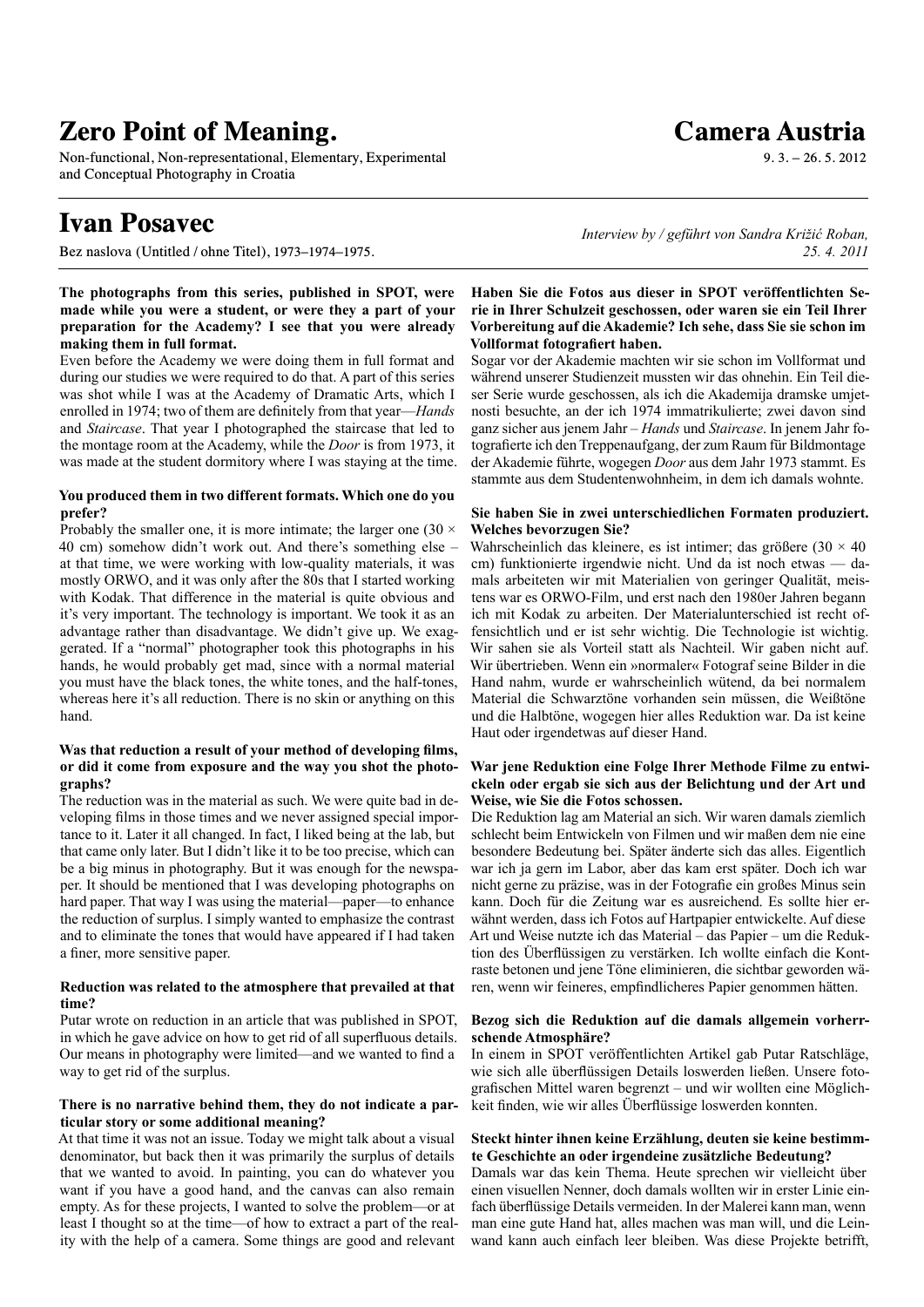for the idea, others are superfluous. Sharpness, blurred contours, contrast—there are lots of elements that you can use, but we didn't have them at the time. Exposure for example, artificial and controlled. We could not do anything with that, so I was doing what I could in order to achieve what I wanted. Some things can be achieved at the lab, but here it wasn't the case.

#### **Probably most of it was in the line of Steichen's school, or the American report and documentary photography.**

Yes, that was it. They were into architecture, giving practical advice on how to make photographs. They showed examples of how they shot certain things. I must mention Photo-club Zagreb, since there was no other place. We were moving all that towards the Academy and then back again. At the club, there were some famous figures, that's where I met Pavić and Medar, but I've never met Tošo Dabac. There were also some people who are mostly unknown today, such as Mitja Koman, Vlado Solariček, Dumančić, and Branko Marinkov, who was a very interesting artist. They were amateurs and members of Photo-club, it was where they were exchanging ideas. They were not artists in terms of modern "artistic photography", it was more about some interesting fragments or flashes. Then there was an interesting circle of people in Maribor.

#### **Apart from Photo-club, there was another place that was definitely important: the Gallery of Contemporary Art. Do you remember your first contacts?**

I can't really remember, I guess by visiting exhibitions. Mitja Koman was a member of Photo-club and the graphic editor of SPOT. It was obviously him who told Putar about us, since all of us from the Academy frequented the Photo-club. At one of their meetings, he talked about us. I brought my photographs to Putar, carrying them under my arm; I think he was sitting at the Kljaković Collection at the time. He liked very much what he saw and we became friends. It was the same with Bašičević. My first contact with the Gallery was not through Putar, but through Bašičević, and that's why he is especially important to me. He chose some of the photographs I had brought and asked me whether I would be willing to donate them to the Gallery. Of course, I said! I went home and made new ones, they had some silly *passepartout*, and I brought them to Božo Beck, who was among the most important players there and who was keeping the whole situation at the Gallery away from politics.

I no longer remember whether I was the only one to take my photographs there or Mitja told us all to bring our work. But when Putar saw them, he said that he would do something with them. He asked us to write something and some people wrote poems; I can't recall whether I wrote something or not. And Putar said that he would like to make a report about me. And Bašičević gave me some good incentives. I don't know why Putar singled me out. Perhaps I had the largest stock, or I was closer to photography than the others. When I look at these photos today, I notice that the hand can no longer be seen; I was not working too much on them, I used the hard paper on purpose, in order to achieve reduction.

wollte ich das Problem lösen – glaubte ich damals zumindest – wie sich mithilfe der Kamera ein Teil der Wirklichkeit extrahieren lässt. Einige Dinge sind gut und für die Idee relevant, andere sind überflüssig. Schärfe, verschwommene Konturen, Kontrast – es gibt eine Menge von Elementen, die man einsetzen kann, doch die standen uns damals nicht zur Verfügung. Belichtung zum Beispiel, künstlich und kontrolliert. Wir konnten damit nichts anstellen, daher tat ich was ich konnte, damit ich erreichte was ich wollte. Einige Dinge ließen sich im Labor erzielen, doch hier war das nicht der Fall.

#### **Wahrscheinlich ging das meiste davon mit der Schule von Edward Steichen oder der amerikanischen Reportage- und Dokumentarfotografie konform.**

Ja, so war es. Architektur war ein beliebtes Thema, praktische Tipps zum Fotografieren. Die Zeitschriften brachten Beispiele dafür, wie ihre Fotografen bestimmte Dinge geschossen haben. Ich muss den Fotoklub Zagreb erwähnen, da es sonst keinen anderen Ort gab. Wir nahmen das alles auf die Akademie mit, und dann wieder zurück. Im Klub traf man auf einige bekannte Persönlichkeiten, ich lernte dort Pavić und Medar kennen, doch Tošo Dabac bin ich nie begegnet. Es gab dort auch einige Leute, die heute größtenteils unbekannt sind, wie Mitja Koman, Vlado Solariček, Dumančić und Branko Marinkov, der ein äußerst interessanter Künstler war. Sie waren Amateure und Mitglieder des Fotoklubs und dort tauschten Sie sich über ihre Ideen aus. Sie waren keine Künstler im Sinne der heutigen »künstlerischen Fotografie«, es ging mehr um einige bestimmte Fragmente oder Geistesblitze. Und dann gab es noch einen interessanten Kreis von Leuten in Maribor.

#### **Abgesehen vom Fotoklub gab es noch einen Ort der gewiss wichtig war: Das Museum für zeitgenössische Kunst. Erinnern Sie sich an Ihre ersten Kontakte?**

Ich kann mich nicht wirklich erinnern, vermutlich beim Besuch von Ausstellungen. Mitja Koman war Mitglied des Fotoklubs und Leiter der Grafik bei SPOT. Offensichtlich war er es, der Putar von uns erzählt hat, da wir alle von der Akademie den Fotoklub frequentierten. Bei einem ihrer Treffen redete er über uns. Ich brachte Putar meine Fotos, unter den Arm geklemmt; ich glaube er saß damals in der Kljaković-Sammlung. Was er sah, hat ihm sehr gefallen und wir freundeten uns an. Mit Bašičević´war es dasselbe. Mein Erstkontakt mit dem Museum kam nicht über Putar zustande sondern über Bašičević, weswegen letzterer ganz besonders wichtig für mich ist. Er wählte einige der Fotos aus, die ich mitgebracht hatte und fragte mich, ob ich bereit wäre, sie dem Museum zu stiften. Selbstverständlich, sagte ich! Ich ging nach Hause und machte neue, sie hatten irgendein dummes Passepartout, und brachte sie dann Božo Beck, der dort damals zu den wichtigsten Akteuren zählte und die ganze Situation im Museum aus der Politik heraushielt.

Ich kann mich nicht mehr daran erinnern, ob ich der Einzige gewesen bin, der seine Fotos mitbringen sollte oder ob Mitja uns allen gesagt hat, wir sollten unsere Arbeiten mitbringen. Doch als Putar sie sah, sagte er, dass er etwas mit ihnen machen würde. Er bat uns, etwas zu schreiben und einige Leute schreiben Gedichte; ich kann mich nicht mehr erinnern, ob ich etwas geschrieben habe oder nicht. Und Putar sagte, dass er gerne einen Bericht über mich schreiben würde. Und Bašičević bot mir ein paar gute Anreize. Ich weiß nicht, warum Putar mich auserkoren hat. Vielleicht hatte ich das umfangreichste Archiv aufzuweisen, oder ich war der Fotografie näher als die anderen. Wenn ich mir heute diese Fotos ansehe, bemerke ich, dass die Hand nicht mehr sichtbar ist; ich arbeitete nicht allzu viel an ihnen herum, ich verwendete das Hartpapier, um Reduktion zu erzielen.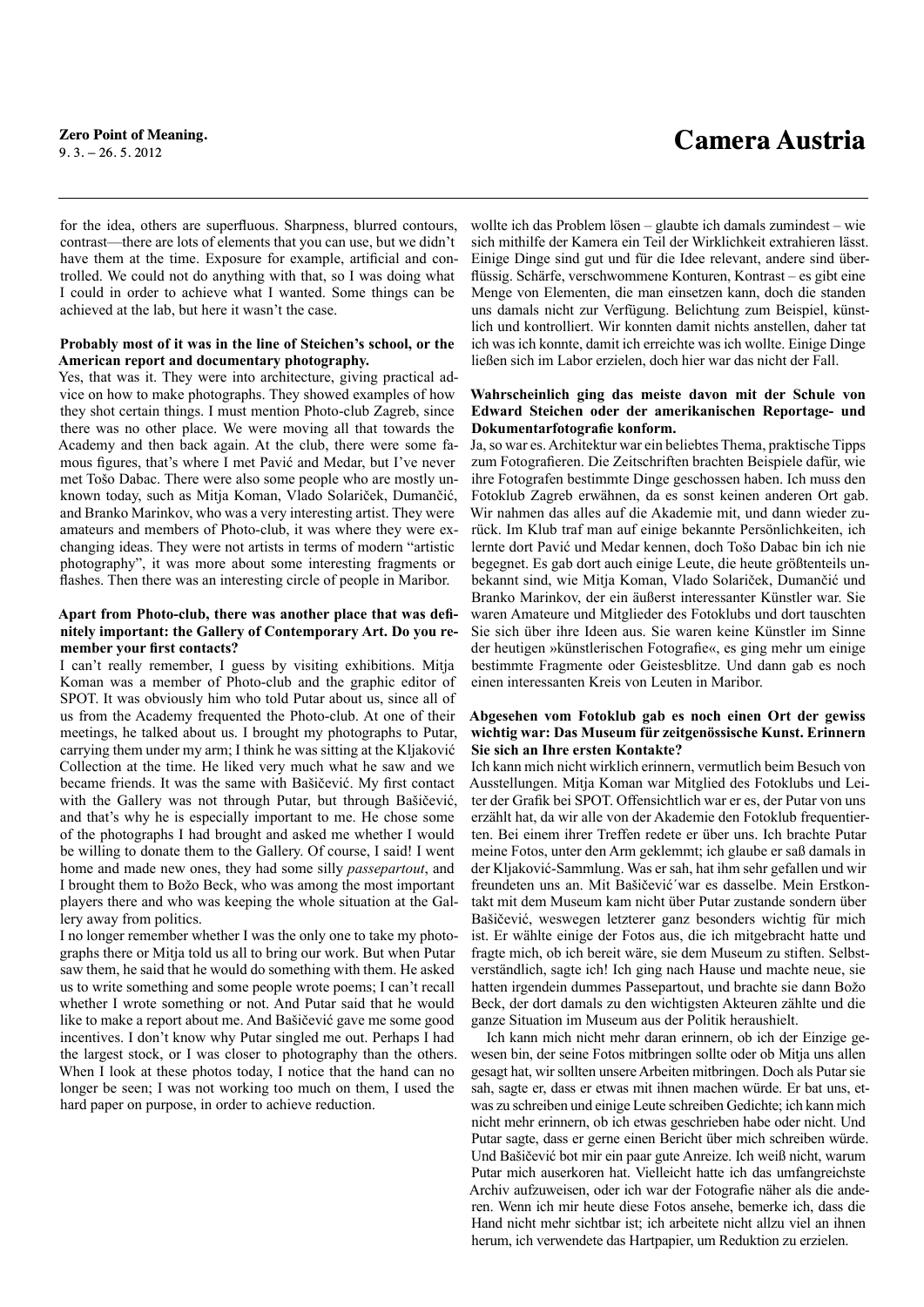Non-functional, Non-representational, Elementary, Experimental and Conceptual Photography in Croatia

### **Davor Sanvincenti**

Before the First Light (Vor dem ersten Licht), 2011 / 12. *Interview by / geführt von Ivana Hanaček, April 2011*

 $9.3 - 26.5$ , 2012

**Camera Austria**

**Das Foto mit dem Titel** *Versus* **wurde mit einer 82 Jahre alten und schon lange ausgemusterten Kamera gemacht, auf Film, dessen Ablaufdatum schon weit zurückliegt. Sogar der Ort, an dem es geschossen wurde, wirkt wie aus einer anderen Zeit: Es wurde am Ufer der Save, auf dem Weg von und nach Hrelić, den größten Flohmarkt von Zagreb. Könnten Sie den Gedanken der »Serie« näher erläutern, der aus dieser Arbeit auf mehreren Ebenen herauszulesen ist?**

Die Abgerundetheit des Prozesses erforscht und fördert einen Dialog mit der Anthropologie des Mediums und trachtet nach derselben Form von Prozess in der sozialen Landschaft. Gebrauchte und weggeworfene Materialien werden in neue Umgebungen rückgeführt und durch neue Bedeutung ergänzt.

#### **Der soziale Aspekt der Fotografie ist nicht unwichtig, da Sie Fotografie als »soziale Landschaft« bezeichnet haben. Könnten Sie die Beziehung zwischen dem Menschen und zwei Gemeinplätzen – Natur und Technik – verdeutlichen, mit denen Sie sich hier befassen?**

Der Mensch ist die Achse in diesem Prozess. In *Versus* ist er auf dem Weg in die Stadt/zur Industrie, in dieselbe Stadt, die die Natur weit von sich geschoben hat. Die Stadt ist hyperaktiv, wogegen die Natur auf trockenen Zweigen ruht. Seine Position und sein Spaziergang unter den Bäumen betonen seine Zugehörigkeit zur Quelle menschlichen Lebens, der Natur als ewige Umgebung, und stellen sie der Technik gegenüber, die fragil ist und gleichzeitig in ihrer Modernität vor Kraft strotzt.

#### **Obwohl das Video** *Rijeka* **und das Foto** *Versus* **zwei separate Projekte darstellen, zwei getrennte Einheiten für sich, ist die Art und Weise, wie sie in ihrer Entstehung einander beeinflusst haben, höchst interessant: Sie verschmelzen den statischen Aspekt von Flussers »technischem Bild« mit der Dynamik des Videos. Es lassen sich hier Dichotomien beobachten: statisch – dynamisch, Anfang – Ende…**

*Versus* wurde während einer 50-minütigen strukturellen Improvisation in Zusammenarbeit mit Christian Fennesz, dem österreichischen Komponisten zeitgenössischer elektronischer Musik, die im Grazer Universalmuseum Joanneum aufgeführt wurde, "erweitert". Als Individuen erforschten wir diese Dualitäten jeder in seinem eigenen Medium und identifizierten uns dabei mit der isolierten Präsenz des Mannes auf dem Foto. Durch seinen Eintritt in die isolierte und sich auflösende Struktur des Foto-Films wurde das Publikum durch ein lebendiges Medium in ein überströmendes Ambiente und fluide kontemplative Räume eingetaucht. Die Methode der Performance ermöglichte uns eine längere Darstellung und bot dem Publikum eine Zeitspanne, in der es sich auf die Suche nach der Ontologie der audiovisuellen Landschaft begeben konnte.

#### **Denken Sie je über das Medium Fotografie nach, gehen Sie vom Foto an sich aus? Mein Vorschlag / meine Bitte einige auf dieses Medium bezogene Arbeiten aus Ihrem Oeuvre herauszugreifen schien Sie überrascht zu haben.**

Die meisten meiner Videos entstehen genau aus dem Medium und durch das Medium Fotografie. Die »statische« Dokumentation der Gedankenbewegungen ist ein unverzichtbarer Teil jedes Prozesses.

**The photograph called** *Versus* **was made with an 82-year old, long discarded camera, on a film that was beyond its expiry date. Even the place where it was shot has been displaced: it was made on the banks of River Sava, on the path to and from Hrelić, the main flea market of Zagreb. Could you elaborate on the idea of the "series", which is readable on several levels in this work?**

The roundedness of the process explores and encourages a dialogue with the anthropology of the medium, seeking the same kind of process in the social landscape. Used and discarded materials are brought back into new ambiences, complemented with a new meaning.

#### **The social aspect of photography is not unimportant, since you've called photography a "social landscape". Could you clarify the relationship between man and two commonplaces – nature and technology—with which you are dealing here?**

Man is the axis in this process. In *Versus*, he is on his way to the city/industry, the same city that has pushed nature far away from itself. The city is hyperactive, while nature rests on dry twigs. His position and walk under the trees emphasize his belonging to the source of human life, nature as the eternal ambience, contrasting it with the technology that is fragile and at the same time powerful in its modernity.

**Even though the video** *Rijeka* **and the photograph** *Versus* **are two separate projects, two separate units, the way they originate in each other is highly interesting: you are merging the static aspect of the Flusserian "technical image" with the dynamism of the video. One can observe dichotomies here: static – dynamic, beginning** − **end…** 

*Versus* was "extended" during the 50-minute structural improvisation that took place at Landesmuseum Joanneum in Graz, in collaboration with Christian Fennesz, Austian composer of contemporary electronic music. As individuals, we explored these dualities each in his own medium, identifying ourselves with the isolated presence of man from the photograph. By entering the isolated, dissolving structure of photo-film, the spectators were immersed into the overflowing ambiences and fluid contemplative spaces through a living medium. That method of performance enabled us to apply longer exposition and offered a time span to the spectators in which they could search for the ontology of the audio-visual landscape.

#### **Do you ever reflect on the medium of photography, do you start from the photograph as such? You seemed surprised at my suggestion / request to single out some pieces from your opus that would be related to that medium.**

Most of my videos emerge precisely from and through the medium of photography. The "static" documentation of the movement of thoughts is an inevitable part of each process.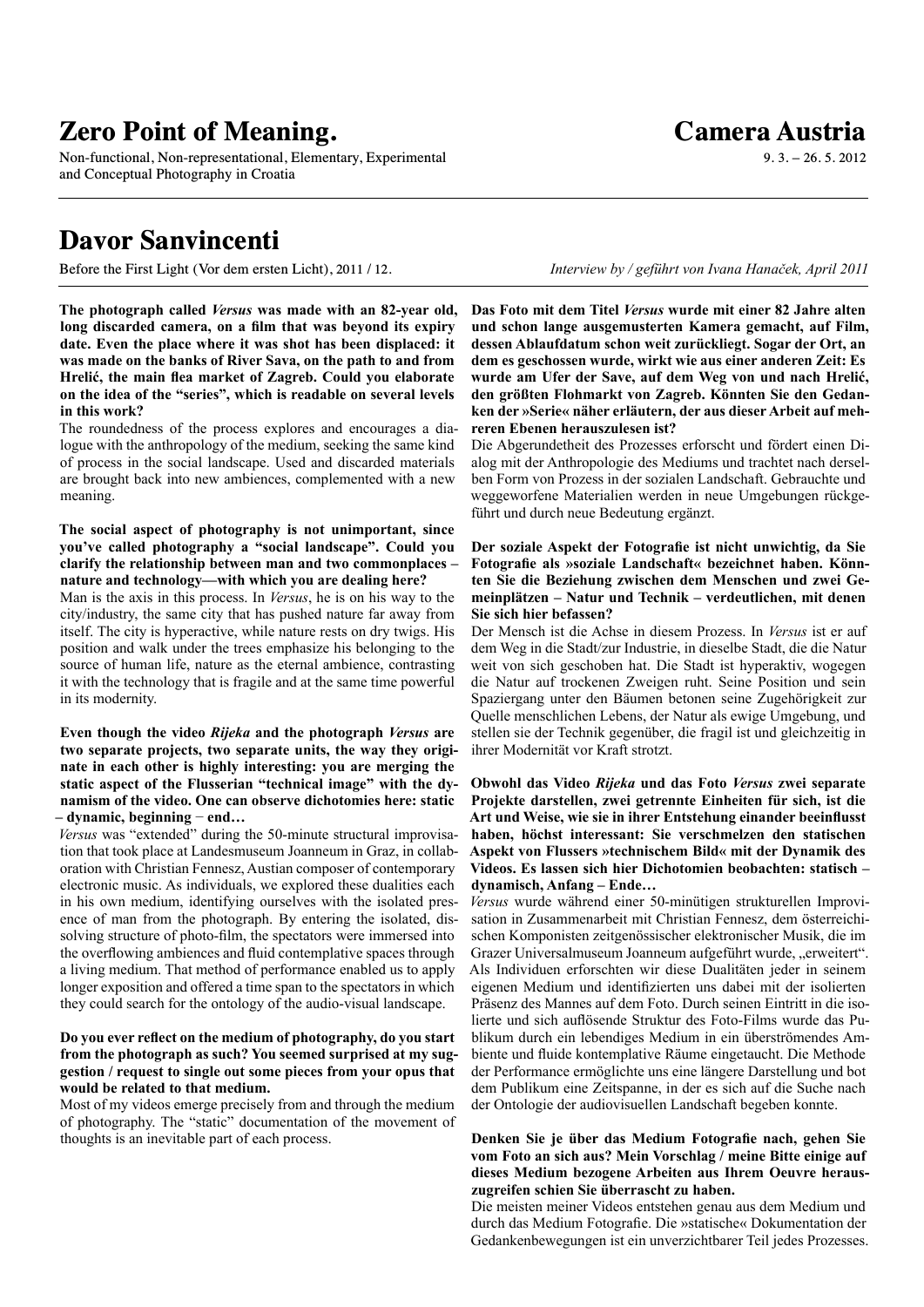Non-funktional, Non-representational, elementary, Experimental and conceptual Photography in Croatia

### **Edita Schubert**

Nürnberg, 1977.

Edita Schubert (1947-2001) exhibited her last accomplished serial artwork, called Horizons, in 2000. Unfortunately, we cannot exhibit it at Camera Austria on this occasion, since its segments cannot be separated. They are utterly simple in production, made by two-sided gluing of photographs onto long and narrow strips of cardboard, which were then bent into circles and hanged from the ceiling by means of thin and invisible plastic threads right on the eye-level of the observer, who could observe them either from the outside or by walking within the circles. In her photographs, however, landscapes and selected urban places are viewed from the position of the artist, who shot them by turning in circles. The frames are connected rather imperfectly, since they do not seek to simulate panoramic excerpts that we could embrace with a single gaze, never going back or halting in order to see something better. From today's perspective, they have retained the enigma of the artist's memory, indicating the invisibility of the shot as a photographic signifier.

According to Barthes, photography is a "fugitive testimony"; and it may be for this reason that the author concealed a number of works that she produced in this medium from the eyes of the public, subconsciously sensing the nature of photography. Like Nuremberg, for example – a set of wooden boxes that she lined from the inside with a series of Xeroxed reproductions. Dürer's drawing pen and the last house in which he lived until his death in 1528 were never exhibited. We did not talk with the artist about that artwork; it remained hidden and unknown, a product of the period in which she was "administratively processing objects" as if she were producing a database, classifying them for easier orientation.

Like many other artworks by Edita Schubert, Nuremberg is inseparable from her biography, or rather the social and cultural context in which her artistic identity was constituted. Along with a number of other photographs from various stages of her life, which she used to insert in test-tubes and other laboratory dishes, or Xeroxed and then painted them in order to make a difference with regard to the traditional procedures, Edita Schubert frequently exhibited her life and her privacy. She would come out of the enclosed (and only relatively safe) space of the gallery into public space. By using simple, modestly expressed gestures, she would make her existence known, showing details from her private space without risking her personal intimacy.

#### Edita Schubert (1947-2001) stellte im Jahr 2000 ihre letzte vollendete Fotoserie mit dem Titel Horizonte aus. Leider kann sie im Rahmen dieser Ausstellung in der Camera Austria nicht präsentiert werden, da ihre Einzelteile nicht voneinander getrennt werden können. Sie ist absolut simpel ausgeführt; die Fotos sind beidseitig auf lange schmale Kartonstreifen aufgeklebt, die dann zu Kreisen gebogen und genau auf Augenhöhe mit dem Betrachter mit dünnen, beinah unsichtbaren Plastikfäden an die Decke gehängt wurden. Das Publikum konnte diese Kreise dann entweder von außen betrachten oder von innen. Auf ihren Fotos werden die Landschaften und ausgewählten Orte in der Stadt aus dem Blickwinkel der Künstlerin betrachtet, die sie sich im Kreise drehend geschossen hat. Die Einzelbilder sind keineswegs fehlerfrei miteinander verbunden, da sie keine panoramischen Ausschnitte darstellen sollen, die wir auf einen Blick erfassen könnten, ohne jemals ein Schritt zurückzutreten oder anzuhalten, um etwas besser zu erkennen. Rückblickend betrachtet bewahren sie das Rätsel der Erinnerung der Künstlerin und verweisen auf die Unsichtbarkeit der fotografischen Aufnahme als fotografischer Signifikant.

In den Worten von Roland Barthes ist die Fotografie ein "flüchtiges Zeugnis"; und aus vielleicht genau diesem Grund hat die Künstlerin eine Reihe ihrer Werke vor den Augen der Öffentlichkeit verborgen, weil sie das Wesen der Fotografie erahnt hat. Wie zum Beispiel Nürnberg – eine Reihe von Holzschachteln, die sie innen mit einer Serie von fotokopierten Reproduktionen ausgekleidet hat. Auch Dürers Zeichenfeder und das letzte Haus, in dem er bis zu seinem Tod 1528 gelebt hatte, wurden nie ausgestellt. Wir haben mit der Künstlerin nicht über dieses Kunstwerk gesprochen; es blieb verborgen und unbekannt, ein Produkt aus der Werkphase, in der sie "Objekte administrativ verarbeitete", so als würde sie eine Datenbank generieren und die Objekte klassifizieren, damit man sich leichter zurechtfindet.

Wie viele andere Kunstwerke von Edita Schubert ist Nürnberg untrennbar mit ihrer Biografie verbunden, oder vielmehr mit dem gesellschaftlichen und kulturellen Kontext, der ihre Identität als Künstlerin geformt hat. Neben zahlreichen anderen Fotos aus den verschiedensten Phasen ihres Lebens, die sie entweder in Reagenzgläser und anderes Laborgeschirr steckte oder fotokopierte und dann bemalte, um sich in ihrer Arbeit von den herkömmlichen Verfahren abzugrenzen, präsentierte Edita Schubert im Rahmen von Ausstellungen oft ihr eigenes Leben und ihre Privatsphäre. Sie trat aus dem umschlossenen (und einzigen relativ sicheren) Raum der Galerie in den öffentlichen Raum heraus. Mit einfachen bescheidenen Gesten bekundete sie ihre Existenz und zeigte dabei Details aus ihrer Privatsphäre ohne dabei jemals ihre Intimität aufs Spiel zu setzen.

 $9.3 - 26.5.2012$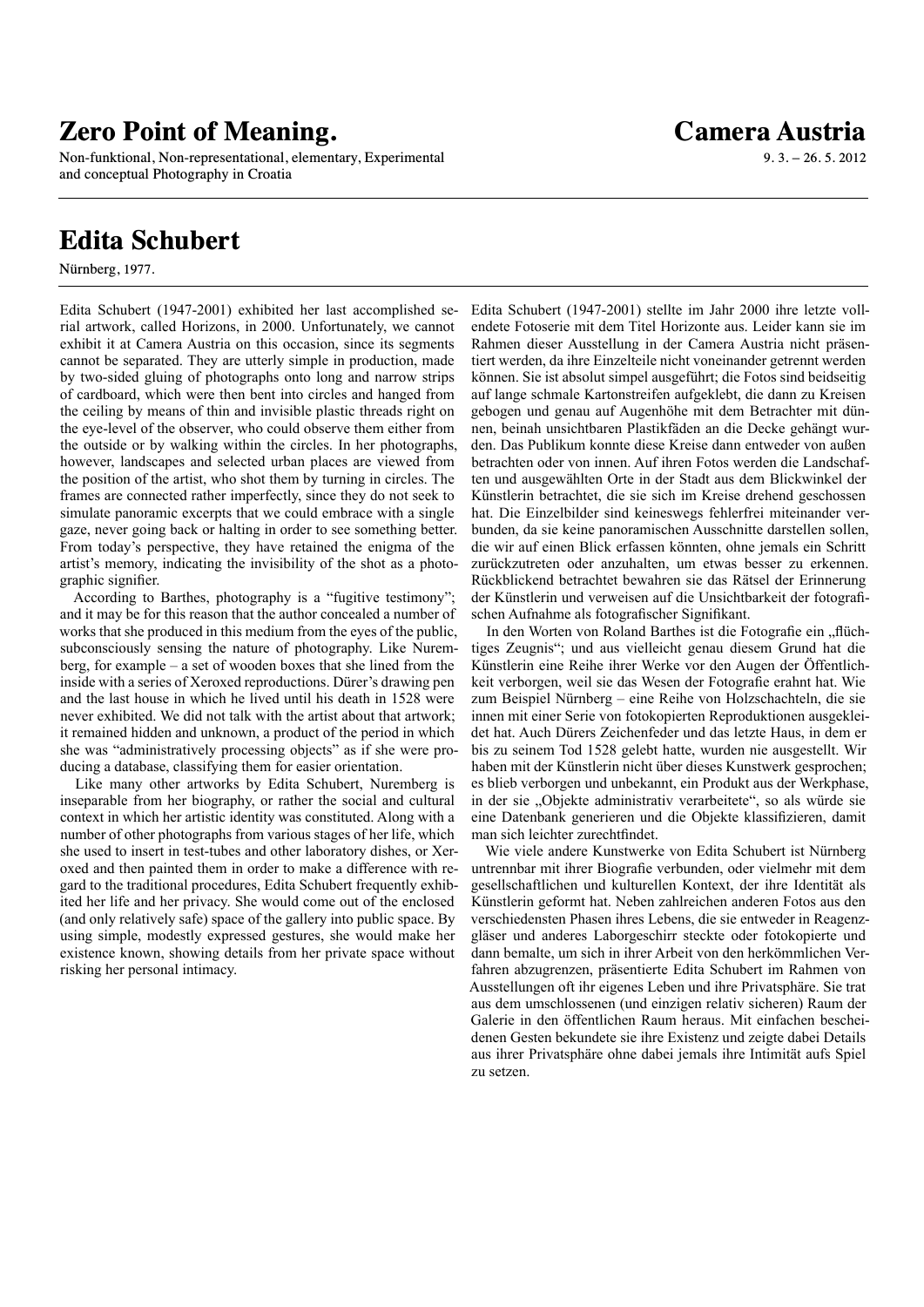Non-functional, Non-representational, Elementary, Experimental and Conceptual Photography in Croatia

### **Mladen Stilinović**

Izvađeni iz gomile (Taken Out From the Crowd/Aus der Menge herausgenommen), 1976. Samoće 2 (Solitude 2 /Einsamkeit 2), 1976. 100 % fotografska kujiga (100 % Photograph book/ 100% Fotografiebuch), 1976. Pod istragom (Under Investigation/Unter Untersuchung), 2010.

**Roland Barthes once said that only photography has the power of communicating the information literally, without adapting it with the help of discontinuous signs and rules of transformation. To what extent do your photographs communicate such precise information? Is it necessary to enter a particular system of signs in order to understand them, signs that help the spectator to know the broader context of your personal experiential field?**

For me, photography is a specific system of signs and that system is defined by the person who shoots or assembles the photograph.

*Taken out of the Crowd***,** *People with Bags***,** *Ađo Loves Stipa* **and many other projects made in the medium of photography have a political message that is important to read. Even though photography offers the possibility of visualizing the message, these messages are not too directly emphasized. I have the impression that your comments are far more direct in other segments of your work (such as those based on words), whereas in your photography many things remain enclosed in the subtle layers of meaning that one should reach only gradually. Is that correct?** 

Not really, because language is an equally complex and complicated "phenomenon". Some ideas can be expressed through photography, others through collage, and others again through language… One approaches photography with different ideas. The freedom of movement within the photographic medium has always been important for me.

**There are many different terms to describe the "other" or "new" photography—photography of the artist, photography as art, and so on. Regardless of the term we choose, it is important to become aware of what was new at the time. How would you define what you, the artists who reached for that medium, wanted to achieve? What was the feature of photography that you were interested in, and what sort of artworks did you use it for?** 

What we wanted to achieve? We wanted to communicate various ideas and opinions.

**Some of your projects are made in the form of individual photographs, while others function as sequences. Since sequences have a particular semantic structure, I would like to know how you decided on the particular concepts. With you, individual photographs seem not to document an objective state, while sequences cannot be understood simply as "expressions of subjectivity."** 

I think that there is no difference between them, they are all expressions of subjectivity, only structured in different ways. In sequences, I was applying a different sort of dramaturgy, which I learned by making films.

**In your work, you also used photographs made by other people.**  Filmemachen erlernt hatte.

*Interview by / geführt von Sandra Križić Roban, March/März 2011*

**Roland Barthes sagte einmal, nur die Fotografie habe die Macht Informationen buchstäblich zu kommunizieren, ohne sie mithilfe von diskontinuierlichen Zeichen und Transformationsregeln adaptieren zu müssen. In welchem Maße kommunizieren Ihre Fotos solch exakte Informationen? Ist es notwendig in ein bestimmtes Zeichensystem einzutreten, um sie zu verstehen, Zeichen, die dem Betrachter beim Verständnis des breiteren Zusammenhangs Ihres persönlichen Erfahrungsfelds helfen?**

Für mich ist die Fotografie ein spezifisches Zeichensystem, und für mich definiert sich dieses System durch die Person, die das Foto schießt oder montiert.

*Taken out of the Crowd***,** *People with Bags***,** *Ađo Loves Stipa* **und viele andere Projekte, die Sie im Medium Fotografie erstellt haben, haben eine politische Botschaft, die keinesfalls überlesen werden darf. Obwohl die Fotografie die Möglichkeit der Visualisierung der Botschaft bietet, werden diese Botschaften nicht allzu unmittelbar betont. Ich habe den Eindruck, Ihre Kommentare seien in anderen Bereichen Ihrer Arbeit (wie etwa den auf Worten basierenden) viel unmittelbarer, wogegen in Ihrer Fotografie viele Dinge auf subtilen Bedeutungsebenen verschlossen bleiben, die sich nur allmählich erschließen lassen. Stimmt das?**

Nicht wirklich, weil die Sprache ein gleich komplexes und kompliziertes »Phänomen« ist. Einige Ideen lassen sich durch die Fotografie ausdrücken, andere durch die Collage, und wiederum andere durch die Sprache… Man nähert sich der Fotografie mit unterschiedlichen Ideen. Die Bewegungsfreiheit innerhalb des Mediums Fotografie ist mir immer wichtig gewesen.

**Es gibt zahlreiche Begriffe zur Beschreibung der »anderen« oder »neuen« Fotografie – Künstlerfotografie, Fotografie als Kunst und so weiter. Ganz abgesehen vom gewählten Begriff ist es wichtig, sich bewusst zu werden, was in einer bestimmten Zeit neu war. Wie würden Sie definieren, was Sie, die Künstler die dieses Medium ergriffen, erreichen wollten? Was war das Charakteristikum der Fotografie, der Ihr Interesse galt, und für welche Art von Kunstwerken setzten Sie diese ein?**

Was wir erreichen wollten? Wir wollten verschiedenste Gedanken und Meinungen kommunizieren.

**Einige Ihrer Projekte haben Sie in Form von Einzelfotos geschaffen, wogegen andere als Serien funktionieren. Da Serien eine bestimmte semantische Struktur aufweisen, möchte ich gerne wissen, wie Sie bestimmte Konzepte festlegten. Bei Ihnen dokumentieren einzelne Fotos anscheinend keinen objektiven Zustand, wogegen sich die Serien nicht einfach nur als »Ausdruck Ihrer Subjektivität« verstehen lassen.**

Ich glaube, zwischen diesen besteht kein Unterschied. Sie sind alle Ausdruck meiner Subjektivität, nur anders strukturiert. Bei Serien brachte ich eine andere Dramaturgie zur Anwendung, die ich beim

### **Camera Austria**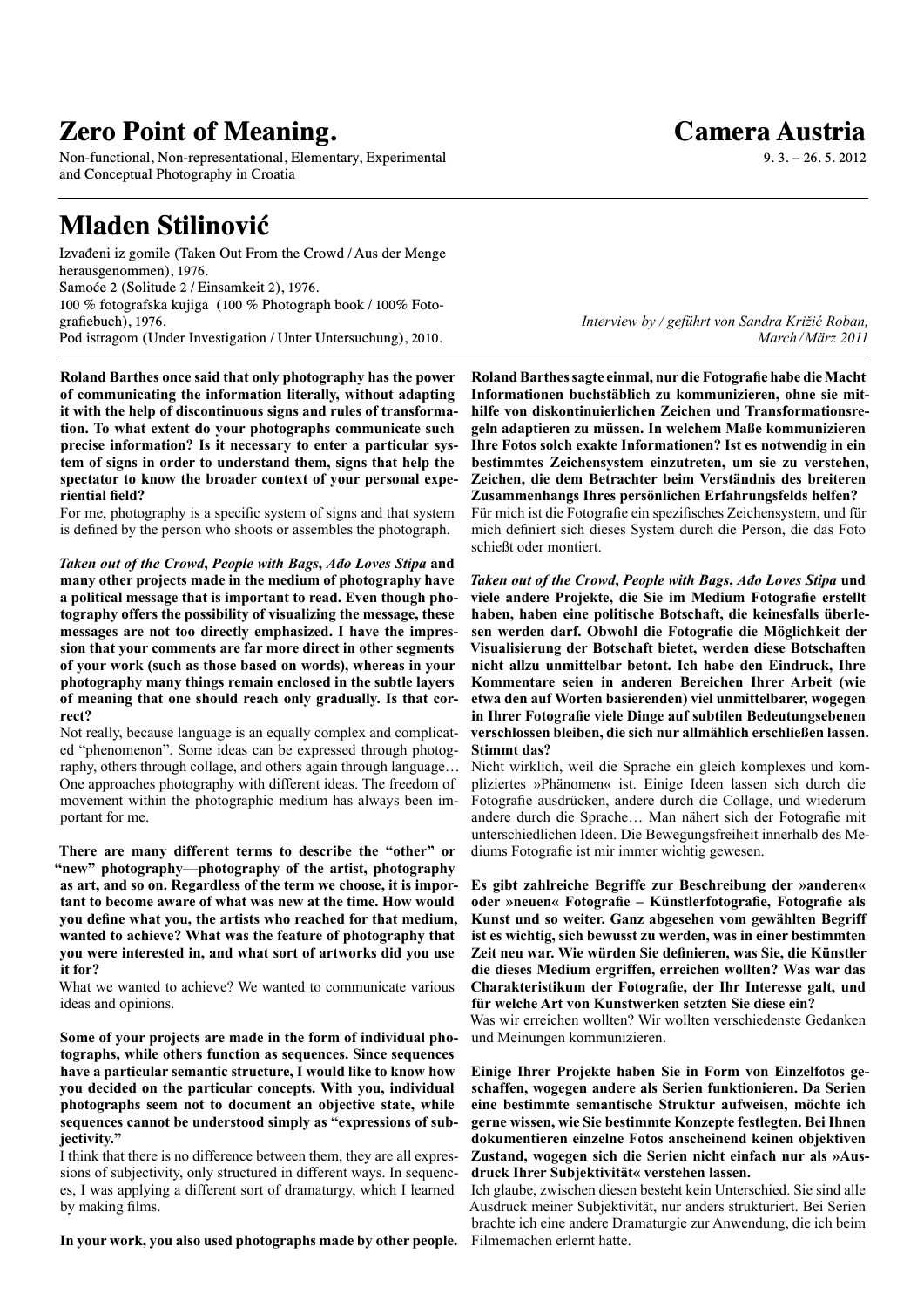**I don't mean those photos that someone else made according to your ideas and instructions, but photos from newspapers and other such sources. I would like to know more about the process of deciding which photos to use in a collage and how. Once you said that newspapers were actually collages and most of your "appropriated" photographs come from newspapers. Are these two things connected and could you describe the differences between the decision processes behind those projects?**  While looking at the newspapers or reading them, I would get to certain ideas and topics. Then I would cut out photographs or headlines from the newspaper and assemble them in units or projects. I selected photographs according to their context rather than the way they were made; for example, I would take a series of photographs showing various political meetings, and so on.

**Elementary and analytical procedures were characteristic of the painting of the 1970s, but art critics have noticed them in photography as well. The** *100 % Photography* **series has been mentioned in the context of elementary photography and along the same lines we could talk about your artist book of the same name and with a cut out centrepiece. I would like to know what was elementary in that procedure, according to you, and whether the process of including the surrounding into the field of vision along with the frame of the "photograph", or rather photo-paper, was synthetic rather than analytic in its character? Did you explore the functions of specific elements of photography in those projects or was it something completely different?** 

That book includes some elementary processes, but also a parody and criticism of those processes.

#### **Are your photographs reflections of a concept of reality or reflections of your (subjective) reality?**

They certainly reflect my subjective view of the reality.

**You've described your project called** *Sleeping* **as photography, yet it has often been considered a performance. But as you've said, "performance is something public". How important is the intimate sphere that photography can offer – since it "lets" an event reach the public only after it has occurred? What is your attitude towards documentation—photography as a proof of an action, event, or performance?** 

What is important in documentation is simplicity and precision. As for the series of photographs such as *The Artist is Working* or *The Foot-Bread Relationship*, I didn't feel any need to perform it publicly. What is left after the performance? A photograph or a film (video).

**In Ihrer Arbeit verwendeten Sie auch Fotos, die von anderen geschossen worden waren. Ich meine nicht die Fotos, die jemand anderer gemäß Ihren Ideen und Anweisungen gemacht hat, sondern Fotos aus Zeitungen und ähnlichen Quellen. Ich würde gerne mehr erfahren über den Entscheidungsprozess dahingehend, welche Fotos Sie in einer Collage verwenden und wie Sie diese verwenden. Sie haben einmal gesagt, dass Zeitungen eigentlich Collagen seien, und die meisten Ihrer »angeeigneten« Fotos sind Zeitungen entnommen. Sind diese beiden Dinge miteinander verbunden und könnten Sie die Unterschiede zwischen den Entscheidungsprozessen hinter jenen Projekten beschreiben?**

Während ich mir Zeitungen anschaute oder sie las, kam ich auf bestimmte Ideen und Themen. Dann schnitt ich Fotos oder Schlagzeilen aus der Zeitung aus und montierte sie zu Einheiten oder Projekten. Ich wählte die Fotos nach ihrem Zusammenhang aus, nicht aufgrund ihrer Machart; ich nahm zum Beispiel eine Reihe von Fotos her, auf denen verschiedenste politische Versammlungen abgebildet waren usw.

**Elementare und analytische Verfahren waren typisch für die Malerei der 1970er Jahre, doch der Kunstkritik sind diese auch in der Fotografie aufgefallen. Die Serie** *100 % Photography* **wurde im Kontext der elementaren Fotografie genannt und unter demselben Aspekt könnten wir auch über Ihr Künstlerbuch mit demselben Titel und einem ausgeschnittenen Mittelteil sprechen. Ich würde gerne wissen, was für Sie an jenem Verfahren elementar war, und ob der Prozess des Einschlusses der Umgebung in das Blickfeld zusammen mit dem Rahmen des »Fotos«, oder vielmehr Fotopapiers, seinem Wesen nach synthetisch statt analytisch war. Erforschten Sie die Funktionen bestimmter Elemente der Fotografie in jenen Projekten oder ging es Ihnen um etwas völlig Anderes?**

In jenem Buch finden sich einige elementare Prozesse aber auch die Parodie und Kritik jener Prozesse.

#### **Spiegeln Ihre Fotos ein Konzept der Wirklichkeit oder spiegeln Sie Ihre (subjektive) Wirklichkeit?**

Sie spiegeln ganz sicher meine subjektive Wirklichkeitssicht.

**Sie haben Ihr Projekt** *Sleeping* **als Fotografie bezeichnet, doch wird es häufig für Performance gehalten. Doch Sie sagten »Performance ist etwas Öffentliches.« Wie wichtig ist die Intimsphäre, die die Fotografie bieten kann – da sie »erlaubt«, dass ein Ereignis erst nachdem es passiert ist, die Öffentlichkeit erreicht. Welche Einstellung haben Sie gegenüber der Dokumentation – Fotografie als Beweis für eine Handlung, ein Ereignis oder eine Performance?**

Was bei der Dokumentation zählt, ist Schlichtheit und Genauigkeit. Was die Fotoserien, wie zum Beispiel *The Artist is Working* oder *The Foot-Bread Relationship* betrifft, hatte ich keinerlei Bedürfnis, sie öffentlich zu performen. Was bleibt nach der Performance? Ein Foto oder ein Film (Video).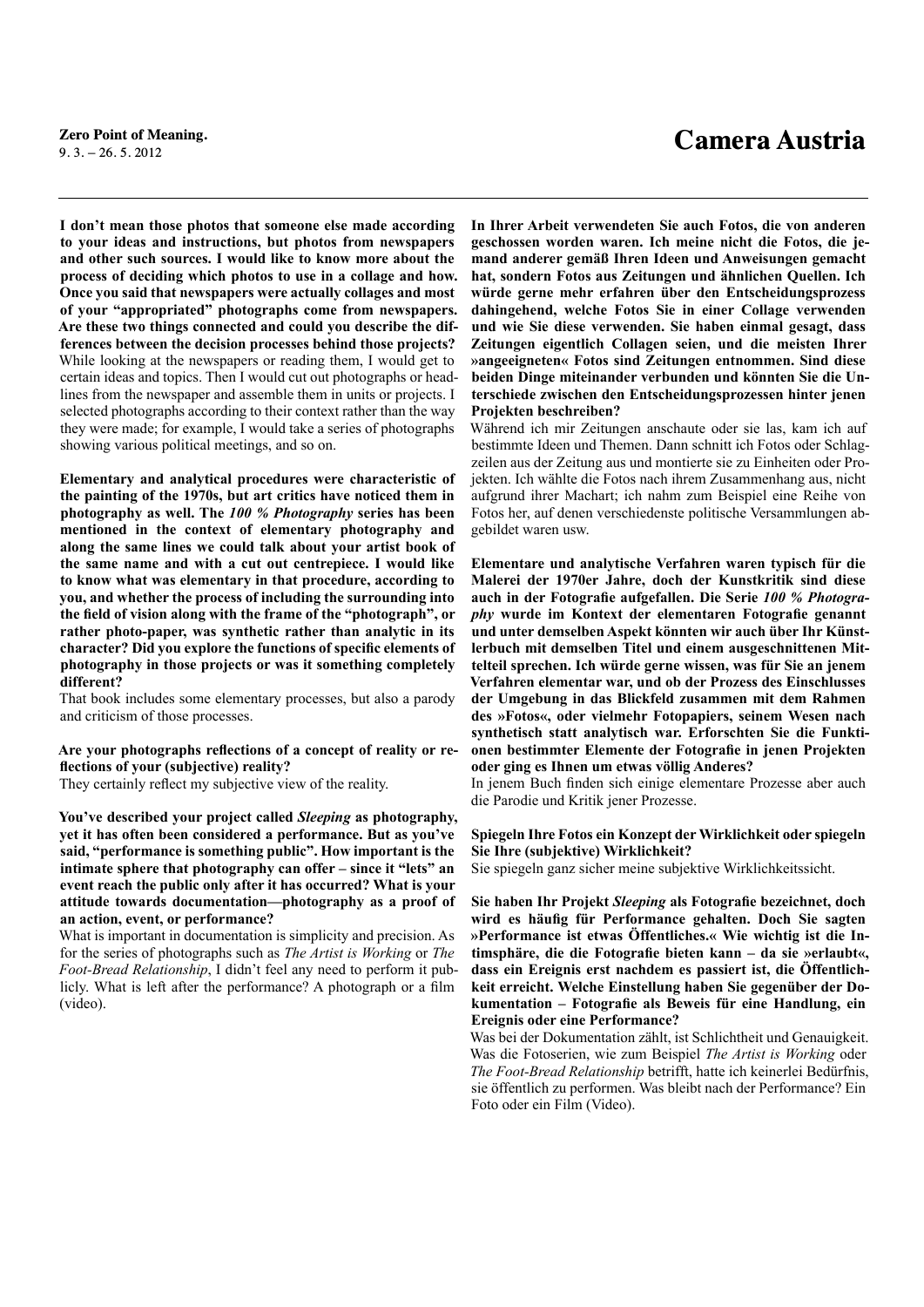Non-functional, Non-representational, Elementary, Experimental and Conceptual Photography in Croatia

### **Camera Austria**

 $9.3 - 26.5.2012$ 

### **Slaven Tolj**

Prekinute igre (Interrupted Games / Unterbrochene Spiele), 1993.

Toli's *Interrupted games*, 1993, introduces the problem of creating an artwork and engages a different form of perception. The work is neither a found object, nor a ready made, it is not an object found in reality, it simply is real, it exists *in situ*, so it includes no intervention of any kind which could turn a real object into an art object, apart from, and exclusively, detection, anticipation, mental isolation, i.e. perception.

The *Interrupted games* consist of the external, flat apsidal wall of the Dubrovnik cathedral. The pilasters on the wall end under the capitals among whose mouldings tennis balls are wedged. Children used to play tennis here. As the war stop a normal life, the children were taken away to safety, the games that once existed were interrupted, the dynamic that once existed was stopped.

This work rearranges the habitual and conventional sequence of perception in the making of an artwork. It does not originate in an idea, a concept waiting to be formed and materialised as an artifact. It is not an idea envisaged through the process of mental perception as a physical object, it works in the opposite direction; it creates imagination from an existing form.

Apart from this, it includes time, as does film, but arrested, like a frozen image, like time stood still, like excess. The exhibit becomes this very excess, a situation brought to a halt, an absence, that which is not, a negative.

This creates a dialogue between the running time and the arrested time: the running time which is the past perfect**,** empirical time, through whose perception we have learned to anticipate all time, and the arrested, past, excess time, engaged in a dialogue with the future continuous, with the time which begins unfolding the moment the work is constituted, at the moment of perception.

This work is not realised in the physical sense, although it has physical form, and the idea is not its source, but the result of its form. This is not a work art history seeks precedents for, but one it will expect derivations from, for "the conventions of art are altered by works of art".<sup>1</sup>

The isolation of an idea alone constitutes the perception of a physical form, an artist's work, and at the same time the public perceives the idea through the isolation and detection of the physical form.

Through detecting a detail and mentally isolating it, on the wall of Dubrovnik Cathedral, already existing in material form, in the shape of faded tennis balls wedged between the moulded leaves on the capitals of the cathedral pillars, a work is put before the viewer which was not created through the process of creating a body for the viewer to perceive, here, perception itself is placed before the viewer. Perception based in reality and presented through reality, but physically immaterial. The exhibit is perception, only the reality is material.

Tolj's choice of objects is based on the detection of individual situations, and not objects, which refutes the possibility of them being called found objects, of them being *objet trouvé* in the true sense, for apart from anything else, they are not found, they are recognised, perceived. Also, they convey their message using a different method from the ready made, for they do not change their meaning. And although Tolj's work is informed by a concept, it is not conceptual work. The method he uses is an "immediacy of translation",<sup>2</sup> for it abandons the complexity of human acts, gives

Toljs *Interrupted games* (1993) präsentiert das Problem der Schaffung eines Kunstwerks und bemüht dabei eine andere Form der Wahrnehmung. Das Werk ist weder gefundenes Objekt noch Readymade, es ist kein in der Wirklichkeit gefundenes Objekt; es ist einfach real, es existiert *in situ*, daher birgt es keinerlei Intervention irgendeiner Art von außen in sich, die ein reales Objekt in einen Kunstgegenstand verwandeln könnte, abgesehen von – ausschließlich – Entdeckung, Erwartung, mentaler Entkopplung, d.h. Wahrnehmung.

Die *Interrupted games* bestehen aus der äußeren flachen Wand der Apsis der Kathedrale von Dubrovnik. Die Pilaster an der Wand enden unter den Kapitellen, zwischen denen Tennisbälle eingeklemmt sind. Früher spielten hier Kinder Tennis. Als der Krieg die Normalität des Alltags beendete, wurden die Kinder in Sicherheit gebracht, die Spiele die einst gespielt worden waren, wurden unterbrochen, die einst bestehende Dynamik wurde gestoppt.

Diese Arbeit stellt die Neuanordnung der gewohnten und konventionellen Abfolge der Wahrnehmung bei der Schaffung eines Kunstwerks dar. Sie hat ihren Ursprung in keiner Idee, einem Konzept, das darauf wartet, ausgeformt zu werden, sich als Kunstwerk zu materialisieren. Dies ist keine Idee, die sich durch den Prozess der mentalen Wahrnehmung als physikalisches Objekt vorstellen lässt, sie funktioniert in der umgekehrten Richtung; sie erzeugt eine Vorstellung aus einer bestehenden Form heraus.

Davon abgesehen birgt sie Zeit in sich, so wie der Film, doch angehalten, wie ein eingefrorenes Bild, wie zum Stillstand gebrachte Zeit, wie Überschuss. Das Exponat wird zu genau jenem Überschuss, eine zum Anhalten gebrachte Situation, eine Abwesenheit, das was nicht ist, ein Negativ.

Dies erzeugt einen Dialog zwischen der vergehenden Zeit und der angehaltenen Zeit: der vergehenden Zeit, d.h. dem Plusquamperfekt, empirischer Zeit, durch deren Wahrnehmung wir gelernt haben alle Zeit vorwegzunehmen, und er angehaltenen, vergangenen Überschusszeit, die im Dialog mit der Verlaufsform der Zukunft steht, mit jener Zeit, die sich erst in jenem Augenblick zu entfalten beginnt, wenn sich das Werk formt, im Augenblick der Wahrnehmung.

Dieses Werk bleibt im physikalischen Sinne unrealisiert, obwohl es physikalische Form hat, und die Idee ist nicht sein Ursprung sondern das Ergebnis seiner Form. Das ist kein Kunstwerk, für das die Kunstgeschichte Vorläufer sucht, sondern eines von dem sie sich Ableitungen erwartet, denn »die Konventionen der Kunst werden von Kunstwerken verändert«.<sup>1</sup>

Die Entkopplung einer Idee macht allein die Wahrnehmung einer physikalischen Form, eines Kunstwerks, aus und gleichzeitig nimmt die Öffentlichkeit die Idee durch die Entkopplung und Entdeckung der physikalischen Form wahr.

Durch die Entdeckung eines Details, das an der Wand der Kathedrale von Dubrovnik in Form von zwischen den modellierten Blättern eingeklemmten Tennisbällen auf den Kapitellen der Säulen der Kathedrale schon vorhanden ist, und dessen mentale Entkopplung, wird vor dem Betrachter ein Werk ausgebreitet, das nicht darauf beruht, dass jemand ein Objekt geschaffen hat, das der Betrachter wahrnehmen soll, sondern hier wird die Wahrnehmung selbst vor dem Betrachter ausgestellt. Die Wahrnehmung beruht auf der Wirklichkeit und wird vermittels der Wirklichkeit präsentiert, doch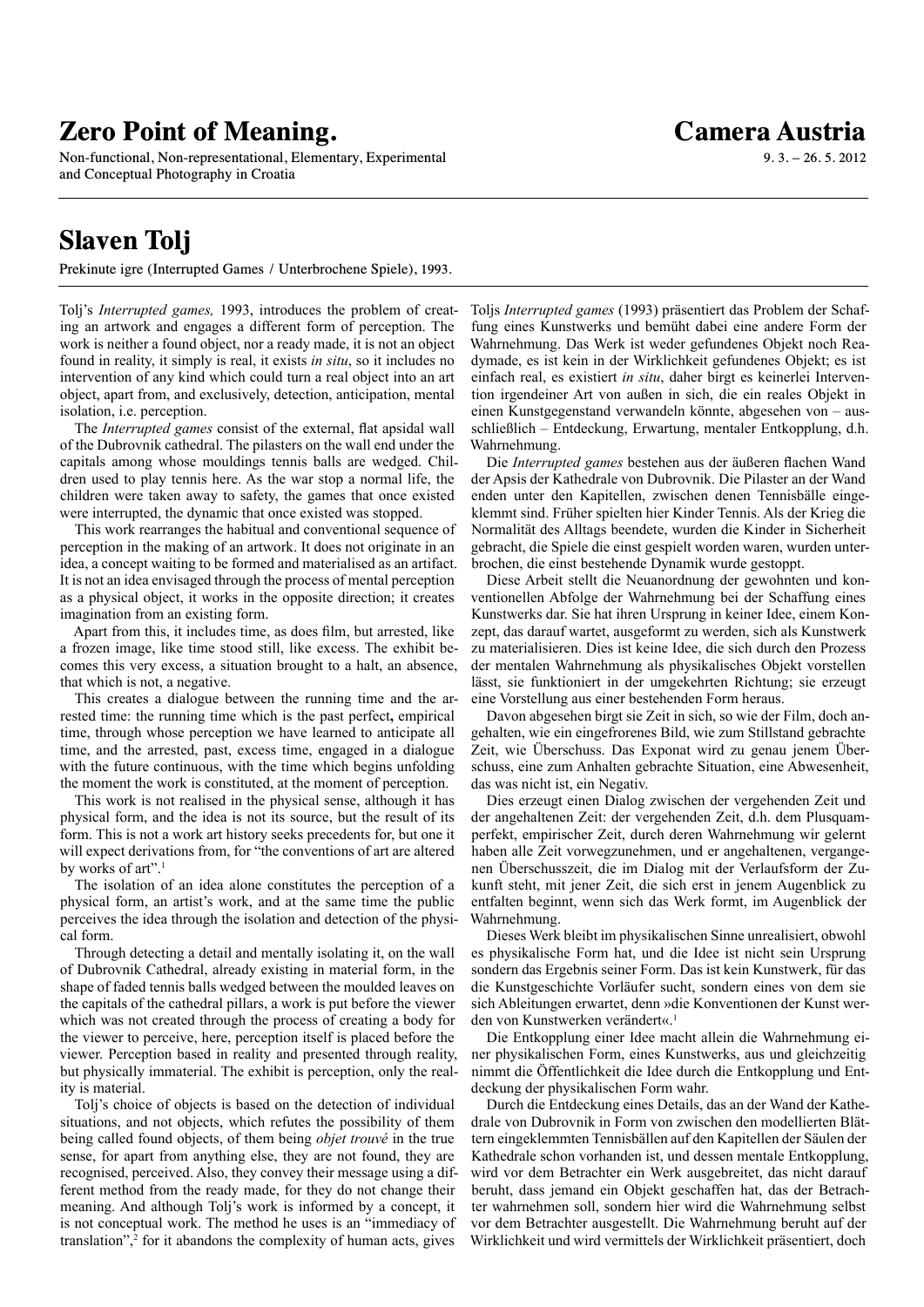them the simplicity of the essential, abandons dialectics without a return beyond what is immediately visible, organises a world without contradiction, the method is completely open and moves in the obvious, establishing brilliant clarity: things begin to mean something in themselves alone.

- 1 Sol LeWitt, "Sentences on Conceptual Art", *Art in Theory 1900-1995, An Anthology of Changing Ideas*, Blackwell, 1992., Oxford UK and Cambridge USA, 837−839.
- 2 A term used by Roland Barthes in the text *Shock-Photos*, quoted by Carol Becker, Henry A. Giroux, "Benneton's 'World without Borders'", *Subversive Immagination*, Routledge, New York/London, 1994., 198.

*Insert from the book Janka Vukmir, Perceptual Art—Slaven Tolj, SCCA—Zagreb & Meandar, Zagreb, 1997, translated by Nicole Hewit.* 

ist sie im physikalischen Sinne immateriell. Das Ausstellungsstück ist die Wahrnehmung, nur dessen Realität ist materiell.

Toljs Auswahl seiner Objekte beruht auf der Entdeckung einzelner Situationen, und nicht Objekte. Dadurch ist es nicht möglich, sie gefundene Objekte zu nennen, *objets trouvés* im wahrsten Sinne des Wortes, denn abgesehen von allem anderen, hat er sie nicht gefunden sondern erkannt, wahrgenommen. Darüber hinaus vermitteln sie ihre Botschaft auf eine andere Art und Weise als das Readymade, da sich ihre Bedeutung nicht ändert. Und obwohl Toljs Werk auf einem Konzept durchdrungen ist, ist es keine Konzeptarbeit. Die Methode, die er einsetzt, ist die einer »Unmittelbarkeit der Übersetzung«,2 denn sie wirft die Komplexität menschlicher Handlungen über Bord, verleiht ihnen die Schlichtheit des Essenziellen, verwirft die Dialektik ohne Rückkehr jenseits dessen, was unmittelbar sichtbar ist, organisiert eine Welt ohne Widersprüche. Die Methode ist völlig offen und bewegt sich im Offensichtlichen, und manifestiert dabei fulminante Klarheit: Die Dinge fangen wieder an, für sich alleine Bedeutungsträger zu sein.

- 1 Sol LeWitt, »Sentences on Conceptual Art«, *Art in Theory 1900-1995, An Anthology of Changing Ideas.* Blackwell, 1992. Oxford UK &Cambridge USA, S. 837−839.
- 2 Ein von Roland Barthes im Text *Schockfotos* verwendeter Begriff. Zitiert in Carol Becker, Henry A. Giroux, »Benetton's ›World without Borders‹«, *Subversive Imagination*, Routledge, New York/London, 1994., S.198.

*Insert aus Janka Vukmir,* Perceptual Art – Slaven Tolj*, SCCA – Zagreb & Meandar, Zagreb, 1997. Übersetzt ins Englische von Nicole Hewit.*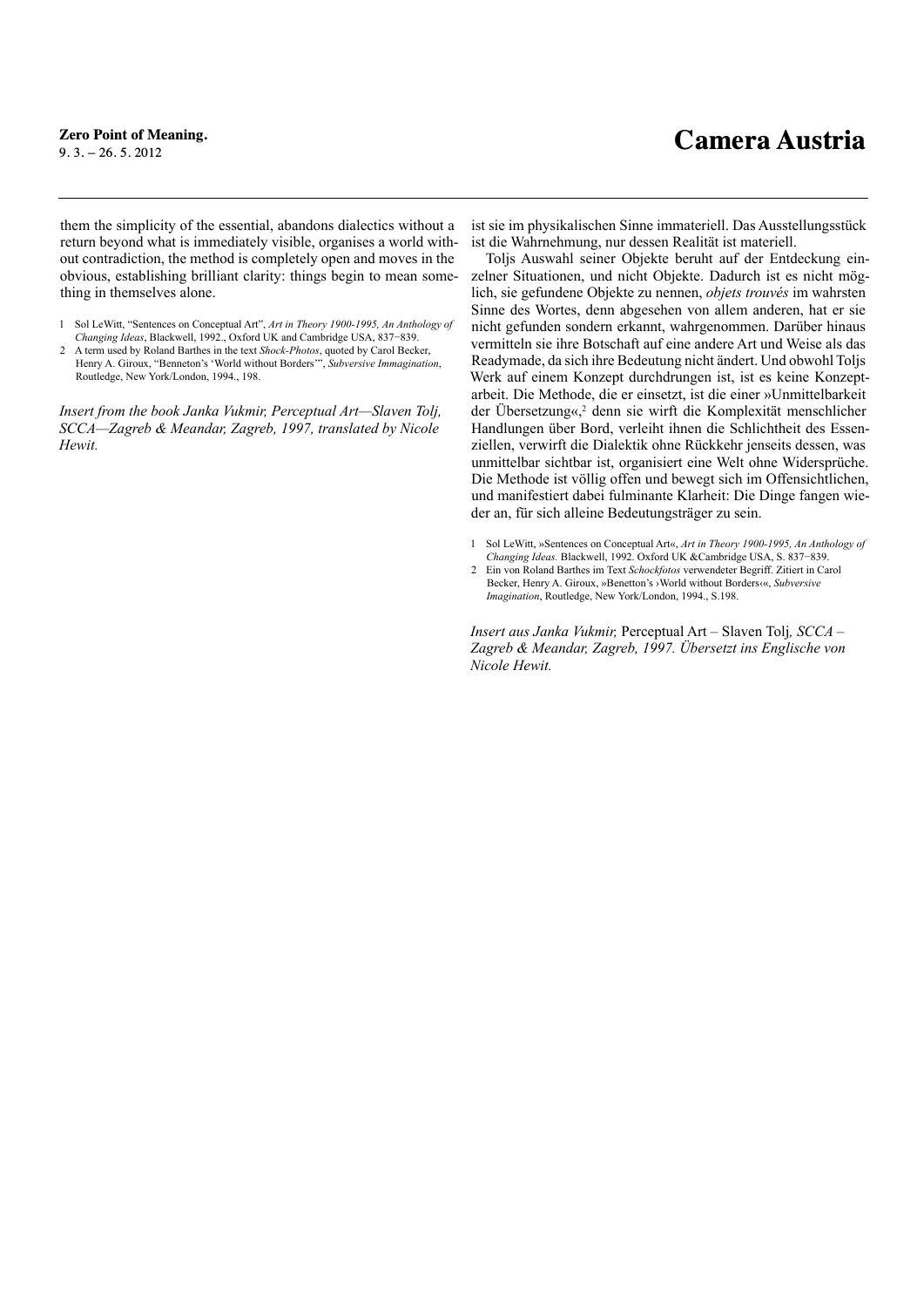Non-functional, Non-representational, Elementary, Experimental and Conceptual Photography in Croatia

### **Goran Trbuljak**

Četiri kuće s Rokovog perivoja i jedna u blizini (Four houses from Rokov perivoj and one near by/Vier Häuser aus Rokov perivoj und eines in der Nähe), 1976–1977.

**I would like you to tell me something about your project from 1977, which was breaking into an empty apartment located in the tower of Lotrščak, which was meant to become an atelier. Can you say something more about the existential circumstances in which young artists lived in Yugoslavia in the 70s?**  At that time, I was trying to obtain the status of a freelance artist. It was good that there was such a possibility. Moreover, there were ateliers assigned to artists and in 1976/1977, I applied for such an atelier, but of course I didn't get it. I still don't have it. At that time, the question of having an atelier started to intrigue me. There was a Mr Novosel living in the tower of Lotrščak, he was selling tickets at the Gallery of Contemporary Art. He told me that every day, shortly before noon, a man comes to his apartment in order to fire the canon precisely at noon. I found it very interesting (I wanted to make a film on that topic, but I didn't get the money). Then he said that he had to move out of Lotrščak because the rooms would be used to create ateliers. At the same time, the gallery in which I was about to have an exhibition, Nova Gallery at Zrinjevac, which was located above the chemist's at the time, became a problematic space. I was supposed to have my third or fourth exhibition there and while I was preparing it, I heard the rumours that the rooms in which the gallery was located were to be returned to their original owners or rented to other tenants. That caused a considerable panic and I found the situation really interesting. On the one hand, there was this gallery that would be transformed back into an apartment, renamed and deprived of its rooms, while on the other, there was a private space, not particularly attractive as an apartment, which would become someone's private atelier. That motivated me to make that exhibition. So I broke into the apartment, since it was abandoned anyway, and used it for several days as an atelier, producing artworks for the exhibition. Three projects came out if it: the poster, the invitation, and the photos. The poster showed the keys (originally I had planned a bolt instead of them) that I had used to break into the apartment; the invitation contained a scheme showing the transformation of the gallery into an apartment and that of the apartment into an atelier. But that scheme was eventually censored. It was censored by the curator, and I was not the only case at the time. Since my case, as well as other cases with a similar destiny, were covered by the newspapers, the curator "punished" me by throwing the complete edition of my exhibition catalogue into garbage.

There was another project, which I exhibited at one of the Salons. I wrote the following sentence on a piece of paper: "An artist without an atelier is like a worker without a factory." The same issue was in the focus of a series for which I photographed various houses in Zagreb, at Rokov Perivoj, where several artists, the "big shots", had their ateliers or houses. I added my own comments to those photographs, a couple of sentences. Those were my existentialist reflections. On another occasion (1979) I made a oneday exhibition in a rented room at Hotel Dubrovnik, which was called "The Artist's Living and Working Space." The exhibition contained a single exhibit, a plastic plate with the exhibition's title attached to the door, and in the room behind it, there was a photograph with the same text written by hand and a date over it, like some sort of an exhibition poster.

### **Camera Austria**

 $9.3 - 26.5.2012$ 

*Interview by / geführt von Sandra Križić Roban and / und Ivana Hanaček, February /Februar 2011*

**Ich möchte gerne, dass Sie mir etwas über Ihr Projekt aus dem Jahr 1977 erzählen, den Einbruch in eine leere Wohnung im Turm von Lotrščak, die ein Atelier werden sollte. Können Sie mir etwas über die existenziellen Umstände erzählen, unter denen junge Künstler im Jugoslawien der 1970er Jahre lebten?** Damals versuchte ich gerade den Status eines freischaffenden Künstlers zu erlangen. Es war gut, dass es so eine Möglichkeit gab. Darüber hinaus wurden Künstlern Ateliers zur Verfügung gestellt und 1976/1977 habe ich mich um so ein Atelier angesucht, doch bekam ich es natürlich nicht. Ich habe es noch immer nicht. Damals begann mich die Frage nach einem eigenen Atelier zu faszinieren. Da gab es einen Herrn Novosel, der im Turm von Lotrščak wohnte. Er verkaufte Eintrittskarten im Museum für zeitgenössische Kunst. Er erzählte mir, dass jeden Tag kurz vor Mittag ein Mann in seine Wohnung kommt, um Punkt zwölf Uhr mittags die Kanone abzufeuern. Ich fand das sehr interessant (ich wollte einen Film über dieses Thema drehen, doch bekam ich das Geld dafür nicht). Dann sagte er mir, dass er aus dem Turm von Lotrščak ausziehen müsse, weil die Räumlichkeiten zur Schaffung von Ateliers herangezogen würden. Zur selben Zeit wurde die Galerie, in der ich gerade ausstellen wollte, die Galerija Nova beim Zrinjevac-Park, die sich damals über der Apotheke befand, ein problematischer Standort. Ich sollte dort meine dritte oder vierte Ausstellung ausrichten und während ich sie vorbereitete, hörte ich Gerüchte, dass die Räumlichkeiten, in denen sich die Galerie befand, den ursprünglichen Besitzern zurückgegeben oder anderen Mietern überlassen werden sollten. Das brachte mich beträchtlich in Panik und ich fand die Situation wirklich interessant. Einerseits gab es diese Galerie, die wieder in eine Wohnung zurückverwandelt, umbenannt und Ihrer Ausstellungsräumlichkeiten beraubt werden sollte, während es da anderseits privaten Wohnraum gab – der als Wohnung nicht besonders attraktiv war –, der in jemandes privates Atelier umgewandelt werden sollte. Das spornte mich dazu an, jene Ausstellung zu machen. So brach ich also in die Wohnung ein, da sie ohnehin verlassen war, und nutzte sie einige Tage lang als Atelier, in dem ich Kunstwerke für die Ausstellung produzierte. Drei Projekte sind daraus entstanden: das Plakat, die Einladung und die Fotos. Auf dem Plakat waren die Schlüssel abgebildet (ursprünglich hatte ich stattdessen einen Bolzen geplant gehabt), die ich beim Einbruch in die Wohnung verwendet hatte; die Einladung enthielt einen Plan der Umwandlung der Galerie in eine Wohnung und jener der Wohnung in ein Atelier. Doch dieser Plan wurde am Ende zensuriert. Er wurde vom Kurator zensiert, und mein Fall war damals nicht der einzige Fall von Zensur. Da über meinen Fall, genauso wie über andere Fälle mit ähnlichem Ausgang, in den Zeitungen berichtet wurde, »bestrafte« mich der Kurator, indem er die komplette Auflage meines Ausstellungskatalogs in den Müll warf.

Es gab ein weiteres Projekt, das ich im Rahmen eines der Salons ausstellte. Ich schrieb den folgenden Satz auf ein Blatt Papier: »Ein Künstler ohne Atelier ist wie ein Arbeiter ohne Fabrik.« Dasselbe Thema stand im Fokus einer Serie, für die ich verschiedene Häuser in Zagreb fotografierte, in der Rokov Perivoj, wo einige Künstler, die »hohen Tiere«, ihre Ateliers oder Häuser hatten. Ich fügte jenen Fotos meine eigenen Kommentare hinzu, einige Sätze. Das waren meine existenzialistischen Betrachtungen. Zu einer anderen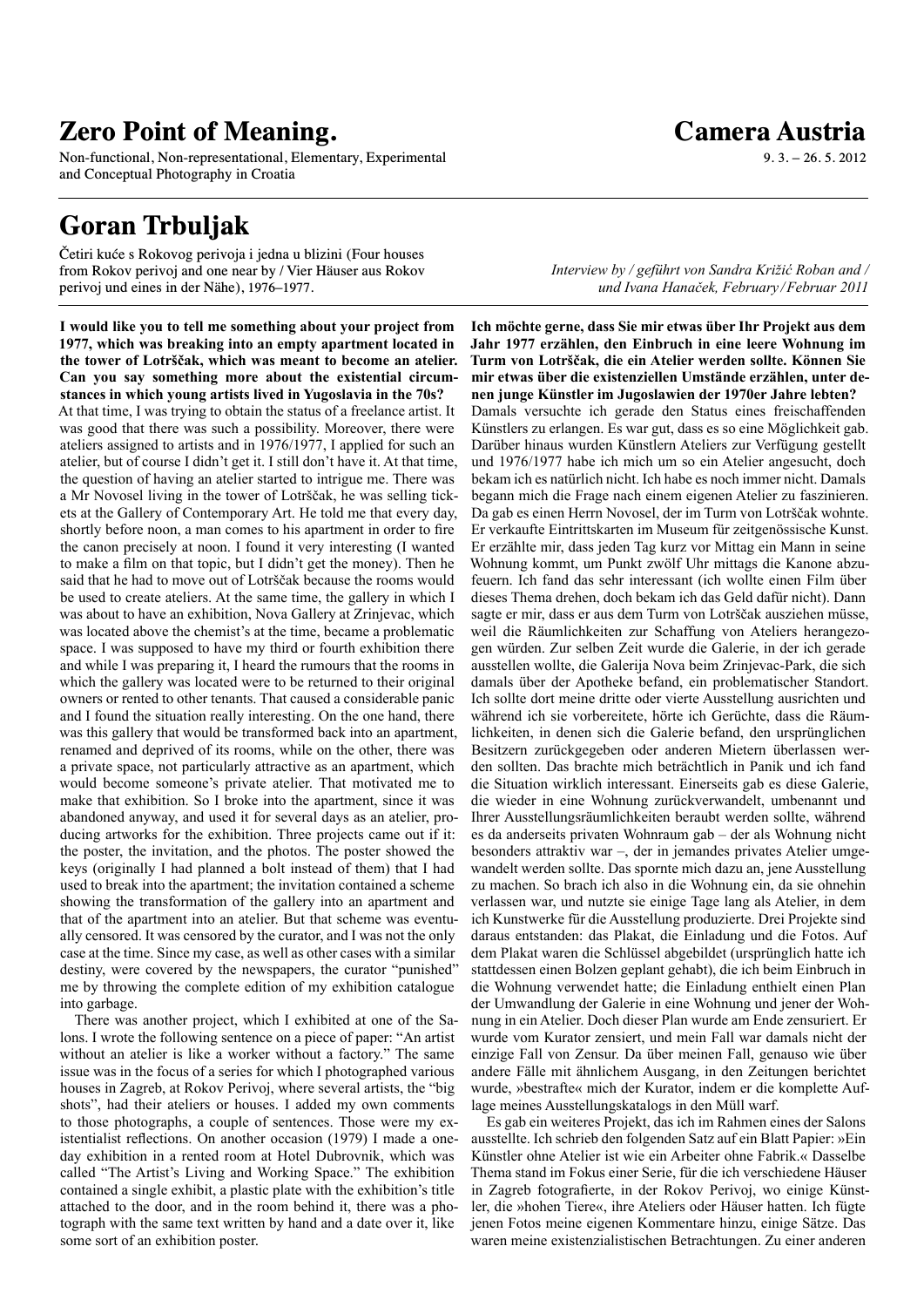### **Exercise Point of Meaning.**<br>
9.3. – 26. 5. 2012<br> **Camera Austria**

**What has been the role of photography in your work? Do you treat it exclusively as "evidence", or are you interested in the photographic medium as such? I would also like to talk about it because you are involved in making films and in educational work as well, since you teach at the Academy of Dramatic Arts.** Yes, that is a crucial question. You will come across that issue with some famous artists. Kossuth is the best example, the way in which he was using photography. There are two basic approaches that I've been using. In my project *I Don't Want to Show*… photography is unimportant. To be sure, it has its own drama, at least I see it that way now (sharp contrasts, a sort of disgusted look on the face of that young person with lots of hair on his head), but that's not really what matters, that photo has been drawn out of the archives, it is a self-portrait from 1969 that I used in a project from 1971 called *I Don't Want to Show Anything New or Original*.

I also have photographic projects that are genuine photography, where the subject of photography is central. Thus, there are two possibilities: photography that deals with the medium as such and photography as documentation, but in the latter case, it still doesn't mean that photography is not art (today, in the marketing sense). It is meant to document a particular situation, but as it remains the only trace of a project, since there are no other materials, it becomes the project in itself.

There was this situation with Gorgona, for example; I love to look at Gorgona's photos, since if it wasn't for them, there would be no documentation of their actions today.

#### **What was of primary importance to you while you were working with the medium of photography?**

On the one hand, photography served as a sort of documentation. Whenever I did something in the street, I documented the intervention with my camera. On the other hand, I was doing photographic projects in which I was interested in photography as a medium. But there were also borderline cases: sometimes I took a photo that was documentation and added a handwritten or typewritten text to it. Sometimes I would question the documentary character of my photography by attaching a text. Its veracity, as in those times it was believed to be its most important feature. For example, I would take a photograph that was shot on Friday and write on it that it was shot on Monday. That means that I have a series of photographs that are named "Monday", "Tuesday", "Wednesday", and so on, according to an order of my own, which is in fact false, although presented as authentic. The question is what that photograph is actually about if we can't check anything in relation to it.

Gelegenheit (1979) organisierte ich eine eintägige Ausstellung in einem gemieteten Zimmer im Hotel Dubrovnik, die den Titel »The Artist's Living and Working Space« (Wohnraum und Arbeitsplatz des Künstlers) hatte. Die Ausstellung umfasste ein einziges Exponat, eine an der Tür angebrachte Plastiktafel mit dem Ausstellungstitel, und im Raum dahinter hing ein Foto mit demselben Text, diesmal handgeschrieben und mit Datum darüber, wie eine Art Ausstellungsplakat.

**Welche Rolle hat die Fotografie in Ihrer Arbeit gespielt? Behandeln Sie sie ausschließlich als »Beweismittel« oder interessieren Sie sich für das Medium Fotografie an sich? Ich möchte darüber auch sprechen, weil Sie sich mit dem Filmemachen beschäftigen und auch mit Bildungsarbeit, da Sie ja an der Akademija dramske umjetnosti unterrichten.**

Ja, das ist eine entscheidende Frage. Bei einigen berühmten Künstlern werden Sie auf dieses Thema stoßen. Kossuth ist das beste Beispiel, die Art und Weise wie er Fotografie eingesetzt hat. Ich folgte zwei grundlegenden Ansätzen. In meinem Projekt *I Don't Want to Show*… ist die Fotografie unwichtig. Gewiss hat sie ihr eigenes Drama, zumindest sehe ich das heute so (scharfe Kontraste, eine Art angeekelter Blick im Gesicht jenes jungen Menschen mit einer Menge Haaren auf dem Kopf), doch das ist nicht wirklich das, was zählt, jenes Foto ist den Archiven entnommen worden, es ist ein Selbstporträt aus dem Jahr 1969, das ich in einem Projekt aus dem Jahr 1971 verwendet habe, mit dem Titel *I Don't Want to Show Anything New or Original*.

Ich habe auch Projekte gemacht, bei denen es sich um authentische Fotografie handelt, wo das Thema Fotografie zentral ist. Folglich ergeben sich zwei Möglichkeiten: Fotografie, die sich mit dem Medium an sich beschäftigt, und Fotografie als Dokumentation; doch im letzteren Fall heißt das dann noch immer nicht, dass Fotografie keine Kunst sei (heute, im Marketing-Sinne). Sie soll eine bestimmte Situation dokumentieren, doch da sie die einzige Spur ist, die ein Projekt hinterlässt, da kein anderes Material darüber mehr existiert, wird sie selbst zu diesem Projekt.

Da gab es zum Beispiel diese Situation mit Gorgona; ich liebe es, mir Gorgonas Fotos anzuschauen, denn wenn es sie nicht gegeben hätte, würde es heute keine Dokumentation ihrer Aktionen mehr geben.

#### **Was war für Sie von größter Bedeutung, als Sie mit dem Medium Fotografie arbeiteten?**

Die Fotografie diente einerseits zu einer Art Dokumentation. Wann immer ich etwas auf der Straße gemacht habe, habe ich die Intervention mit meiner Kamera dokumentiert. Anderseits beschäftigte ich mich mit fotografischen Projekten, in denen mein Interesse der Fotografie als Medium galt. Doch gab es auch Grenzfälle: Manchmal schoss ich ein Foto, das etwas dokumentieren sollte, und fügte ihm einen handschriftlichen oder maschinengeschriebenen Text hinzu. Manchmal hinterfragte ich den dokumentarischen Charakter meines Fotos, indem ich einen Text anbrachte. Seine Wahrhaftigkeit, denn damals glaubte man, dies sei sein wichtigstes Merkmal. So nahm ich zum Beispiel ein an einem Freitag geschossenes Foto her und schrieb darauf, dass es an einem Montag geschossen worden sei. Das heißt, ich habe jetzt eine Fotoserie mit Bildern, die mit »Montag«, »Dienstag«, »Mittwoch« und so weiter betitelt sind, ganz nach meiner eigenen Ordnung, die in Wirklichkeit falsch ist, obwohl ich sie als authentisch präsentiere. Die Frage lautet, worum es in jenem Foto eigentlich geht, wenn sich im Zusammenhang mit ihm nichts überprüfen lässt.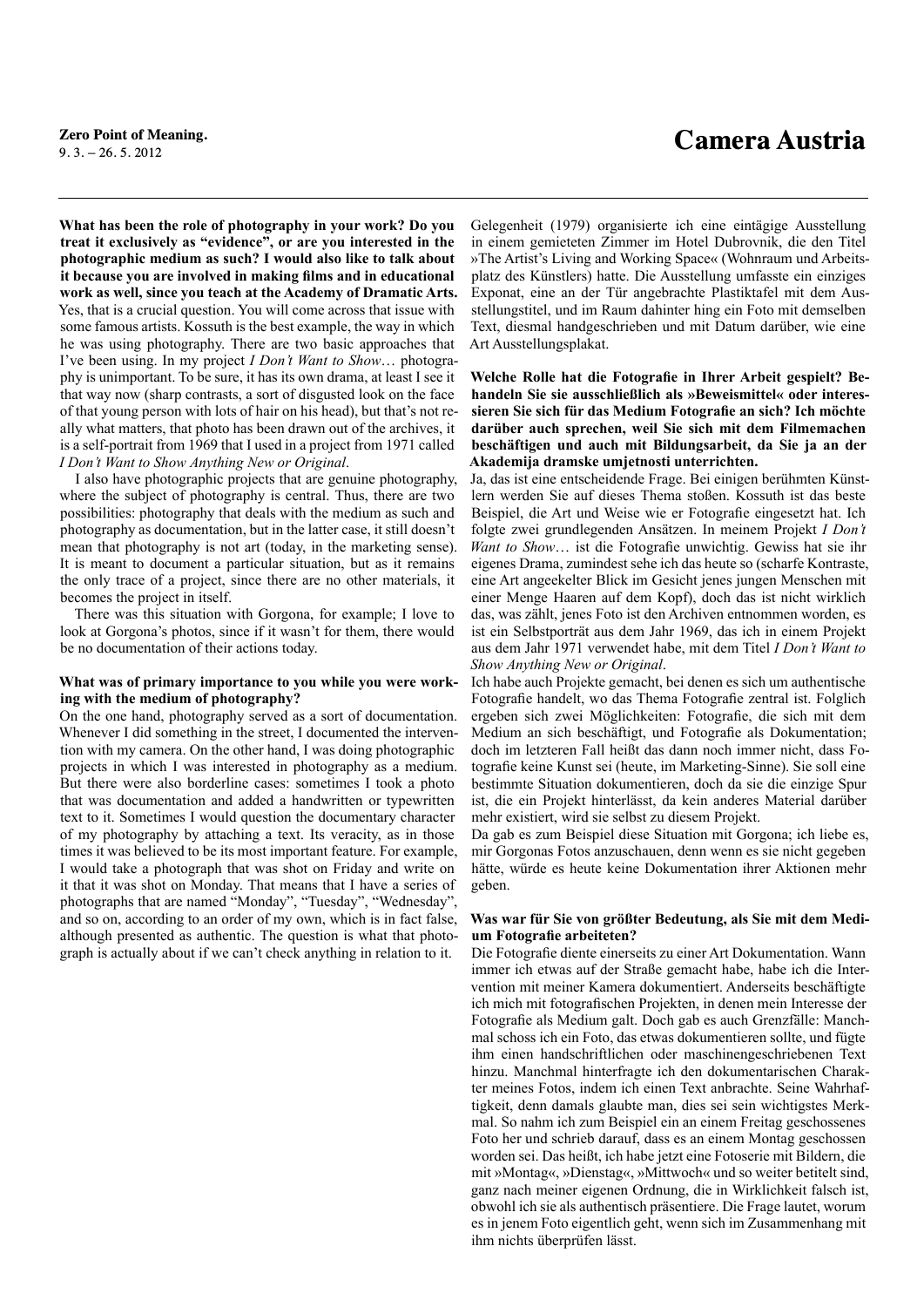Non-functional, Non-representational, Elementary, Experimental and Conceptual Photography in Croatia

### **Goran Trbuljak**

Četiri kuće s Rokovog perivoja i jedna u blizini (Four houses from Rokov perivoj and one near by/Vier Häuser aus Rokov perivoj und eines in der Nähe), 1976–1977.

I remember a time when we were still at the primary school, between 1955 and 1964, when we went for an "excursion" with our teachers to see the house that the famous sculptor had recently built. At that time, I didn't know his sculptures and for me, the house that he had built remained his only sculpture for quite a while. Even later, when I knew something more about the sculptural opus of that artist, that image from my childhood, that this house was in fact his only sculpture, seemed correct to me. 1/2, Goran Trbuljak, 1976

I was often passing by this house without knowing who lived there. It was only later, when its owner died, that I was informed that it was the house of a famous painter and professor of mine. 1/2, G. Trbuljak, 1976

This is the house of a coetaneous and namesake of mine. His mother, who was a painter, had lots of solo exhibitions all over the world. Her exhibitions were mostly taking place in our representative buildings, consulates, and embassies. 1/2, G. Trbuljak, 1976

This is the house of a painter who paints only at night. Light from his window illuminates the park benches, and therefore there are no lovers or police there. Another painter once photographed the artist's windows, all lit up late at night, and he published those photographs in Vjesnik. I envy the man up there, working at night by the light of the spotlights, and I also envy those who remain down there in darkness. 1/2, G. Trbuljak, 1976

That painter's house, which was donated together with his paintings to the city, later housed the administration and financial offices of the gallery. Since someone had to guard the paintings and the financial office, I offered to be the warden of the building and to live there. But the gallery's administration didn't accept my proposal. 1/2, G. Trbuljak, 1976

### **Camera Austria**

 $9.3 - 26.5$ , 2012

*Interview by / geführt von Sandra Križić Roban and / und Ivana Hanaček, February /Februar 2011*

Ich kann mich an eine Zeit erinnern, als ich noch die Grundschule besuchte, zwischen 1955 und 1964, als wir mit unseren Lehrern eine "Exkursion" machten, um uns das kürzlich von einem berühmten Bildhauer gebaute Haus anzusehen. Damals kannte ich seine Skulpturen noch nicht und für mich ist das Haus, das er gebaut hatte, ziemlich lange seine einzige Skulptur geblieben. Sogar später noch, als ich etwas mehr über das bildhauerische Werk jenes Künstlers Bescheid wusste, stimmte dieses Bild aus meiner Kindheit, dass dieses Haus eigentlich seine einzige Skulptur war, irgendwie für mich.

1/2, Goran Trbuljak, 1976

Ich kam oft an diesem Haus vorbei, ohne zu wissen, wer dort wohnte. Erst später, nach dem Tod seines Besitzers, hat man mir mitgeteilt, dass es das Haus eines berühmten Malers war, meines Professors.

1/2, G. Trbuljak, 1976

Das ist das Haus eines Altersgenossen und Namensvetters. Seine Mutter, die eine Malerin war, hatte eine Menge Einzelausstellungen in der ganzen Welt. Ihre Ausstellungen fanden zumeist in unseren Repräsentationsgebäuden, Konsulaten und Botschaften statt. 1/2, G. Trbuljak, 1976

Das ist das Haus eines Malers, der nur nachts malt. Das Licht aus seinem Fenster beleuchtet die Parkbänke. Deshalb halten sich dort keine Liebespärchen oder Polizisten auf. Ein anderer Maler hat einmal die Fenster des Künstlers fotografiert, spätnachts alles hell beleuchtet, und er veröffentlichte die Fotos in der Vjesnik. Ich beneide den Mann da oben, wenn er nachts im Licht der Scheinwerfer arbeitet, und ich beneide auch jene, die dort unten in der Dunkelheit bleiben.

1/2, G. Trbuljak, 1976

Das Haus des Malers, das zusammen mit seinen Gemälden der Stadt gestiftet wurde, beherbergte später die Verwaltung und Buchhaltung der Galerie. Da ja jemand die Gemälde und die Buchhaltung bewachen musste, bot ich an, als Hausmeister dort zu wohnen. Doch die Verwaltung der Galerie hat mein Angebot nicht angenommen.

1/2, G. Trbuljak, 1976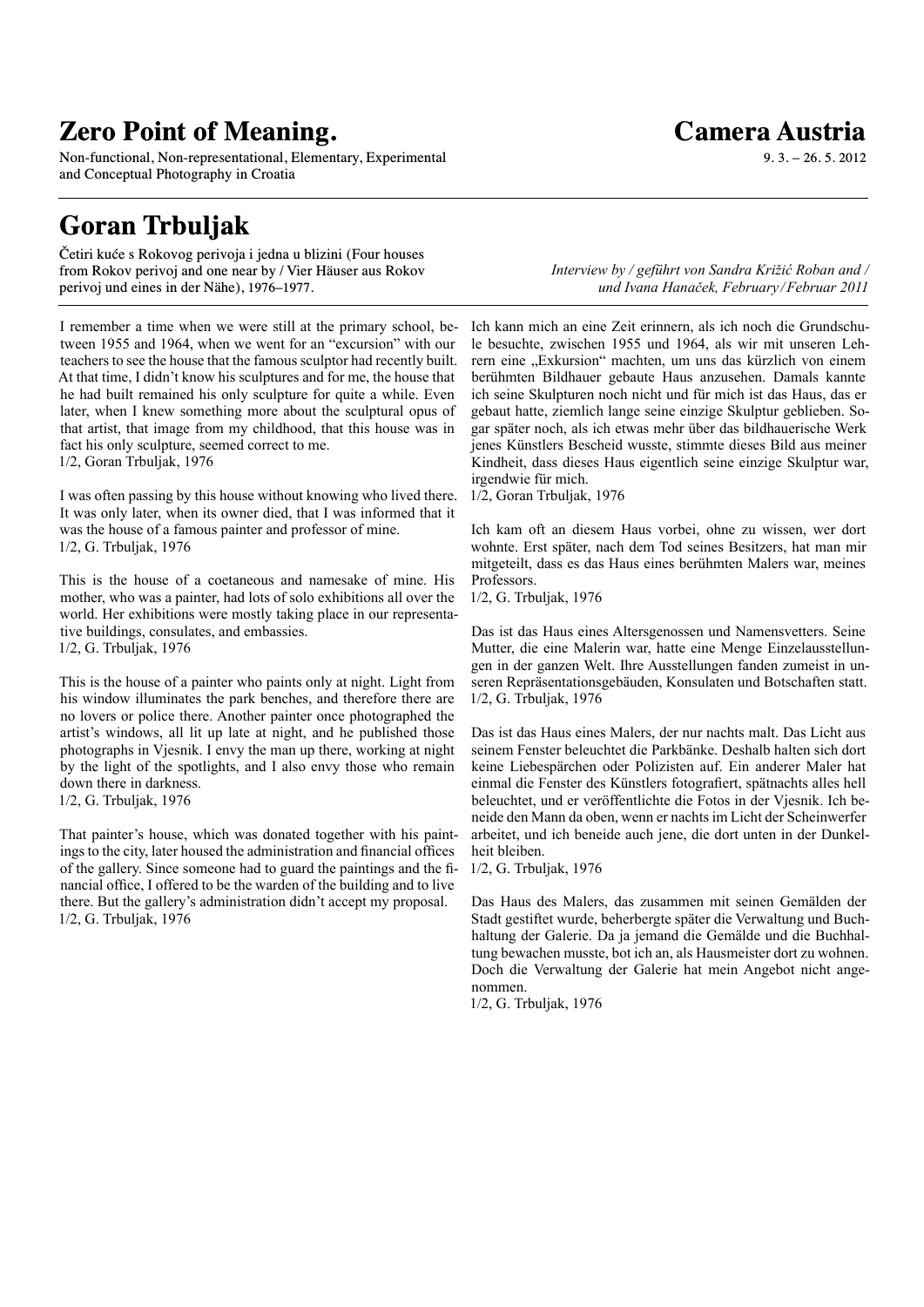Non-functional, Non-representational, Elementary, Experimental and Conceptual Photography in Croatia

### **Josip Vaništa**

Gorgona br. 1 (Gogona No. 1), 1961. Goljak 7c, 1945–1955 / 2010.

 "I came to Zagreb from Karlovac in 1945. Miron Makanec introduced me to a family that had a house at Goljak in which they offered me a spare room without much comfort. The owners were afraid that someone might occupy the apartment and so I remained there for ten years, from 1945 until 1955.

Everything seems to have originated in that space. Many years later, I was passing through Goljak and saw the house, it seemed quite derelict. There was a man at the window and he saw me looking at the house. "What are you looking at?" he asked. I explained that I used to live in a small room on the top floor.

The main part – the idea – is the small window through which I used to look at the neighbouring house No. 31, where August Cesarec lived. There is a drawing of a telegraph pole standing between the two houses, which marks the constant vertical line. I found the old number plate at the house, it was No. 7c, crossed out. The postman did that after some new houses were built in the same street."

*Excerpt from a conversation between Sandra Križić Roban and Josip Vaništa in February 2011* 

»Ich kam 1945 von Karlovac nach Zagreb. Miron Makanec stellte mich einer Familie vor, die ein Haus in Goljak hatte. Sie bot mir dort ein Gästezimmer ohne besonderen Komfort an. Die Eigentümer hatten Angst, dass vielleicht jemand das Haus unbefugt in Besitz nehmen würde, und so blieb ich dort zehn Jahre lang, von 1945 bis 1955.

Alles scheint dort in jenem Raum seinen Ursprung zu haben. Viele Jahre später kam ich in Goljak vorbei und sah das Haus. Es wirkte ziemlich verfallen. Ein Mann stand am Fenster und sah, dass ich das Haus betrachtete. »Was schauen Sie an?«, fragte er. Ich erklärte ihm, dass ich früher in einem kleinen Zimmer im Obergeschoss gewohnt hatte.

Der Hauptteil – die Idee – ist das kleine Fenster, durch das ich früher auf das Nachbarhaus Nr. 31 schaute, wo August Cesarec wohnte. Es gibt eine Zeichnung von einem Telegrafenmast, der zwischen den beiden Häusern stand und eine durchgehende vertikale Linie markierte. Ich fand heraus, dass das alte Schild am Haus, mit der Hausnummer 7c, durchgestrichen war. Der Postmann hat das getan, nachdem in derselben Straße einige neue Häuser errichtet worden waren.«

*Auszug aus einem Gespräch zwischen Sandra Križić Roban und Josip Vaništa im Februar 2011*

### **Camera Austria**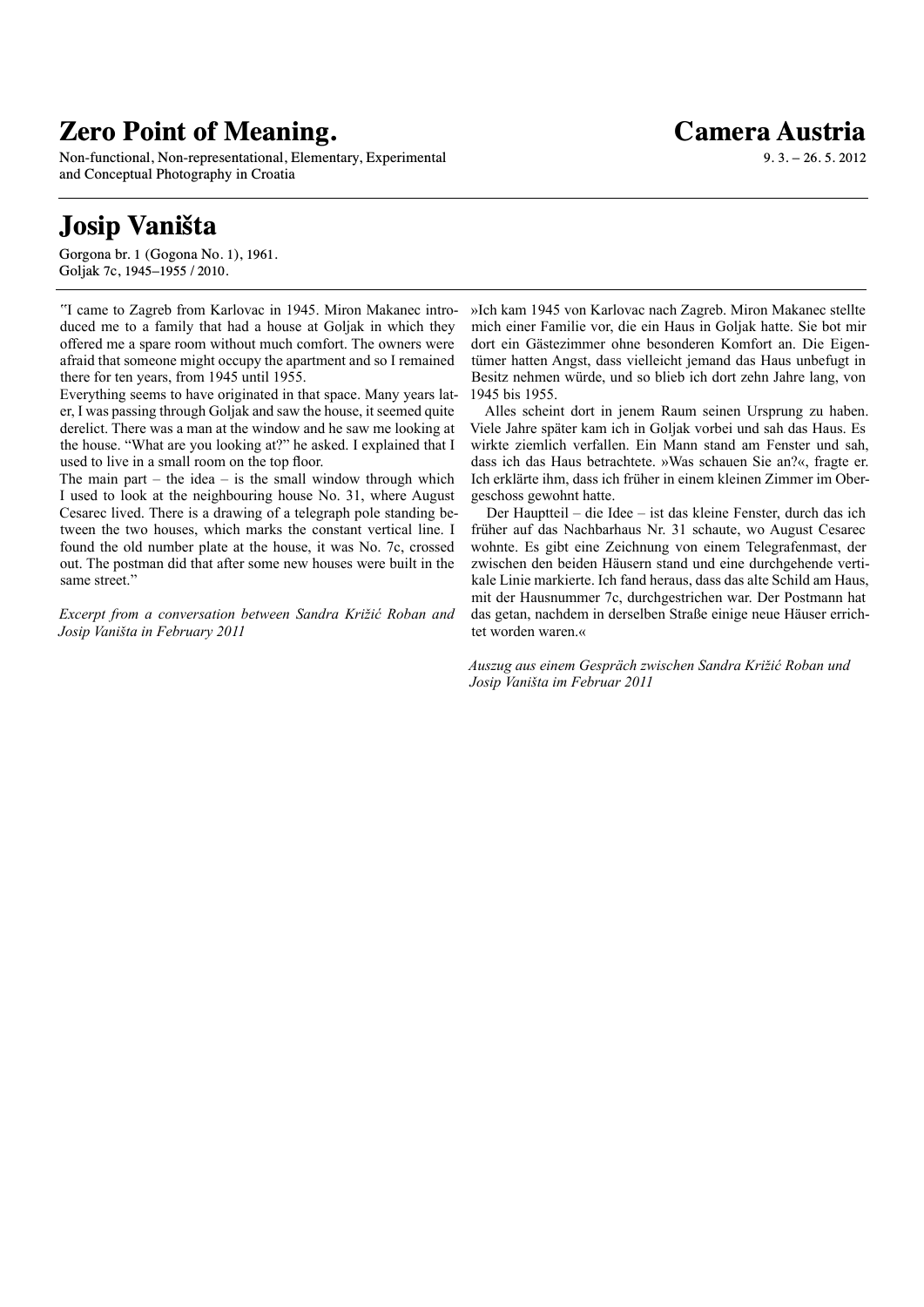#### Dear Madam,

Sehr geehrte Dame,

Gorgona No. 1 from 1961, an anti-magazine, these nine photographs are showing the window of a second-hand shop in Vlaška Street, across the Studio cinema, in 1961. Eleven issues were published until 1966, each of them an original work of art. P.S. (Post  $S$ criptum)<sup>1</sup> continued it and Postgorgona is a result of the same tendency, in a way: to abandon all form, substitute it through word, and replace the drawing or any other form of visual arts with photography. At the exhibition of J. V. called *The Times of Gorgona and Postgorgona*, there were around seventy exhibits, all of them photographs and documents of the times, with no aesthetic pretensions, perhaps as a complement to some sentence, to the written word. Such tendencies were not acceptable at the time (fifty years ago) and Gorgona was in the state of clinical death for several decades. Its features have meanwhile been recognized internationally by a number of people: Piero Manzoni, for example, which is attested in his projects and letters, Rauchenberg (Rauschenberg) in the USA, Diter Rot (Dieter Roth), Iceland, Germany, Lucio Fontana, Italy. Here it was Ješa Denegri, M. M. (Matko Meštrović), M. (Mihovil) Pansini, Ž. (Žarko) Vijatović, Sl. (Slobodan) Mašić, and others. G. (Gorgona) has been brutally attacked by G. Gamulin, Horvatić, Maleković, Mavignier, and the New Tendencies, as well as Radovan Ivšić.

Sincerely yours J. Vaništa Zagreb, 11 April 2011

*Letter by Josip Vaništa to Sandra Križić Roban*, *April 2011* 

diese neun Fotos aus *Gorgona Nr. 1* aus dem Jahr 1961, einer Anti-Zeitschrift, zeigen das Fenster eines Second-Hand-Ladens in der Vlaška ulica, gegenüber dem »Studio«-Kino im Jahr 1961. Bis 1966 erschienen elf Ausgaben, jede davon ein originäres Kunstwerk. P.S. (Post Scriptum)<sup>1</sup> führten sie fort und Postgorgona ist gewissermaßen das Ergebnis derselben Tendenz: Aufgabe aller Form, ihre Ersetzung durch Worte und die Ersetzung aller Grafik und anderer Formen der bildenden Kunst durch die Fotografie. In der Ausstellung von J.V. mit dem Titel *The Times of Gorgona and Postgorgona* waren um die siebzig Exponate vertreten, alles Fotos und Zeitdokumente ohne ästhetischen Anspruch und vielleicht als Ergänzung zu irgendeinem Satz, zum geschriebenen Wort. Solche Tendenzen waren damals (vor fünfzig Jahren) nicht akzeptabel und Gorgona war über mehrere Jahrzehnte hinweg klinisch tot. Seine Charakteristika sind aber mittlerweile im Ausland von einer Reihe von Leuten anerkannt worden: Piero Manzoni zum Beispiel, wofür es Belege in seinen Projekten und Briefen gibt, Rauchenberg (Rauschenberg) in den USA; Diter Rot (Dieter Roth), Island, Deutschland; Lucio Fontana, Italien. Hier waren es Ješa Denegri, M. M. (Matko Meštrović), M. (Mihovil) Pansini, Ž. (Žarko) Vijatović, Sl. (Slobodan) Mašić, und andere. G. (Gorgona) wurde brutal angegriffen von G. Gamulin, Horvatić, Maleković, Mavignier, und den Neuen Tendenzen, sowie von Radovan Ivšić.

Mit besten Grüßen, J. Vaništa Zagreb, 11. April 2011

1 Alle Bemerkungen in Klammern stammen von SKR.

*Brief von Josip Vaništa an Sandra Križić Roban*, *April 2011*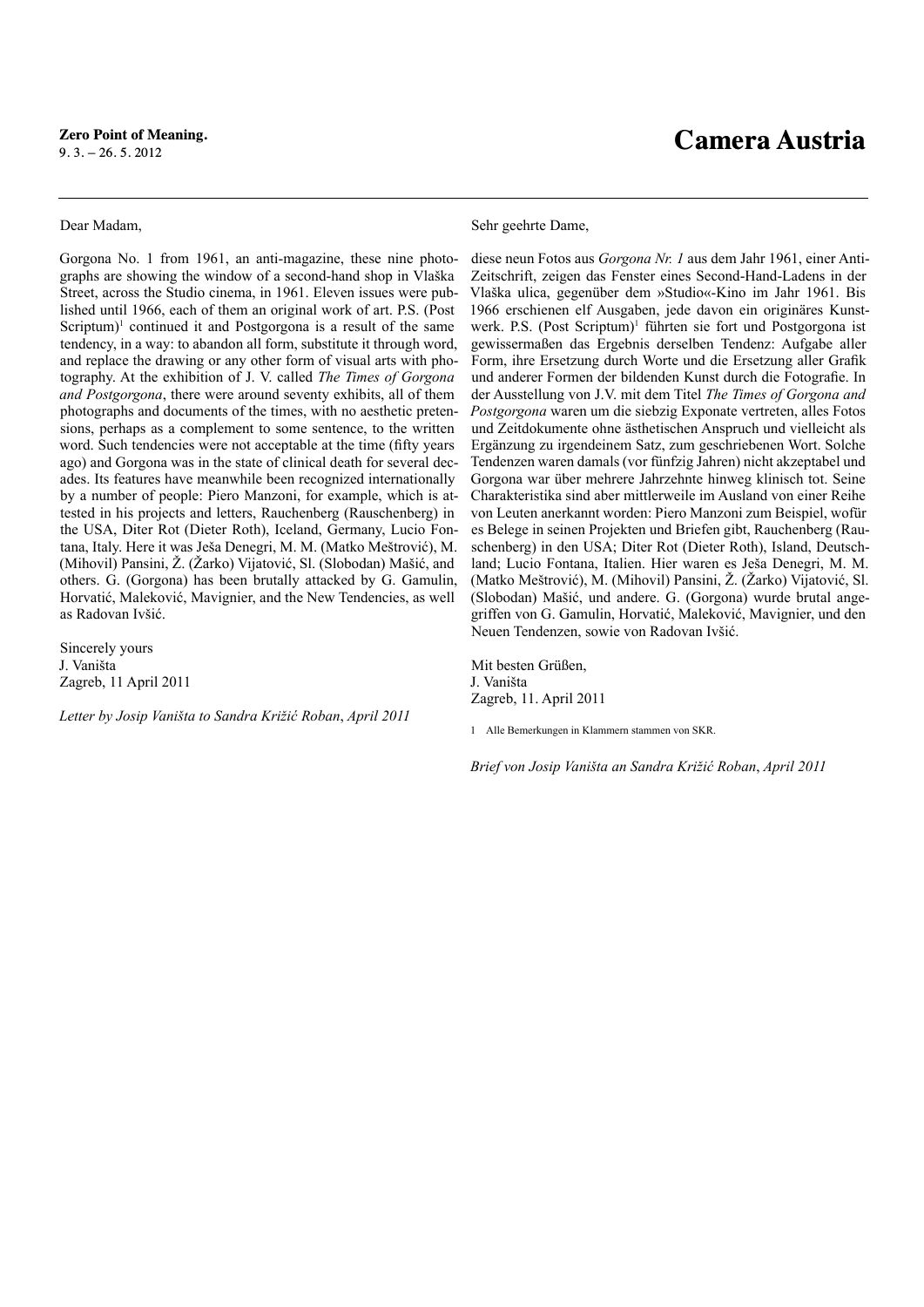Non-functional, Non-representational, Elementary, Experimental and Conceptual Photography in Croatia

### **Mirjana Vodopija**

Lampa i fotografija (Lamp and photograph / Lampe und Foto), 2001. *Interview by / geführt von Irena Gessner, 11. 3. 2011*

**Camera Austria**

 $9.3 - 26.5$ , 2012

**Before photography, you were involved in various other media. Vor der Fotografie haben Sie sich mit den verschiedensten anderen Medien befasst. Auf welchem Wege gelangten Sie zur Fotografie? Welches Merkmal des Mediums Fotografie hat Sie dazu bewogen, Ihre Forschung in diesem Bereich fortzusetzen?** Vor der Fotografie drückte ich mich über die verschiedensten anderen Medien aus – Zeichnungen, Objekte und Installationen. Ich schuf und baute sie, um einen Gedanken oder ein Gefühl zu läutern, und zu artikulieren. Doch an einem bestimmten Punkt fiel mir auf, dass es auf der Welt schon fertige und viel vollendetere Objekte, Installationen, Umgebungen und andere Dinge gab. In diesen Readymades erkannte ich Bedeutungen, die meinen eigenen Betrachtungen nahe waren und dieselbe Ausdruckskraft aufwiesen. Ich realisierte, dass alles schon vorhanden war und dass ich jene Dinge, mit denen ich versuchen würde meine Idee zu kommunizieren, nur ermitteln und auswählen musste.

> Ich übertrug den Bildinhalt solcher erkennbarer Situationen mithilfe eines Fotos in den Ausstellungsraum. In solchen Fällen war das Foto für gewöhnlich nur ein Teilelement meiner Arbeit (ihrem Wesen nach oft Umgebungen).

#### **Das bedeutet, dass sich die Fotografie als sehr pragmatisches Medium entpuppt hat.**

Ja, in vielen Fällen war das so. So verwendete ich zum Beispiel in meinem Triptychon *Lamp to a Lamp*, *Lamp to a Mirror*, und *Lamp to a Photo* die Fotografie nicht dazu, bestimmte Bildinhalte in den Ausstellungsraum zu übertragen. Hier war die Fotografie nur eine der drei Präsentationsebenen derselben Inhalte, die ich ausstellen wollte. Im ersten Teil des Triptychons, dort waren zwei identische Lampen aufeinander gerichtet, mit Schatten, die einander so nahe waren, dass sie das verströmte Licht fast vollständig umschlossen, und so wechselseitig die Lichtemission in den Umgebungsraum aufhoben. Dies ist eine Situation, in der beide Objekte Gegenstände einer Aktion sind (Beleuchtung) und völlig gleichwertig. Beide Lampen sind dreidimensionale Objekte, sie lassen sich berühren und existieren in Echtzeit. Der zweite Teil des Triptychons bestand aus einer auf einen Spiegel gerichteten Lampe. Der Spiegel reflektierte die Form der Lampe, doch diese Spiegelung war kein realer dreidimensionaler Raum, sie war bloß eine Illusion (sichtbar durch die Bewegung des Betrachters). Obgleich die Spiegelung der Lampe in der Zeit existiert, können wir nicht um sie herum gehen oder sie berühren. Außer der Form der Lampe, reflektiert der Spiegel ihr Licht und zerstreut es im Raum. Der dritte Teil des Triptychons brachte vermittels des Mediums der Fotografie eine weitere Reduktion des Erscheinungsbilds. Hier war eine Lampe auf ein Foto derselben gerichtet. Das Foto war zu einem Zeitpunkt in der Vergangenheit geschossen worden und die Form der Lampe der Lampe dort existierte in der Echtzeit nicht, weswegen sie nicht einmal die Illusion von Raum in sich barg. Das Foto war nichts als Bildinhalt, der zu einem bestimmten Zeitpunkt aus einer bestimmten Position dokumentiert wurde. Weder verströmte noch reflektierte die Form der Lampe auf dem Foto Licht in einem Maße, das zur Beleuchtung des Umraums ausreichend gewesen wäre.

**Das heißt, die Lampe hatte keinen sentimentalen Wert, keine besondere Erscheinungsbild und keine eigene Geschichte? Die Lampe ist bloß eine Lampe?**

**What was your way to it? What feature of the photographic medium attracted you to continue your research in this field?** Before photography, I used to express myself through various other media—drawings, objects, and installations. I used to create and construct them in order to purify some thought or feeling, and to articulate it. But at a certain moment, I began to notice that there were ready and far more perfect objects, installations, ambiences, and other things in the existing world. In these ready-mades, I recognized meanings that were close to my reflections, with the same power of expression. I realized that everything was already in existence and that I only needed to identify and select those things with which I would try to communicate my idea.

I often transferred the visual content of such recognizable situations into the gallery space with a help of photography. In such cases, the photograph would usually be only one of the elements in my work (often ambiental in character).

#### **That means that photography revealed itself as a very pragmatic medium.**

Yes, it was so in a number of cases. For example, in my triptych *Lamp to a Lamp*, *Lamp to a Mirror*, and *Lamp to a Photo* I didn't use photography in order to transfer a particular visual content into the gallery space. Here, photography was only one of the three levels of appearance of the same content which I wanted to present. In the first part of the triptych, there were two identical lamps turned towards each other, with shades that stood so close to one another that they almost entirely enclosed the emitted light, mutually abolishing the emission of light into the surrounding space. That is a situation in which both objects are the subjects of action (illumination) and they are completely equivalent. Both lamps are three-dimensional objects, they are tangible and exist in real time. The second part of the triptych consisted of a lamp directed at a mirror. The mirror reflected the form of the lamp, but that reflection was not a real three-dimensional space, it was merely its illusion (visible through the movement of the spectator). Even though the reflection of the lamp lives in time, we cannot walk around it or touch it. Besides the form of the lamp, the mirror reflects its light, dispersing it through space. The third part of the triptych brought further reduction of appearance through the medium of photography. Here, the lamp had been directed at a photograph of itself. The photograph had been shot at some point of time in the past and the form of the lamp that was seen there did not live in real time, which is why it did not contain even an illusion of space. The photograph was merely a visual content documented at a certain moment from a particular position. The form of the lamp in the photograph neither emitted nor reflected light to the extent that would be sufficient to illuminate the surrounding space.

#### **That means that the lamp had no sentimental value, no special appearance, and no story of its own? That the lamp is just a lamp?**

No, the story is not there. It must be an ordinary desk lamp, and the more ordinary it is, the better. Its design is not important, and the same is true of its features or its owner. It is a perfectly ordinary source of light that we encounter on a daily basis and it has no other symbolism or content.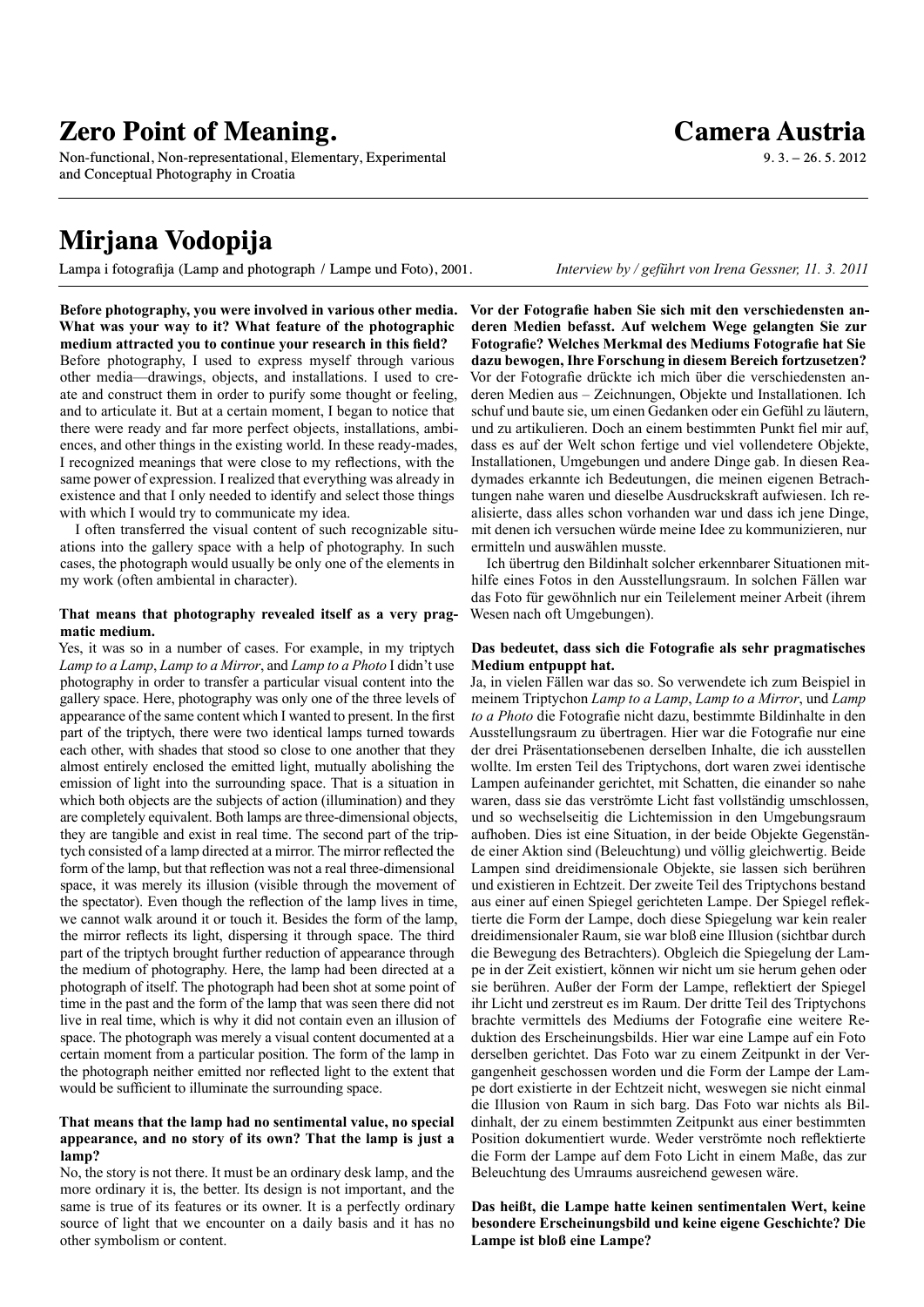#### **In all phases of your work light seems essential. Perhaps I should say that it is a process of experimenting and exploring light. Could you add another variant to the series that ended with** *A Lamp and a Photograph***?**

Yes. I could have confronted the lamp with a drawing of that same lamp, or a video of that same lamp, shot before or simultaneously, or with yet another medium that could transfer meaning. Thus, I would have raised new issues, but I tried to make my project as simple as possible, to concentrate on the basics.

#### **To what extent are you predetermined by the possible – or even expected—results of exploring the medium? And what phases of your working process could you single out as those that matter most to you? Is it the phase of reflection—conceptualization, becoming aware of certain elements of the medium and its limitations, or something else?**

I'm not bothered by what will be the result of my exploration. To be sure, I have certain ideas how it might end, but it is wonderful when working on something takes me in a completely unexpected direction and leads to unexpected results. It is only a sign that I have moved and traversed some distance. It is important to overcome some petrified preconceptions and expectations. I couldn't say which phases matter most to me, because they all do. Conceptual wanderings, elaboration of ideas, experimenting, surprises I encounter on the way, quest for a suitable medium of performance, the analysis of probes, exploration, purification, reduction, realization, and final technical execution… Sometimes, this process is long and winding, while at other times it seems as if it has just "come out", since it matured long ago, between the lines of other activities.

Nein, die Geschichte ist nicht vorhanden. Es muss eine gewöhnliche Schreibtischlampe sein, und je gewöhnlicher sie ist, desto besser. Ihr Design ist nicht wichtig, und dasselbe gilt für ihre Funktionen oder ihren Besitzer. Sie ist eine vollkommen gewöhnliche Lichtquelle, der wir jeden Tag begegnen und sie birgt keinerlei weitere Symbolik oder Inhalte in sich.

#### **Licht hat anscheinend in allen Phasen Ihres Schaffens grundlegende Bedeutung. Vielleicht sollte ich sagen, dies sei ein Prozess des Experimentierens mit Licht und der Erforschung des Lichts. Könnten Sie der Serie, die mit** *A Lamp and a Photograph* **endete, eine weitere Variante hinzufügen?**

Ja. Ich hätte die Lampe mit einer Zeichnung derselben Lampe konfrontieren können, oder mit einem Video derselben Lampe, das davor oder gleichzeitig aufgenommen wurde, oder mit einem wiederum anderem Medium, mit dem sich Bedeutung übertragen ließe. Somit hätte ich neue Fragen aufgeworfen, doch ich versuchte meinen Prozess so einfach wie möglich zu gestalten, mich auf die Grundlagen zu konzentrieren.

**In welchem Maße sind Sie festgelegt durch die möglichen – oder sogar unerwarteten – Ergebnisse der Erforschung des Mediums? Und welche Phasen Ihres Arbeitsprozesses könnten Sie als jene herausstreichen, die Ihnen am wichtigsten sind? Ist das die Phase der Reflexion – Konzeptualisierung, Bewusstwerdung bestimmter Elemente des Mediums und seiner Einschränkungen oder etwas anderes?**

Was bei meiner Erforschung letztlich herauskommt, kümmert mich nicht. Gewiss habe ich bestimmte Vorstellungen, wie etwas vielleicht ausgehen könnte, doch ist es wunderbar, wenn mich die Arbeit an etwas in eine völlig unerwartete Richtung und zu unerwarteten Resultaten führt. Das ist nur ein Zeichen dafür, dass ich mich bewegt und eine gewisse Distanz zurückgelegt habe. Die Überwindung starrer Vorurteile und Erwartungen ist wichtig. Ich könnte nicht sagen, welche Phasen mir am wichtigsten sind, weil mir alle wichtig sind. Konzeptuelle Streifzüge, die Formulierung von Ideen, Experiment, Überraschungen, denen ich auf dem Weg begegne, die Suche nach einem geeigneten Performance-Medium, die Analyse von Forschungsergebnissen, Forschung, Läuterung, Reduktion, Realisierung und abschließende technische Umsetzung… Manchmal ist dieser Prozess langwierig und verwinkelt, während es andere Male den Anschein hat, alles wäre alles »auf einmal da«, da es lange Zeit quasi zwischen den Zeilen anderer Aktivitäten gereift ist.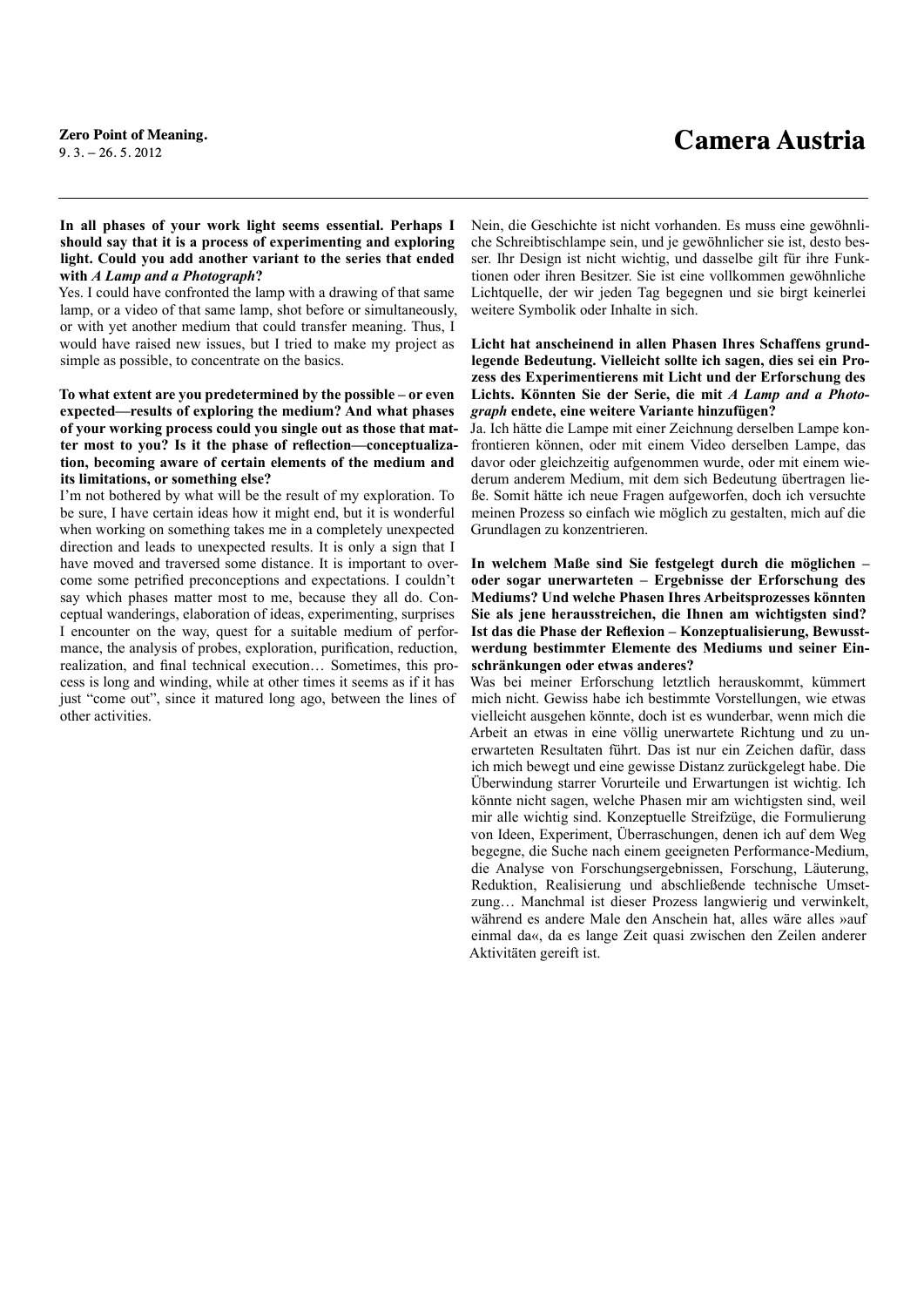Non-functional, Non-representational, Elementary, Experimental and Conceptual Photography in Croatia

### **Fedor Vučemilović**

Linija povučena fiksirom i razvijena na foto papiru (Line drawn with photo fixer and developed on photo paper / Mit Fixiermittel gezogene und auf Fotopapier entwickelte Linie), 1977. *Interview by / geführt von Irena Gessner, 28. 2. 2011*

#### **At the time when the Group of Six Authors was active, you were 20 years old and your project, which belonged to the period of your individual artistic maturing in the medium, were created in an environment where a new understanding of photography was evolving. What do you think now of those times?**

At that time, I already had a classical education in photography. And then it occurred that I found myself in a happy moment of artistic evolution. It was a period of fantastic hope that we would change the world, even though it was a utopia. I got carried away by it. I wanted to do something. I met my friends and we were all very different, but we were changing as a group, like a rolling stone. We were like a good band.

They all influenced me very much. If I remember anything liberal, then it was our relationship within the group. Sven and I were younger than Demur, Jerman, Martek, and Stile, and we were not the "leaders", but we contributed as much as we could. It turned out that I was the only one to have any awareness of the Group of Six Authors, since documentation of any type is recognized as equivalent to a work of art. I documented those exhibitions-actions which would have been completely lost today had it not been for that documentation. And that is my most valuable contribution to the group's work, even though I also did other projects beside that.

#### **To whom did you feel closest in terms of artistic expression?**

With Sven Stilinović, since we were the same generation. But winds were already blowing from all sides, information was circulating. There was that primary idea that we had, everything else was just superstructure.

#### **In your projects from that period, you communicate your individual research in the medium of photography, its analysis into elements. What was their link to engaged criticism?**

They were social criticism as such. They were automatically social criticism, since there was a specific code of behavior in the context of total artistic ideology and we were doing something completely opposite.

#### **And how did your exchange of experiences and ideas function in the 70s in terms of criticism that you have just mentioned?**

As for communication, we knew that there were people with the same worldview and we followed that principle of exchanging ideas, so we went to those centers where things were becoming intense—SKUC in Belgrade, ŠKUC in Ljubljana, and SC and the Gallery of Contemporary Art in Zagreb, which was the most important place. One should also mention the *April Encounters*, in which I participated several times and where you could meet some of the top artists of the period. Those international winds encouraged us to articulate some of our ideas as well.

That generation was (and still is) a fierce adversary of all institutions, but at some moment they realized that it was a matter of programme rather than institution.

We didn't struggle against the institutions, we were struggling to get into them. We didn't want someone else to define our ideas. We went into the streets to try and change the general attitude towards art. Museums were not the institutions that I wanted to fight. But

**Zu jener Zeit als die Grupa šestorice autora aktiv war, waren Sir 20 Jahre alt und Ihre Projekte, die zur Periode Ihrer persönlichen künstlerischen Reifung im Medium gehören, wurden in einer Umgebung geschaffen, in der sich gerade ein neues Verständnis der Fotografie entwickelte. Wie denken Sie heute über jene Zeiten?**

Damals hatte ich bereits eine klassische Fotografie-Ausbildung hinter mir. Und dann passierte es, dass ich mich in einem glücklichen Augenblick der Evolution der Kunst wiederfand. Es war eine Ära voll fantastischer Hoffnung, dass wir die Welt verändern würden, obwohl das Utopie war. Ich ließ mich davon mitreißen. Ich wollte etwas machen. Ich traf meine Freunde, und wir waren alle sehr verschieden, doch wir veränderten uns als Gruppe, wie ein rollender Stein. Wir waren wie eine gute Band.

Sie haben mich alle sehr beeinflusst. Wenn ich mich an irgendetwas Liberales erinnern kann, dann war das unser Verhältnis innerhalb der Gruppe. Sven und ich waren jünger als Demur, Jerman, Martek und Stile, und wir waren nicht die »Anführer«, doch wir trugen so viel bei, wie wir nur konnten. Es stellte sich heraus, dass ich der Einzige war, der ein Bewusstsein für die Grupa šestorice autora hatte, da Dokumentation jeder Art als einem Kunstwerk gleichwertig anerkannt ist. Ich dokumentierte diese Ausstellungen/ Aktionen, die ansonsten heute in völlige Vergessenheit geraten wären, wenn es diese Dokumentation nicht gäbe. Und dies ist mein wertvollster Beitrag zur Arbeit der Gruppe, obwohl ich abgesehen davon auch andere Projekte beigetragen habe.

#### **Wem fühlten Sie sich im Bezug auf den künstlerischen Ausdruck am nächsten?**

Sven Stilinović, da wir derselben Generation angehörten. Doch es kamen schon Einflüsse von allen Seiten, Informationen zirkulierten. Da gab es diese Hauptidee, die wir hatten, alles andere war bloß Überbau.

#### **In Ihren Projekten aus jener Zeit kommunizieren Sie Ihre individuelle Forschung zum Medium Fotografie, Ihre Analyse in einzelne Elemente. Was war deren Verbindung zu engagierter Kritik?**

Sie waren Gesellschaftskritik an sich. Sie waren automatisch Gesellschaftskritik, da es im Zusammenhang mit der gesamten künstlerischen Ideologie einen ganz bestimmten Verhaltenskodex gab, und mir machten etwas völlig Entgegengesetztes.

#### **Und wie funktionierte Ihr Erfahrungs- und Gedankenaustausch in den 1970er Jahren im Hinblick auf die Kritik, die Sie gerade erwähnt haben?**

Was die Kommunikation betrifft, wussten wir, dass es Leute mit demselben Weltbild gab und wir folgten diesem Prinzip des Gedankenaustauschs. Deshalb suchten wir die Zentren auf, wo die Auseinandersetzung intensiv wurde – SKUC in Belgrad, ŠKUC in Ljubljana und SC und das Museum für zeitgenössische Kunst in Zagreb, das der wichtigste Ort war. Man sollte auch die *Aprilbegnungen* erwähnen, an denen ich mehrmals teilgenommen habe und bei denen man einige der Top-Künstler jener Zeit kennenlernen konnte. Jene internationalen Einflüsse ermutigten uns, auch einige

### **Camera Austria**